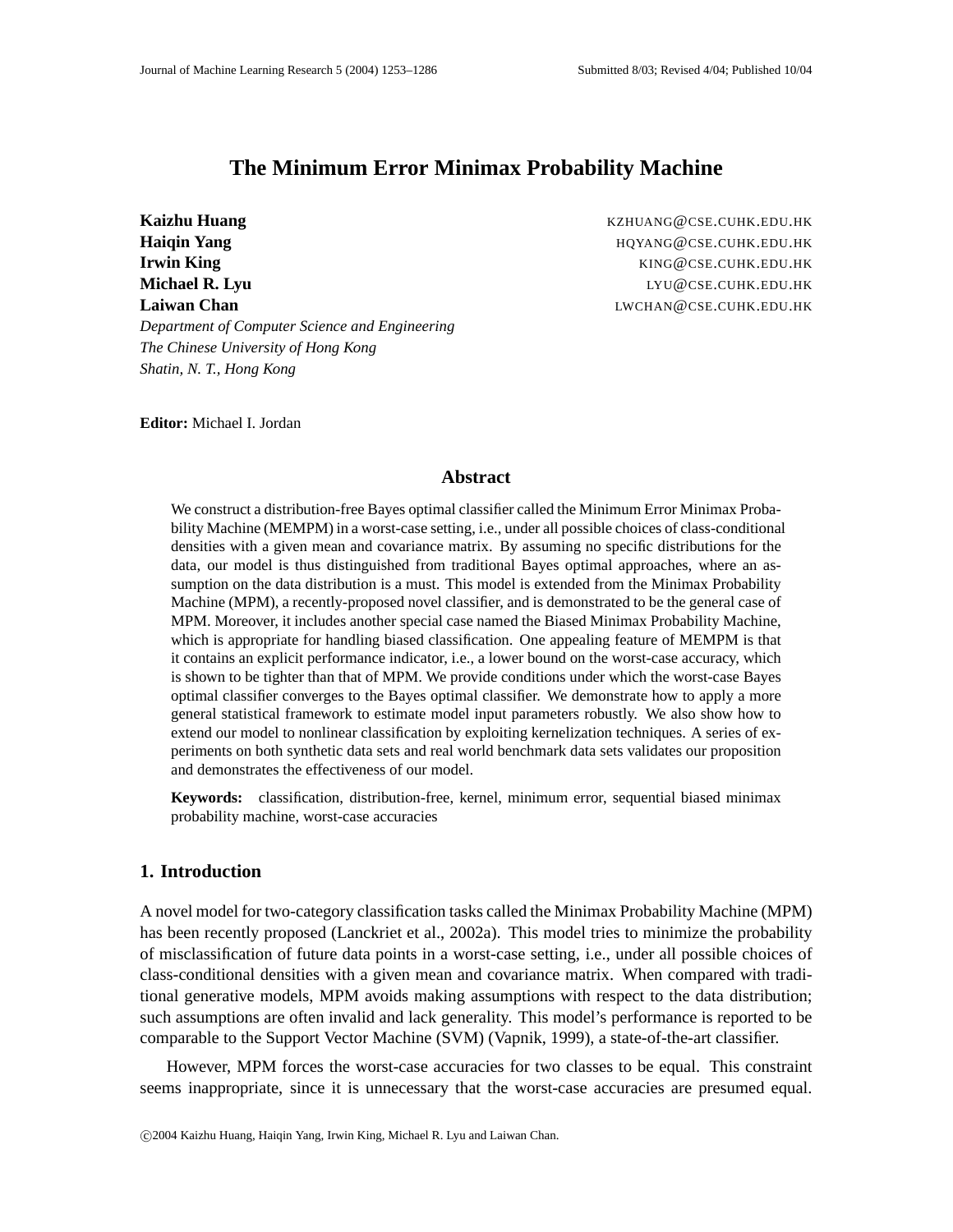Therefore, the classifier derived from this model does not result in minimizing the worst-case error rate of future data points and thus in a sense cannot represent the optimal classifier.

In this paper, by removing this constraint, we propose a generalized Minimax Probability Machine, called the Minimum Error Minimax Probability Machine (MEMPM). Instead of optimizing an equality-constrained worst-case error rate, this model minimizes the worst-case Bayes error rate of future data and thus achieves the optimum classifier in the worst-case scenario. Furthermore, this new model contains several appealing features.

First, as a generalized model, MEMPM includes and expands the Minimax Probability Machine. Interpretations from the viewpoints of the optimal thresholding problem and the geometry will be provided to show the advantages of MEMPM. Moreover, this generalized model includes another promising special case, named the Biased Minimax Probability Machine (BMPM) (Huang et al., 2004b), and extends its application to a type of important classification, i.e., biased classification.

Second, this model derives a distribution-free Bayes optimal classifier in the worst-case scenario. It thus distinguishes itself from the traditional Bayes optimal classifiers, which have to assume distributions for the data and thus lack generality in real cases. Furthermore, we will show that, under certain conditions, e.g., when a Gaussian distribution is assumed for the data, the worst-case Bayes optimal classifier becomes the true Bayes optimal hyperplane.

Third, similar to MPM, the MEMPM model also contains an explicit performance indicator, namely an explicit upper bound on the probability of misclassification of future data. Moreover, we will demonstrate theoretically and empirically that MEMPM attains a smaller upper bound of the probability of misclassification than MPM, which thus implies the superiority of MEMPM to MPM.

Fourth, although in general the optimization of MEMPM is shown to be a non-concave problem, empirically, it demonstrates reasonable concavity in the main "interest" region and thus can be solved practically. Furthermore, we will show that the final optimization problem involves solving a one-dimensional line search problem and thus results in a satisfactory solution.

This paper is organized as follows. In the next section, we present the main content of this paper, the MEMPM model, including its definition, interpretations, practical solving method, and sufficient conditions for convergence to the true Bayes decision hyperplane. Following that, we demonstrate a robust version of MEMPM. In Section 4, we seek to kernelize the MEMPM model to attack nonlinear classification problems. We then, in Section 5, present a series of experiments on synthetic data sets and real world benchmark data sets. In Section 6, we analyze the tightness of the worst-case accuracy bound. In Section 7, we show that empirically MEMPM is often concave in the main "interest" region. In Section 8, we present the limitations of MEMPM and envision possible future work. Finally, we conclude this paper in Section 9.

## **2. Minimum Error Minimax Probability Decision Hyperplane**

In this section, we first present the model definition of MEMPM while reviewing the original MPM model. We then in Section 2.2 interpret MEMPM with respect to MPM. In Section 2.3, we specialize the MEMPM model for dealing with biased classification. In Section 2.4, we analyze the MEMPM optimization problem and propose a practical solving method. In Section 2.5, we address the sufficient conditions under which the worst-case Bayes optimal classifier derived from MEMPM becomes the true Bayes optimal classifier. In Section 2.6, we provide a geometrical interpretation for BMPM and MEMPM.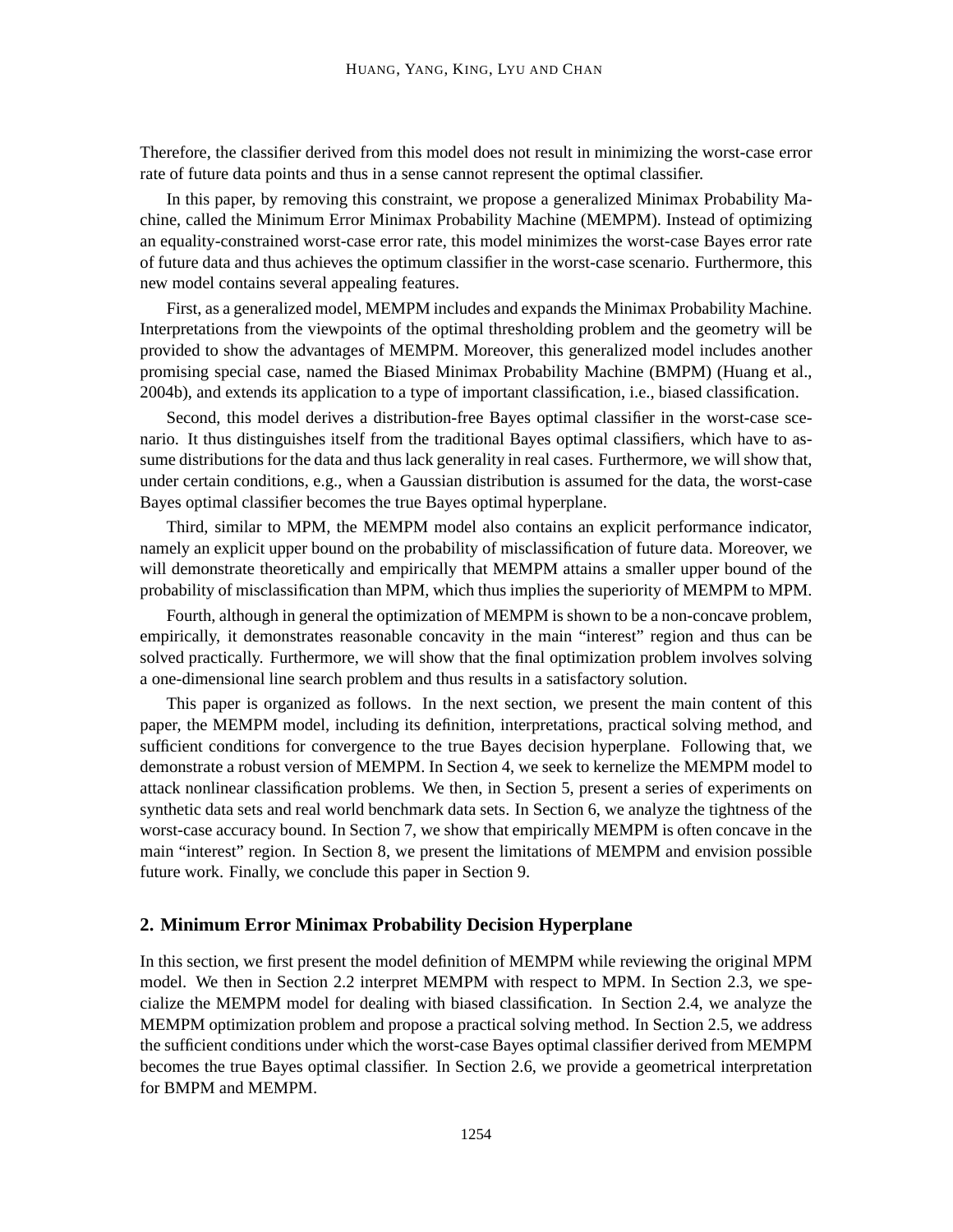#### **2.1 Problem Definition**

The notation in this paper will largely follow that of Lanckriet et al. (2002b). Let **x** and **y** denote two random vectors representing two classes of data with means and covariance matrices as  $\{\bar{\mathbf{x}}, \Sigma_{\mathbf{x}}\}$  and  ${\{\overline{y}, \Sigma_y\}}$ , respectively, in a two-category classification task, where **x**, **y**, **x**, **y**  $\in \mathbb{R}^n$ , and  $\Sigma_x$ ,  $\Sigma_y \in \mathbb{R}^{n \times n}$ .

Assuming  ${\bar{\mathbf{x}}, \Sigma_{\mathbf{x}}}, {\bar{\mathbf{y}}, \Sigma_{\mathbf{y}}}$  for two classes of data are reliable, MPM attempts to determine the hyperplane  $\mathbf{a}^T\mathbf{z} = b$  ( $\mathbf{a} \in \mathbb{R}^n \setminus \{0\}$ ,  $\mathbf{z} \in \mathbb{R}^n$ ,  $b \in \mathbb{R}$ , and superscript *T* denotes the transpose) which can separate two classes of data with the maximal probability. The formulation for the MPM model is written as follows:

$$
\max_{\alpha, \mathbf{a} \neq \mathbf{0}, b} \quad \alpha \quad \text{s.t.} \\
\inf_{\mathbf{x} \sim (\overline{\mathbf{x}}, \Sigma_{\mathbf{x}})} \mathbf{Pr}\{\mathbf{a}^{T}\mathbf{x} \geq b\} \geq \alpha, \\
\inf_{\mathbf{y} \sim (\overline{\mathbf{y}}, \Sigma_{\mathbf{y}})} \mathbf{Pr}\{\mathbf{a}^{T}\mathbf{y} \leq b\} \geq \alpha,
$$

where  $\alpha$  represents the lower bound of the accuracy for future data, namely, the worst-case accuracy. Future points **z** for which  $\mathbf{a}^T \mathbf{z} \ge b$  are then classified as the class **x**; otherwise they are judged as the class **y**. This derived decision hyperplane is claimed to minimize the worst-case (maximal) probability of misclassification, or the error rate, of future data. Furthermore, this problem can be transformed to a convex optimization problem, or more specifically, a Second Order Cone Programming problem (Lobo et al., 1998; Nesterov and Nemirovsky, 1994).

As observed from the above formulation, this model assumes that the worst-case accuracies for two classes are the same. However, this assumption seems inappropriate, since it is unnecessary to require that the worst-case accuracies for two classes are exactly the same. Thus, the decision hyperplane given by this model does not necessarily minimize the worst-case error rate of future data and is not optimal in this sense. Motivated from the finding, we eliminate this constraint and propose a generalized model, the Minimum Error Minimax Probability Machine, as follows:

$$
\max_{\alpha,\beta,\mathbf{a}\neq\mathbf{0},b} \qquad \theta\alpha + (1-\theta)\beta \quad \text{s.t.} \tag{1}
$$

inf  $\inf_{\mathbf{x} \sim (\overline{\mathbf{x}}, \Sigma_{\mathbf{x}})} \mathbf{Pr}\{\mathbf{a}^T \mathbf{x} \ge b\} \ge \alpha,$  (2)

$$
\inf_{\mathbf{y} \sim (\overline{\mathbf{y}}, \Sigma_{\mathbf{y}})} \mathbf{Pr}\{\mathbf{a}^T \mathbf{y} \le b\} \ge \beta.
$$
 (3)

Similarly,  $\alpha$  and  $\beta$  indicate the worst-case classification accuracies of future data points for the class **x** and **y**, respectively, while  $\theta \in [0,1]$  is the prior probability of the class **x** and  $1-\theta$  is thus the prior probability of the class **y**. Intuitively, maximizing  $\theta\alpha + (1-\theta)\beta$  can naturally be considered as maximizing the expected worst-case accuracy for future data. In other words, this optimization leads to minimizing the expected upper bound of the error rate. More precisely, if we change max $\{\theta\alpha + \theta\}$  $(1 - \theta)\beta$  to min{ $\theta(1 - \alpha) + (1 - \theta)(1 - \beta)$  and consider  $1 - \alpha$  as the upper bound probability that an **x** data point is classified as the class **y**  $(1 - \beta)$  is similarly considered), the MEMPM model exactly minimizes the maximum Bayes error and thus derives the Bayes optimal hyperplane in the worst-case scenario.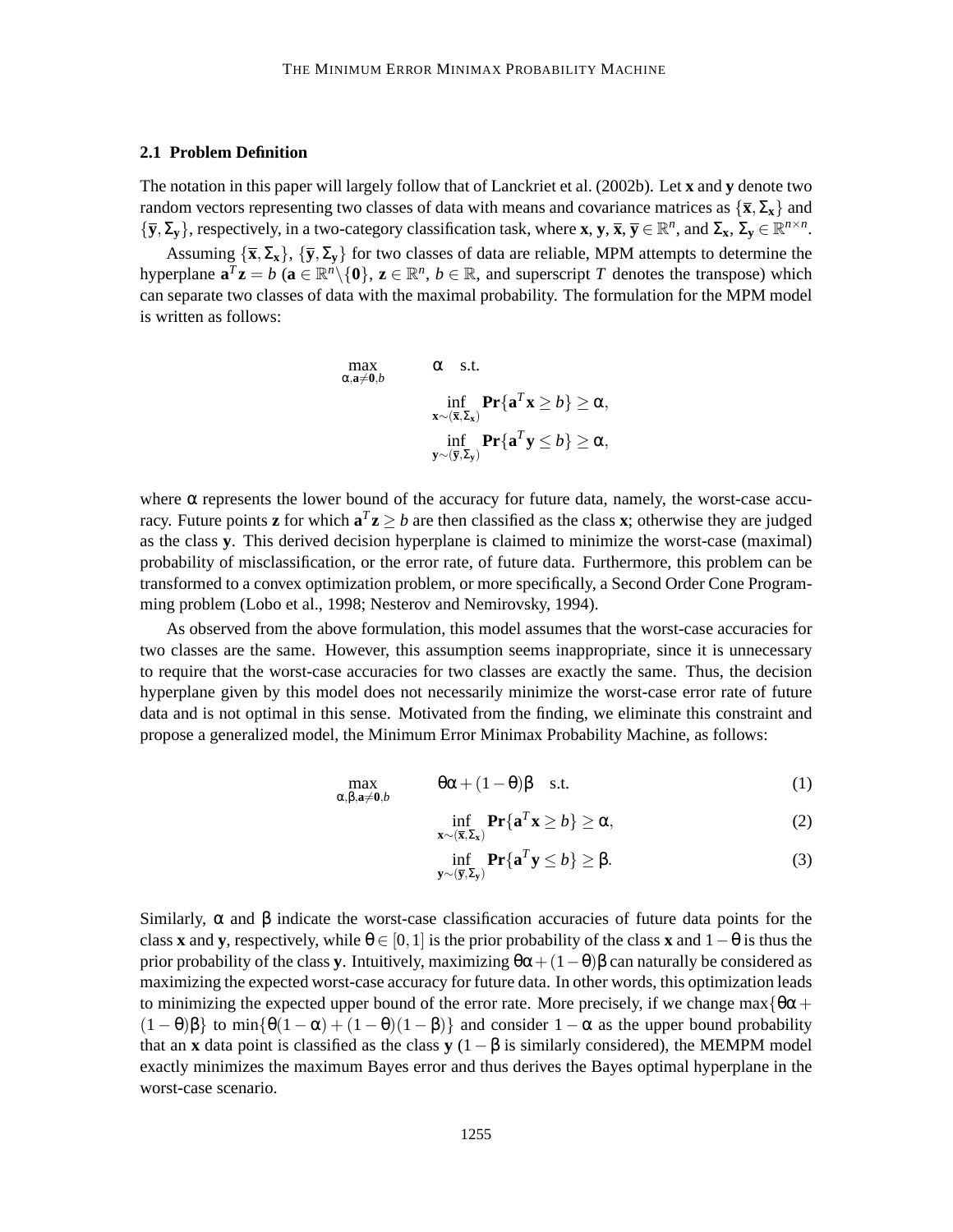### **2.2 Interpretation**

We interpret MEMPM with respect to MPM in this section. First, it is evident that if we presume  $\alpha = \beta$ , the optimization of MEMPM degrades to the MPM optimization. Therefore, MPM is a special case of MEMPM.

An analogy to illustrate the difference between MEMPM and MPM can be seen in the optimal thresholding problem. Figure 1 illustrates this analogy. To separate two classes of one-dimensional data with density functions as  $p_1$  and  $p_2$ , respectively, the optimal thresholding is given by the decision plane in Figure 1(a) (assuming the prior probabilities for two classes of data are equal). This optimal thesholding corresponds to the point minimizing the error rate  $(1 - \alpha) + (1 - \beta)$  or maximizing the accuracy  $\alpha + \beta$ , which is exactly the intersection point of two density functions (1−<sup>α</sup> represents the area of 135*<sup>o</sup>* -line filled region and 1−<sup>β</sup> represents the area of 45*<sup>o</sup>* -line filled region). On the other hand, the thresholding point to force  $\alpha = \beta$  is not necessarily the optimal point to separate these two classes.



Figure 1: An analogy to illustrate the difference between MEMPM and MPM with equal prior probabilities for two classes. The optimal decision plane corresponds to the intersection point, where the error  $(1-\alpha)+(1-\beta)$  is minimized (or the accuracy α+β is maximized) as implied by MEMPM, rather than the one, where  $\alpha$  is equal to  $\beta$  as implied by MPM.

It should be clarified that the MEMPM model assumes no distributions. This distinguishes the MEMPM model from the traditional Bayes optimal methods, which have to make specific assumptions on the data distribution. On the other hand, although MEMPM minimizes the upper bound of the Bayes error rate of future data points, as shown later in Section 2.5, it will represent the true Bayes optimal hyperplane under certain conditions, in particular, when Gaussianity is assumed for the data.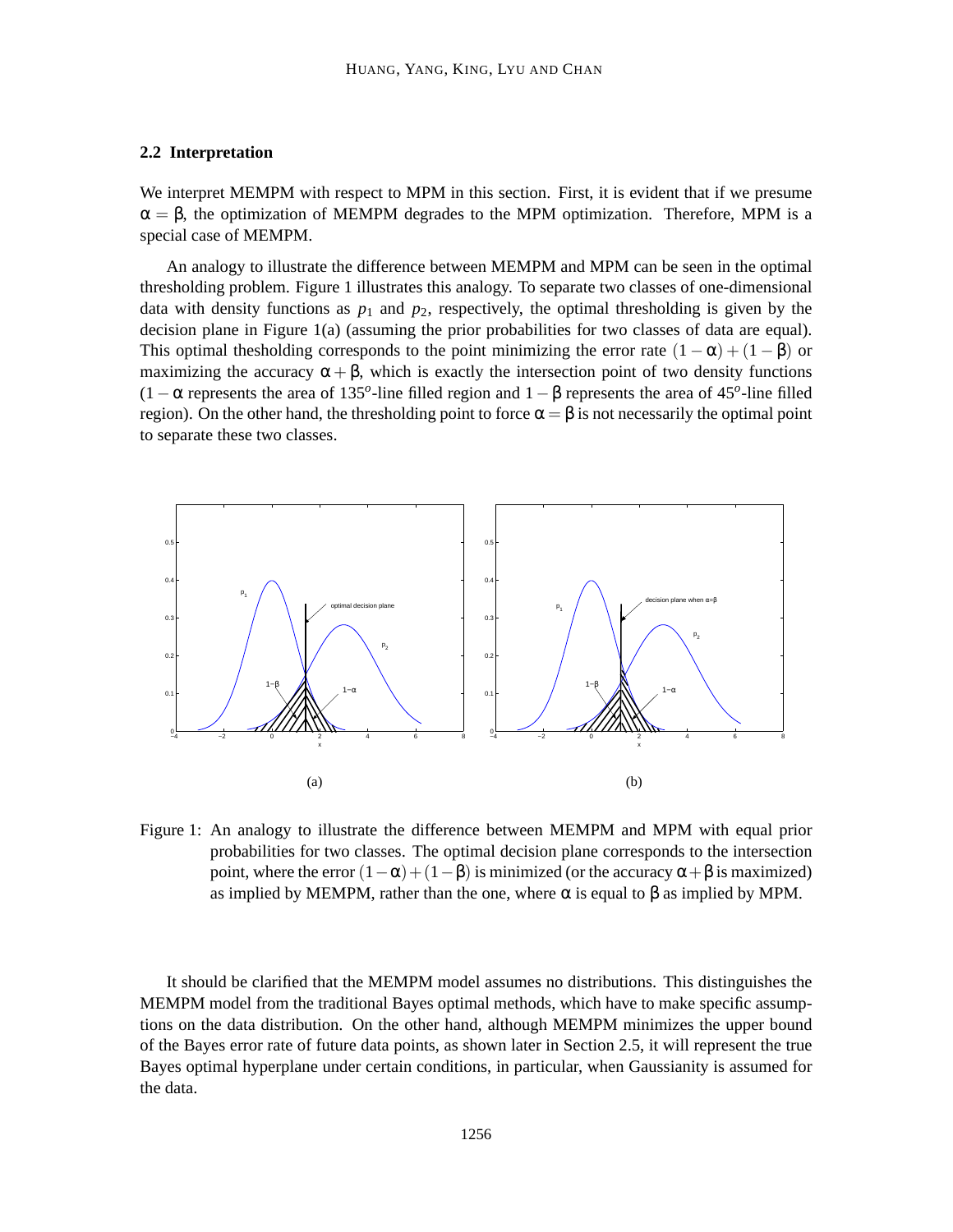### **2.3 Special Case for Biased Classification**

The above discussion only covers unbiased classification, which does not favor one class over the other class intentionally. However, another important type of pattern recognition tasks, namely biased classification, arises very often in practice. In this scenario, one class is usually more important than the other class. Thus a bias should be imposed towards the important class. Such typical example can be seen in the diagnosis of epidemical disease. Classifying a patient who is infected with a disease into the opposite class results in serious consequences. Thus in this problem, the classification accuracy should be biased towards the class with disease. In other words, we would prefer to diagnose the person without the disease to be the infected case rather than the other way round.

In the following we demonstrate that MEMPM contains a special case we call the Biased Minimax Probability Machine for biased classification. We formulate this special case as

$$
\max_{\alpha, \beta, \mathbf{a} \neq \mathbf{0}, b} \quad \alpha \quad \text{s.t.} \\
\inf_{\mathbf{x} \sim (\overline{\mathbf{x}}, \Sigma_{\mathbf{x}})} \mathbf{Pr}\{\mathbf{a}^{T}\mathbf{x} \geq b\} \geq \alpha, \\
\inf_{\mathbf{y} \sim (\overline{\mathbf{y}}, \Sigma_{\mathbf{y}})} \mathbf{Pr}\{\mathbf{a}^{T}\mathbf{y} \leq b\} \geq \beta_{0},
$$

where  $\beta_0 \in [0, 1)$ , a pre-specified constant, represents an acceptable accuracy level for the less important class **y**.

The above optimization utilizes a typical setting in biased classification, i.e., the accuracy for the important class (associated with **x**) should be as high as possible, if only the accuracy for the less important class (associated with **y**) maintains at an acceptable level specified by the lower bound  $\beta_0$ (which can be set by users).

By quantitatively plugging a specified bias  $β_0$  into classification and also by containing an explicit accuracy bound  $\alpha$  for the important class, BMPM provides a direct and elegant means for biased classification. Comparatively, to achieve a specified bias, traditional biased classifiers such as the Weighted Support Vector Machine (Osuna et al., 1997) and the Weighted *k*-Nearest Neighbor method (Maloof et al., 2003) usually adapt different costs for different classes. However, due to the difficulties in establishing quantitative connections between the costs and the accuracy, $<sup>1</sup>$  for impos-</sup> ing a specified bias, these methods have to resort to trial and error procedure to attain suitable costs; these procedures are generally indirect and lack rigorous treatments.

#### **2.4 Solving the MEMPM Optimization Problem**

In this section, we will propose to solve the MEMPM optimization problem. As will be demonstrated shortly, the MEMPM optimization can be transformed to a one-dimensional line search problem. More specifically, the objective function of the line search problem is implicitly determined by dealing with a BMPM problem. Therefore, solving the line search problem corresponds to solving a Sequential Biased Minimax Probability Machine (SBMPM) problem. Before we proceed, we first introduce how to solve the BMPM optimization problem.

<sup>1.</sup> Although cross validation might be used to provide empirical connections, they are problem-dependent and are usually slow procedures as well.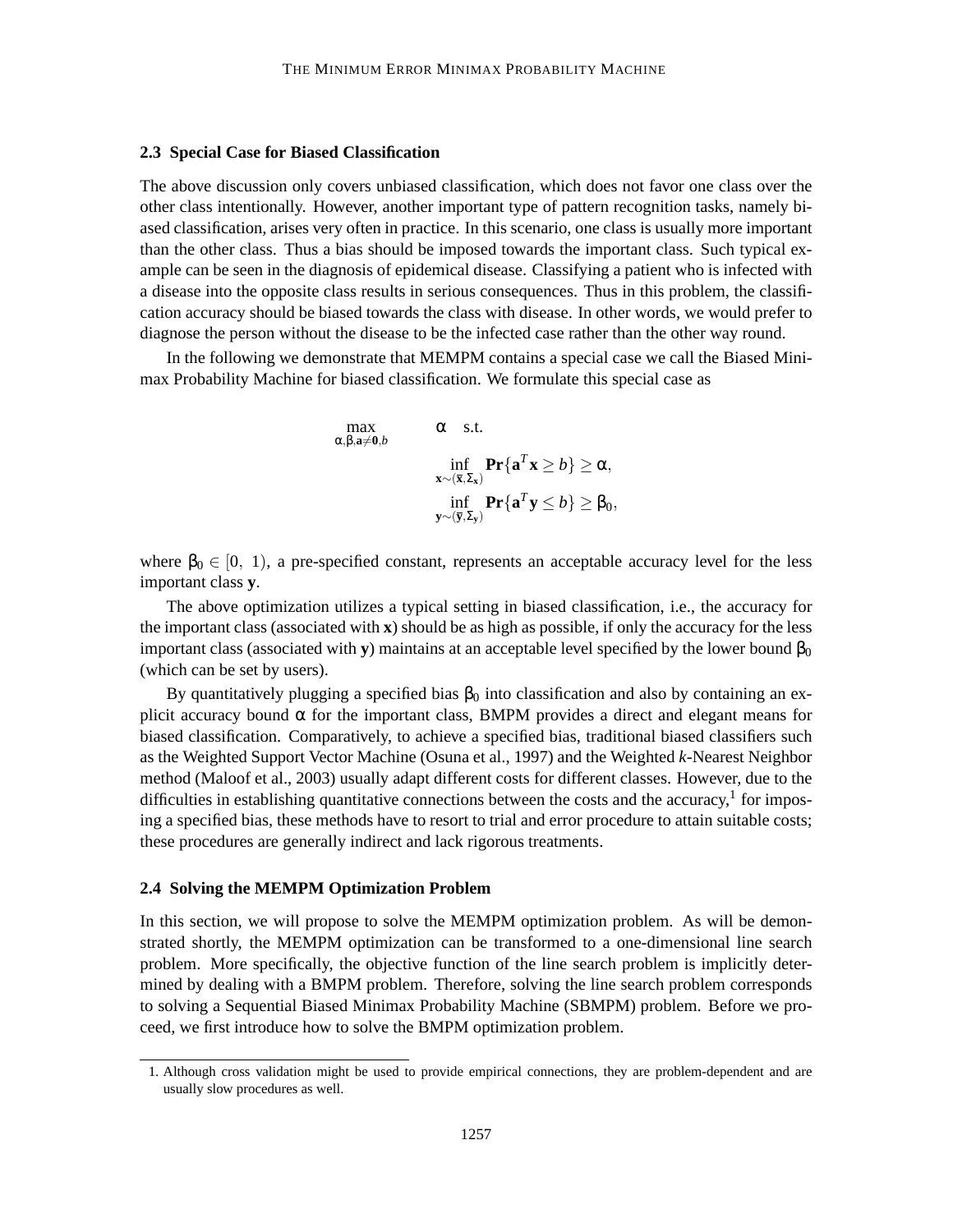### 2.4.1 SOLVING THE BMPM OPTIMIZATION PROBLEM

First, we borrow Lemma 1 from Lanckriet et al. (2002b).

**Lemma 1** *Given*  $\mathbf{a} \neq \mathbf{0}$  *and b, such that*  $\mathbf{a}^T \mathbf{y} \leq b$  *and*  $\beta \in [0,1)$ *, the condition* 

$$
\inf_{\mathbf{y}\sim(\overline{\mathbf{y}},\Sigma_{\mathbf{y}})}\mathbf{Pr}\{\mathbf{a}^T\mathbf{y}\leq b\}\geq\beta,
$$

*holds if and only if*  $b - \mathbf{a}^T \overline{\mathbf{y}} \ge \kappa(\beta) \sqrt{\mathbf{a}^T \Sigma_{\mathbf{y}} \mathbf{a}}$  *with*  $\kappa(\beta) = \sqrt{\frac{\beta}{1-\beta}}$ .

By using Lemma 1, we can transform the BMPM optimization problem as follows:

$$
\max_{\alpha, \mathbf{a} \neq \mathbf{0}, b} \qquad \alpha \quad \text{s.t.} \qquad \qquad
$$

$$
-b + \mathbf{a}^T \overline{\mathbf{x}} \ge \kappa(\alpha) \sqrt{\mathbf{a}^T \Sigma_{\mathbf{x}} \mathbf{a}} \,, \tag{4}
$$

$$
b - \mathbf{a}^T \overline{\mathbf{y}} \ge \kappa(\beta_0) \sqrt{\mathbf{a}^T \Sigma_{\mathbf{y}} \mathbf{a}},
$$
 (5)

where  $\kappa(\alpha) = \sqrt{\frac{\alpha}{1-\alpha}}$ ,  $\kappa(\beta_0) = \sqrt{\frac{\beta_0}{1-\beta_0}}$ . (5) is directly obtained from (3) by using Lemma 1. Similarly, by changing  $\mathbf{a}^T \mathbf{x} \ge b$  to  $\mathbf{a}^T(-\mathbf{x}) \le -b$ , (4) can be obtained from (2).

From (4) and (5), we get

$$
\mathbf{a}^T \overline{\mathbf{y}} + \kappa(\beta_0) \sqrt{\mathbf{a}^T \Sigma_{\mathbf{y}} \mathbf{a}} \le b \le \mathbf{a}^T \overline{\mathbf{x}} - \kappa(\alpha) \sqrt{\mathbf{a}^T \Sigma_{\mathbf{x}} \mathbf{a}} \ .
$$

If we eliminate *b* from this inequality, we obtain

$$
\mathbf{a}^T(\overline{\mathbf{x}} - \overline{\mathbf{y}}) \ge \kappa(\alpha) \sqrt{\mathbf{a}^T \Sigma_{\mathbf{x}} \mathbf{a}} + \kappa(\beta_0) \sqrt{\mathbf{a}^T \Sigma_{\mathbf{y}} \mathbf{a}}.
$$
 (6)

We observe that the magnitude of **a** does not influence the solution of (6). Moreover, we can assume  $\bar{x} \neq \bar{y}$ ; otherwise, the minimax machine does not have a physical meaning. In this case, (6) may even have no solution for every  $\beta_0 \neq 0$ , since the right hand side would always be positive provided that  $\mathbf{a} \neq \mathbf{0}$ . Thus in the extreme case,  $\alpha$  and  $\beta$  have to be zero, implying that the worst-case classification accuracy is always zero.

Without loss of generality, we can set  $\mathbf{a}^T(\bar{\mathbf{x}} - \bar{\mathbf{y}}) = 1$ . Thus the problem can further be changed to:

$$
\max_{\alpha, \mathbf{a} \neq \mathbf{0}} \qquad \alpha \quad \text{s.t.}
$$
\n
$$
1 \ge \kappa(\alpha) \sqrt{\mathbf{a}^T \Sigma_{\mathbf{x}} \mathbf{a}} + \kappa(\beta_0) \sqrt{\mathbf{a}^T \Sigma_{\mathbf{y}} \mathbf{a}} \,, \tag{7}
$$
\n
$$
\mathbf{a}^T (\overline{\mathbf{x}} - \overline{\mathbf{y}}) = 1.
$$

Since  $\Sigma_{\bf x}$  can be assumed to be positive definite (otherwise, we can always add a small positive amount to its diagonal elements and make it positive definite), from (7) we can obtain:

$$
\kappa(\alpha) \leq \frac{1 - \kappa(\beta_0) \sqrt{a^T \Sigma_y a}}{\sqrt{a^T \Sigma_x a}} \ .
$$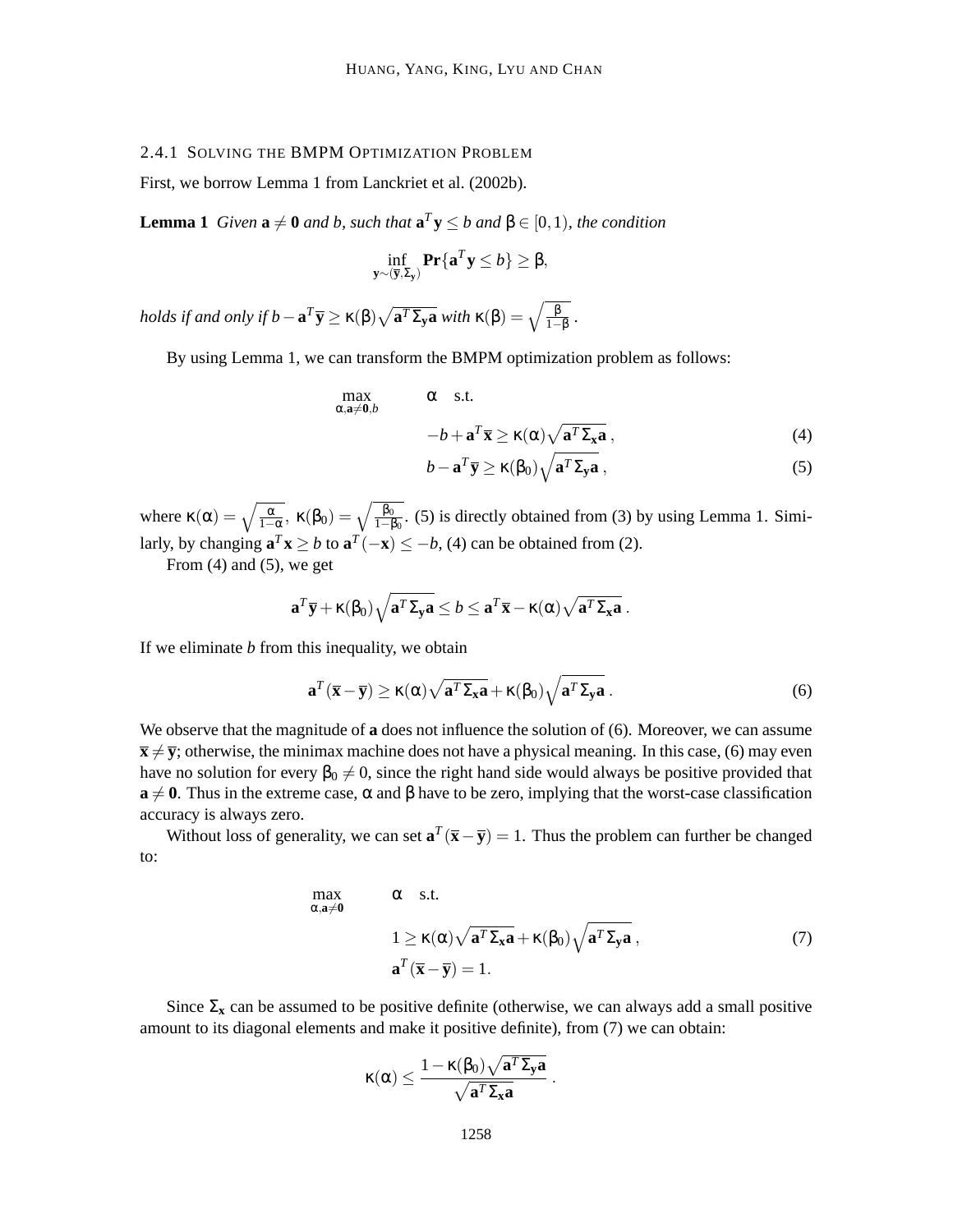Because  $\kappa(\alpha)$  increases monotonically with  $\alpha$ , maximizing  $\alpha$  is equivalent to maximizing  $\kappa(\alpha)$ , which further leads to

$$
\max_{\mathbf{a}\neq \mathbf{0}} \qquad \frac{1-\kappa(\beta_0)\sqrt{\mathbf{a}^T \Sigma_{\mathbf{y}} \mathbf{a}}}{\sqrt{\mathbf{a}^T \Sigma_{\mathbf{x}} \mathbf{a}}} \quad \text{s.t.} \quad \mathbf{a}^T(\overline{\mathbf{x}}-\overline{\mathbf{y}})=1.
$$

This kind of optimization is called the Fractional Programming (FP) problem (Schaible, 1995). To elaborate further, this optimization is equivalent to solving the following fractional problem:

$$
\max_{\mathbf{a}\neq\mathbf{0}} \quad \frac{f(\mathbf{a})}{g(\mathbf{a})},\tag{8}
$$

subject to  $\mathbf{a} \in A = {\mathbf{a} | \mathbf{a}^T(\overline{\mathbf{x}} - \overline{\mathbf{y}}) = 1}$ , where  $f(\mathbf{a}) = 1 - \kappa(\beta_0) \sqrt{\mathbf{a}^T \Sigma_{\mathbf{y}} \mathbf{a}}$ ,  $g(\mathbf{a}) = \sqrt{\mathbf{a}^T \Sigma_{\mathbf{x}} \mathbf{a}}$ .

**Theorem 2** *The Fractional Programming problem (8) associated with the BMPM optimization is a pseudo-concave problem, whose every local optimum is the global optimum.*

**Proof** It is easy to see that the domain *A* is a convex set on  $\mathbb{R}^n$ , and that  $f(\mathbf{a})$  and  $g(\mathbf{a})$  are differentiable on *A*. Moreover, since  $\Sigma$ **x** and  $\Sigma$ **y** can be both considered as positive definite matrices,  $f(\mathbf{a})$ is a concave function on *A* and  $g(\mathbf{a})$  is a convex function on *A*. Then  $\frac{f(\mathbf{a})}{g(\mathbf{a})}$  is a concave-convex FP problem. Hence it is a pseudoconcave problem (Schaible, 1995). Therefore, every local maximum is the global maximum (Schaible, 1995).

To handle this specific FP problem, many methods such as the parametric method (Schaible, 1995), the dual FP method (Schaible, 1977; Craven, 1988), and the concave FP method (Craven, 1978) can be used. A typical Conjugate Gradient method (Bertsekas, 1999) in solving this problem has a worst-case  $O(n^3)$  time complexity. Adding the time cost to estimate  $\bar{x}$ ,  $\bar{y}$ ,  $\Sigma_{\bar{x}}$ , and  $\Sigma_{\bar{y}}$ , the total cost for this method is  $O(n^3 + Nn^2)$ , where *N* is the number of data points. This complexity is in the same order as the linear Support Vector Machines (Schölkopf and Smola, 2002) and the linear MPM (Lanckriet et al., 2002b).

In this paper, the Rosen gradient projection method (Bertsekas, 1999) is used to find the solution of this pseudo-concave FP problem, which is proved to converge to a local maximum with a worstcase linear convergence rate. Moreover, the local maximum will exactly be the global maximum in this problem.

#### 2.4.2 SEQUENTIAL BMPM OPTIMIZATION METHOD FOR MEMPM

We now turn to solving the MEMPM problem. Similar to Section 2.4.1, we can base Lemma 1 to transform the MEMPM optimization as follows:

$$
\max_{\alpha,\beta,\mathbf{a}\neq\mathbf{0},b} \qquad \theta\alpha + (1-\theta)\beta \quad \text{s.t.}
$$

$$
-b + \mathbf{a}^T \overline{\mathbf{x}} \ge \kappa(\alpha) \sqrt{\mathbf{a}^T \Sigma_{\mathbf{x}} \mathbf{a}} , \tag{9}
$$
  

$$
b - \mathbf{a}^T \overline{\mathbf{v}} \ge \kappa(\beta) \sqrt{\mathbf{a}^T \Sigma_{\mathbf{x}} \mathbf{a}} , \tag{10}
$$

$$
b - \mathbf{a}^T \overline{\mathbf{y}} \ge \kappa(\beta) \sqrt{\mathbf{a}^T \Sigma_{\mathbf{y}} \mathbf{a}} \,. \tag{10}
$$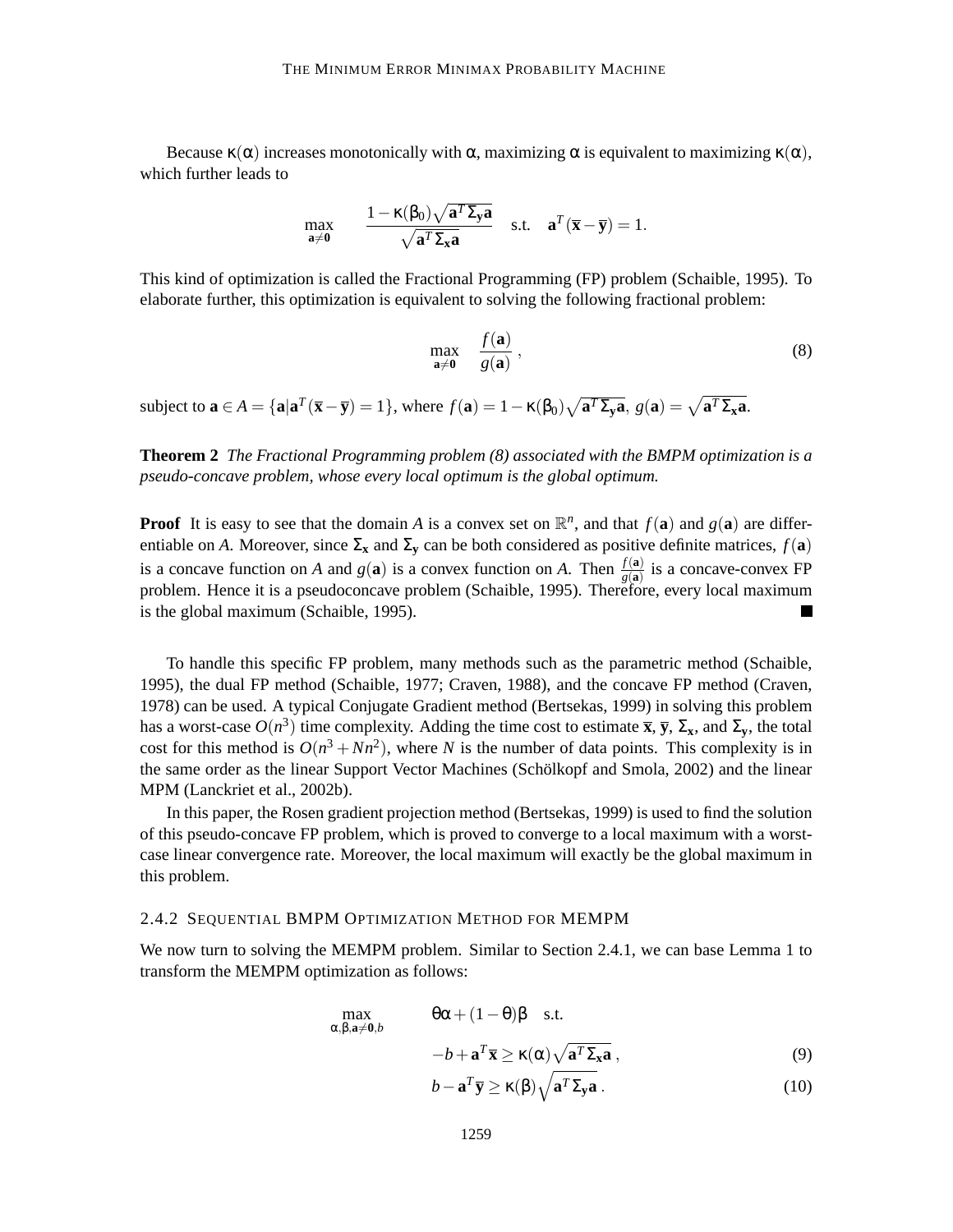Using an analysis similar to that in Section 2.4.1, we can further transform the above optimization to:

$$
\max_{\alpha,\beta,a\neq 0} \qquad \theta\alpha + (1-\theta)\beta \quad \text{s.t.} \tag{11}
$$

$$
1 \ge \kappa(\alpha) \sqrt{\mathbf{a}^T \Sigma_{\mathbf{x}} \mathbf{a}} + \kappa(\beta) \sqrt{\mathbf{a}^T \Sigma_{\mathbf{y}} \mathbf{a}} \,, \tag{12}
$$

$$
\mathbf{a}^T (\overline{\mathbf{x}} - \overline{\mathbf{y}}) = 1. \tag{13}
$$

In the following we provide a lemma to show that the MEMPM solution is attained on the boundary of the set formed by the constraints of (12) and (13).

**Lemma 3** *The maximum value of*  $\theta\alpha + (1-\theta)\beta$  *under the constraints of (12) and (13) is achieved when the right hand side of (12) is strictly equal to* 1*.*

**Proof** Assume the maximum is achieved when  $1 > \kappa(\beta)\sqrt{a^T\Sigma_y a} + \kappa(\alpha)\sqrt{a^T\Sigma_x a}$ . A new solution constructed by increasing  $\alpha$  or  $\kappa(\alpha)$  a small positive amount,<sup>2</sup> and maintaining β, a unchanged will satisfy the constraints and will be a better solution. П

By applying Lemma 3, we can transform the optimization problem (11) under the constraints of  $(12)$  and  $(13)$  as follows:

$$
\max_{\beta, a \neq 0} \qquad \frac{\theta \kappa^2(\alpha)}{\kappa^2(\alpha) + 1} + (1 - \theta)\beta \quad \text{s.t.} \tag{14}
$$

$$
\mathbf{a}^T (\overline{\mathbf{x}} - \overline{\mathbf{y}}) = 1,\tag{15}
$$

where  $\kappa(\alpha) = \frac{1 - \kappa(\beta)\sqrt{a^T \sum_{y} a}}{\sqrt{a^T \sum_{x} a}}$ .

In (14), if we fix β to a specific value within [0, 1), the optimization is equivalent to maximizing  $\kappa^2(\alpha)$  $\frac{k^2(\alpha)}{k^2(\alpha)+1}$  and further equivalent to maximizing  $\kappa(\alpha)$ , which is exactly the BMPM problem. We can then update  $\beta$  according to some rules and repeat the whole process until an optimal  $\beta$  is found. This is also the so-called line search problem (Bertsekas, 1999). More precisely, if we denote the value of optimization as a function  $f(\beta)$ , the above procedure corresponds to finding an optimal β to maximize  $f(\beta)$ . Instead of using an explicit function as in traditional line search problems, the value of the function here is implicitly given by a BMPM optimization procedure.

Many methods can be used to solve the line search problem. In this paper, we use the Quadratic Interpolation (QI) method (Bertsekas, 1999). As illustrated in Figure 2, QI finds the maximum point by updating a three-point pattern  $(β_1, β_2, β_3)$  repeatedly. The new β denoted by  $β_{new}$  is given by the quadratic interpolation from the three-point pattern. Then a new three-point pattern is constructed by  $\beta_{new}$  and two of  $\beta_1, \beta_2, \beta_3$ . This method can be shown to converge superlinearly to a local optimum point (Bertsekas, 1999). Moreover, as shown in Section 7, although MEMPM generally cannot guarantee its concavity, empirically it is often concave. Thus the local optimum will often be the global optimum in practice.

<sup>2.</sup> Since  $\kappa(\alpha)$  increases monotonically with  $\alpha$ , increasing  $\alpha$  a small positive amount corresponds to increasing  $\kappa(\alpha)$  a small positive amount.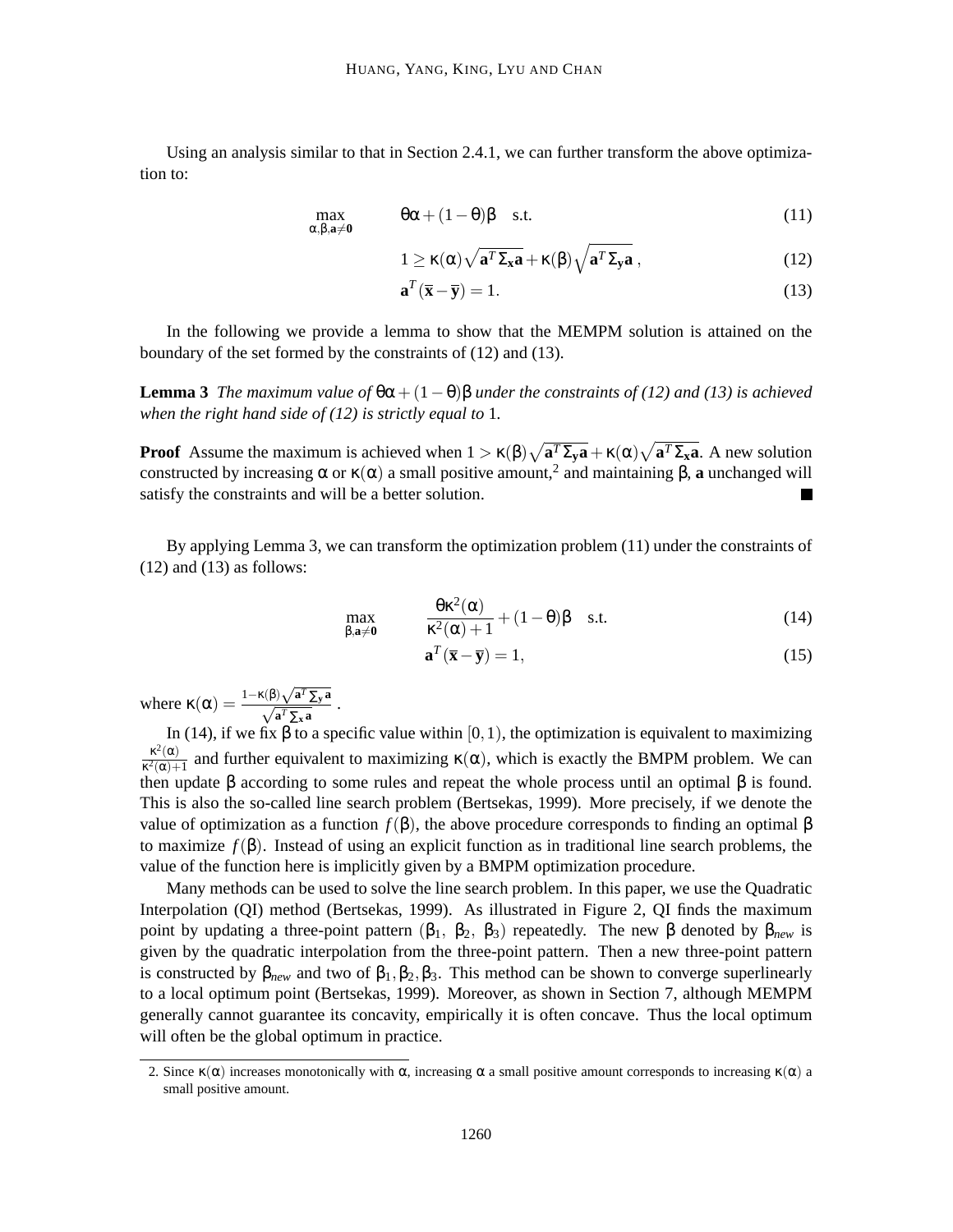

Figure 2: A three-point pattern and Quadratic Line search method. A β*new* is obtained and a new three-point pattern is constructed by  $β_{new}$  and two of  $β_1$ ,  $β_2$  and  $β_3$ .

Until now, we do not mention how to calculate the intercept *b*. From Lemma 3, we can see that the inequalities (9) and (10) will become equalities at the maximum point  $(\mathbf{a}_*, b_*)$ . The optimal *b* will thus be obtained by

$$
b_* = \mathbf{a}_*^T \overline{\mathbf{x}} - \kappa(\alpha_*) \sqrt{\mathbf{a}_*^T \Sigma_{\mathbf{x}} \mathbf{a}_*} = \mathbf{a}_*^T \overline{\mathbf{y}} + \kappa(\beta_*) \sqrt{\mathbf{a}_*^T \Sigma_{\mathbf{y}} \mathbf{a}_*}.
$$

## **2.5 When Does the Worst-Case Bayes Optimal Hyperplane Become the True One?**

As discussed, MEMPM derives the worst-case Bayes optimal hyperplane. Therefore, it is interesting to discover the conditions at which the worst-case optimal one changes to the true optimal one.

In the following we demonstrate two propositions. The first is that, when data are assumed to conform to some distributions, e.g., Gaussian distribution, the MEMPM framework leads to the Bayes optimal classifier; the second is that, when applied to high-dimensional classification tasks, the MEMPM model can be adapted to converge to the true Bayes optimal classifier under the Lyapunov condition.

To introduce the first proposition, we begin by assuming the data distribution as a Gaussian distribution.

Assuming  $\mathbf{x} \sim \mathcal{N}(\overline{\mathbf{x}}, \Sigma_{\mathbf{x}})$  and  $\mathbf{y} \sim \mathcal{N}(\overline{\mathbf{y}}, \Sigma_{\mathbf{y}})$ , (2) becomes

$$
\inf_{\mathbf{x}\sim\mathcal{N}(\overline{\mathbf{x}},\Sigma_{\mathbf{x}})} \mathbf{Pr}\{\mathbf{a}^T \mathbf{x} \ge b\} = \mathbf{Pr}_{\mathbf{x}\sim\mathcal{N}(\overline{\mathbf{x}},\Sigma_{\mathbf{x}})}\{\mathbf{a}^T \mathbf{x} \ge b\}
$$
\n
$$
= \mathbf{Pr}\{\mathcal{N}(0,1) \ge \frac{b-\mathbf{a}^T \overline{\mathbf{x}}}{\sqrt{\mathbf{a}^T \Sigma_{\mathbf{x}} \mathbf{a}}}\}
$$
\n
$$
= 1 - \Phi(\frac{b-\mathbf{a}^T \overline{\mathbf{x}}}{\sqrt{\mathbf{a}^T \Sigma_{\mathbf{x}} \mathbf{a}}})
$$
\n
$$
= \Phi(\frac{-b+\mathbf{a}^T \overline{\mathbf{x}}}{\sqrt{\mathbf{a}^T \Sigma_{\mathbf{x}} \mathbf{a}}}) \ge \alpha,
$$
\n(16)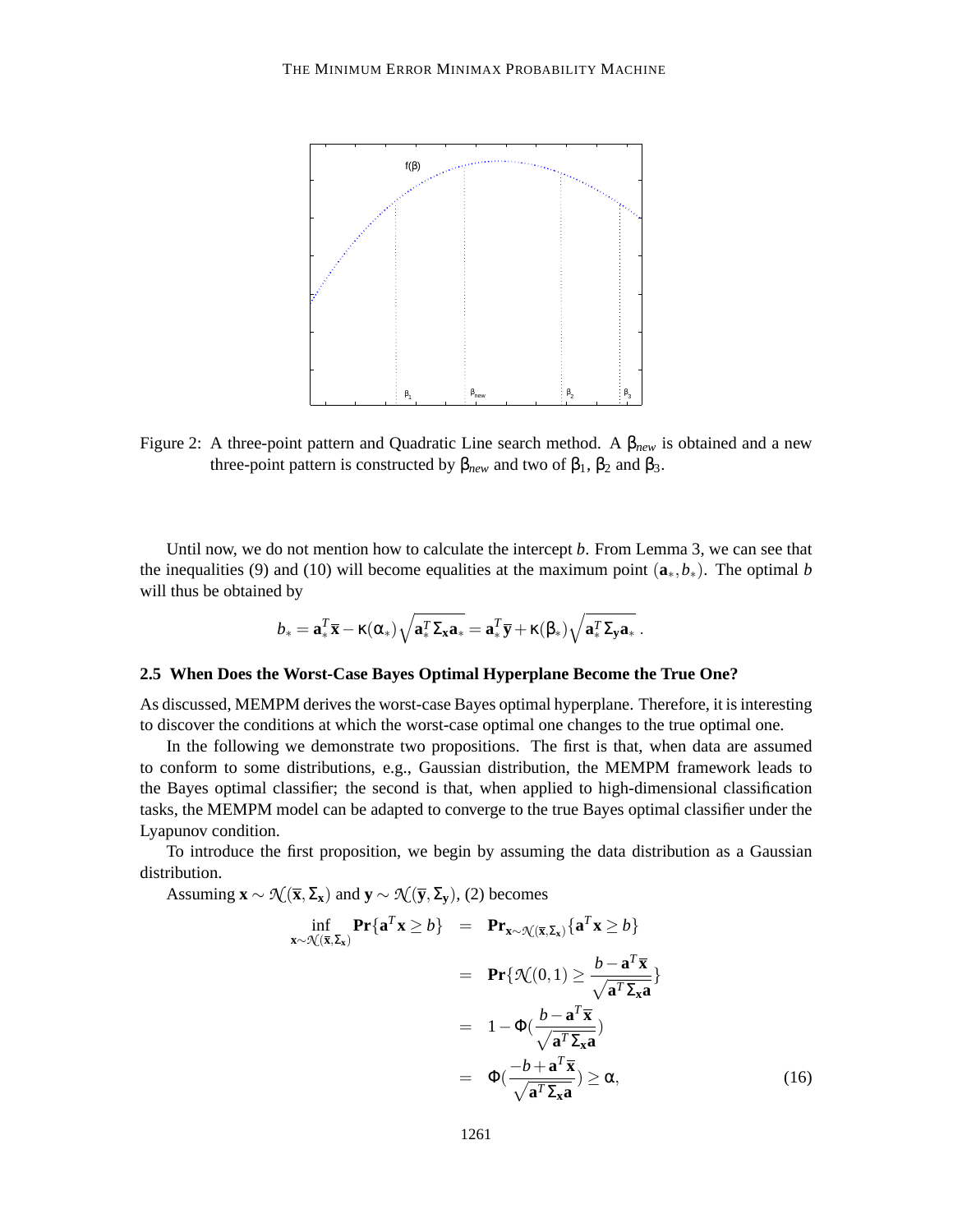where  $\Phi(z)$  is the cumulative distribution function for the standard normal Gaussian distribution:

$$
\Phi(z) = \Pr\{\mathcal{R}(0,1) \le z\} = \frac{1}{\sqrt{2\pi}} \int_{-\infty}^{z} \exp(-s^2/2) ds.
$$

Due to the monotonic property of  $\Phi(z)$ , we can further write (16) as

$$
-b + \mathbf{a}^T \overline{\mathbf{x}} \ge \Phi^{-1}(\alpha) \sqrt{\mathbf{a}^T \Sigma_{\mathbf{x}} \mathbf{a}}.
$$

Constraint (3) can be reformulated in a similar form. The optimization (1) is thus changed to:

$$
\max_{\alpha, \beta, \mathbf{a} \neq \mathbf{0}, b} \qquad \qquad \theta \alpha + (1 - \theta) \beta \quad \text{s.t.} \qquad \qquad
$$
\n
$$
-b + \mathbf{a}^T \overline{\mathbf{x}} \ge \Phi^{-1}(\alpha) \sqrt{\mathbf{a}^T \Sigma_{\mathbf{x}} \mathbf{a}} \,, \tag{17}
$$

$$
b - \mathbf{a}^T \overline{\mathbf{y}} \ge \Phi^{-1}(\beta) \sqrt{\mathbf{a}^T \Sigma_{\mathbf{y}} \mathbf{a}} \,. \tag{18}
$$

The above optimization is nearly the same as (1) subject to the constraints of (2) and (3) except that  $\kappa(\alpha)$  is equal to  $\Phi^{-1}(\alpha)$ , instead of  $\sqrt{\frac{\alpha}{1-\alpha}}$ . Thus, it can similarly be solved based on the Sequential Biased Minimax Probability Machine method.

On the other hand, the Bayes optimal hyperplane corresponds to the one,  $\mathbf{a}^T \mathbf{z} = b$  that minimizes the Bayes error:

$$
\min_{\mathbf{a}\neq\mathbf{0},b} \quad \theta\mathbf{Pr}_{\mathbf{x}\sim\mathcal{N}(\overline{\mathbf{x}},\Sigma_{\mathbf{x}})}\{\mathbf{a}^T\mathbf{x}\leq b\}+(1-\theta)\mathbf{Pr}_{\mathbf{y}\sim\mathcal{N}(\overline{\mathbf{y}},\Sigma_{\mathbf{y}})}\{\mathbf{a}^T\mathbf{y}\geq b\}.
$$

The above is exactly the upper bound of  $\theta\alpha + (1 - \theta)\beta$ . From Lemma 3, we can know (17) and (18) will eventually become equalities. Traced back to (16), the equalities imply that  $\alpha$  and  $\beta$ will achieve their upper bounds respectively. Therefore, when Gaussianity is assumed for the data, MEMPM derives the optimal Bayes hyperplane.

We propose Proposition 4 to extend the above analysis to general distribution assumptions.

**Proposition 4** *If the distribution of the normalized random variable*  $\frac{a^T x - a^T \overline{x}}{\sqrt{a^T \Sigma_x a}}$ *, denoted as*  $\mathcal{N} \mathcal{S}$ *, is independent of* **a***, minimizing the Bayes error bound in MEMPM exactly minimizes the true Bayes error, provided that*  $\Phi(z)$  *is changed to*  $\Pr{\mathcal{N}\mathcal{S}(0,1) \leq z}$ *.* 

Before presenting Proposition 6, we first introduce the central limit theorem under the Lyapunov condition (Chow and Teicher, 1997).

**Theorem 5** *Let* **x***<sup>n</sup> be a sequence of independent random variables defined on the same probability space. Assume that* **x***<sup>n</sup> has finite expected value µ<sup>n</sup> and finite standard deviation* σ*n. We define*  $s_n^2 = \sum_{i=1}^n \sigma_i^2$ . Assume that the Lyapunov conditions are satisfied, namely, the third central moment  $r_n^3 = \sum_{i=1}^n E(|\mathbf{x}_n - \mu_n|^3)$  *is finite for every n, and that*  $\lim_{n \to \infty} \frac{r_n}{s_n}$  $\frac{r_n}{s_n} = 0$ . The sum  $S_n = \mathbf{x}_1 + ... + \mathbf{x}_n$ *converges towards a Gaussian distribution.*

One interesting finding directly elicited from the above central limit theorem is that, if the component variable  $\mathbf{x}_i$  of a given *n*-dimensional random variable **x** satisfies the Lyapunov condition, the sum of weighted component variables  $\mathbf{x}_i$ ,  $1 \le i \le n$ , namely,  $\mathbf{a}^T \mathbf{x}$  tends towards a Gaussian distribution, as *n* grows.<sup>3</sup> This shows that, under the Lyapunov condition, when the dimension *n* grows,

<sup>3.</sup> Some techniques such as Independent Component Analysis (Deco and Obradovic, 1996) can be applied to decorrelate the dependence among random variables beforehand.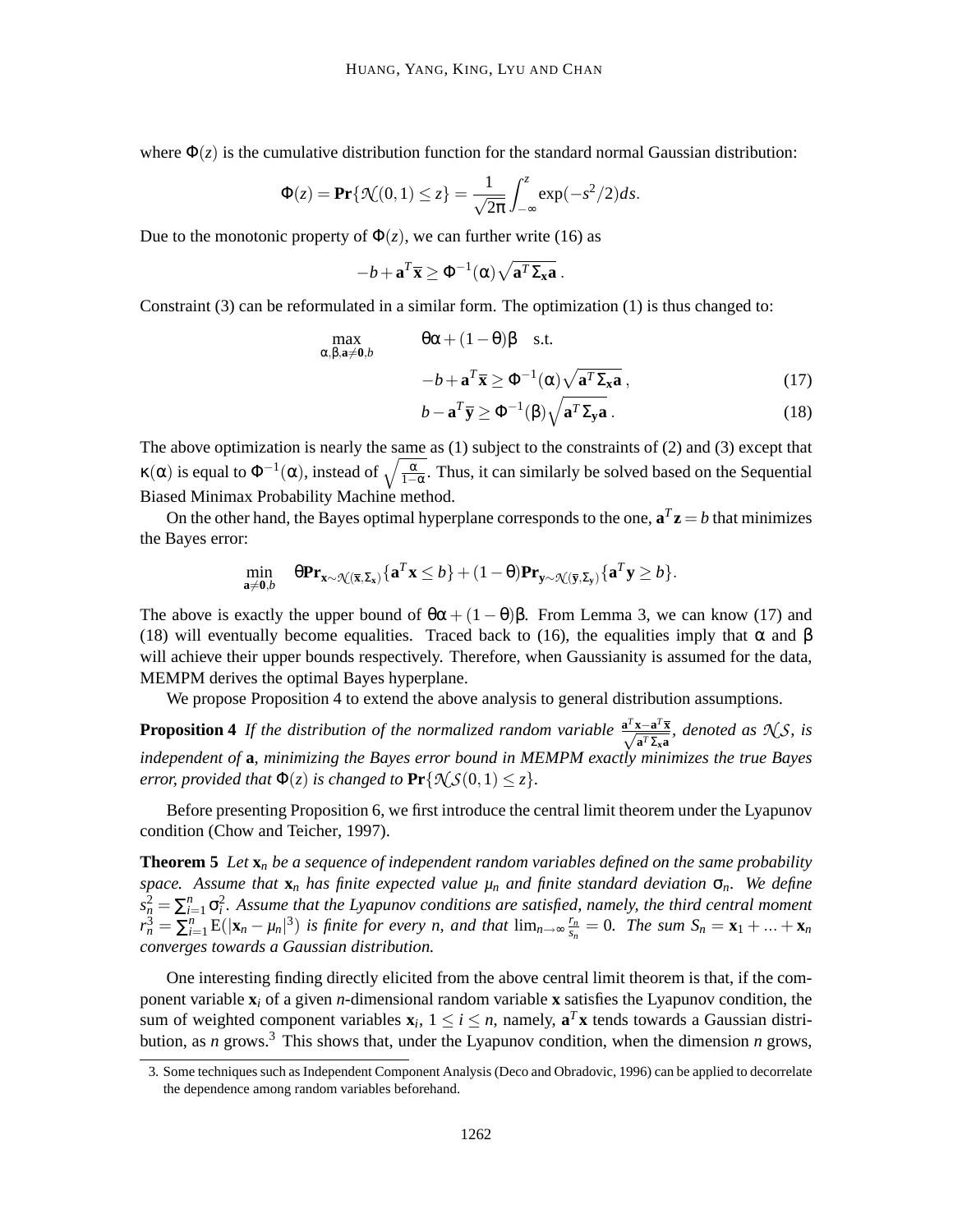the hyperplane derived by MEMPM with the Gaussianity assumption tends towards the true Bayes optimal hyperplane. In this case, the MEMPM using  $\Phi^{-1}(\alpha)$ , the inverse function of the normal cumulative distribution, instead of  $\sqrt{\frac{\alpha}{1-\alpha}}$ , will converge to the true Bayes optimal decision hyperplane in the high-dimensional space. We summarize the analysis in Proposition 6.

**Proposition 6** *If the component variable* **x***<sup>i</sup> of a given n-dimensional random variable* **x** *satisfies the Lyapunov condition, the MEMPM hyperplane derived by using* Φ−<sup>1</sup> (α)*, the inverse function of the normal cumulative distribution, will converge to the true Bayes optimal one.*

The underlying justifications in the above two propositions are rooted in the fact that the generalized MPM is exclusively determined by the first and second moments. These two propositions emphasize the dominance of the first and second moments in representing data. More specifically, Proposition 4 hints that the distribution is only decided by up to the second moments. The Lyapunov condition in Proposition 6 also implies that the second order moment dominates the third order moment in the long run. It is also noteworthy that, with a fixed mean and covariance, the distribution of Maximum Entropy Estimation is a Gaussian distribution (Keysers et al., 2002). This would once again suggest the usage of  $\Phi^{-1}(\alpha)$  in the high-dimensional space.

#### **2.6 Geometrical Interpretation**

In this section, we first provide a parametric solving method for BMPM. We then demonstrate that this parametric method enables a nice geometrical interpretation for both BMPM and MEMPM.

#### 2.6.1 A PARAMETRIC METHOD FOR BMPM

We present a parametric method to solve BMPM in the following. When compared with Gradient methods, this approach is relatively slow, but it need not calculate the gradient in each step and hence may avoid accumulated errors.

According to the parametric method, the fractional function can be iteratively optimized in two steps (Schaible, 1995):

**Step 1:** Find **a** by maximizing  $f(\mathbf{a}) - \lambda g(\mathbf{a})$  in the domain *A*, where  $\lambda \in \mathbb{R}$  is the newly introduced parameter.

**Step 2:** Update  $\lambda$  by  $\frac{f(\mathbf{a})}{g(\mathbf{a})}$ .

The iteration of the above two steps will guarantee to converge to a local maximum, which is also the global maximum in our problem. In the following, we adopt a method to solve the maximization problem in Step 1. Replacing  $f(\mathbf{a})$  and  $g(\mathbf{a})$ , we expand the optimization problem to:

$$
\max_{\mathbf{a}\neq \mathbf{0}} \quad 1 - \kappa(\beta_0) \sqrt{\mathbf{a}^T \Sigma_{\mathbf{y}} \mathbf{a}} - \lambda \sqrt{\mathbf{a}^T \Sigma_{\mathbf{x}} \mathbf{a}} \quad \text{s.t.} \quad \mathbf{a}^T (\overline{\mathbf{x}} - \overline{\mathbf{y}}) = 1. \tag{19}
$$

Maximizing (19) is equivalent to min<sub>a</sub>  $\kappa(\beta_0)\sqrt{a^T\Sigma_y a} + \lambda \sqrt{a^T\Sigma_x a}$  under the same constraint. By writing  $\mathbf{a} = \mathbf{a}_0 + \mathbf{F} \mathbf{u}$ , where  $\mathbf{a}_0 = (\overline{\mathbf{x}} - \overline{\mathbf{y}}) / ||\overline{\mathbf{x}} - \overline{\mathbf{y}}||_2^2$  and  $\mathbf{F} \in \mathbb{R}^{n \times (n-1)}$  is an orthogonal matrix whose columns span the subspace of vectors orthogonal to  $\bar{x} - \bar{y}$ , an equivalent form (a factor  $\frac{1}{2}$  over each term has been dropped) to remove the constraint can be obtained:

$$
\min_{\bm u,\eta>0,\xi>0}\eta+\frac{\lambda^2}{\eta}\|\bm\Sigma_{\bm x}^{1/2}(\bm a_0+\bm F\bm u)\|_2^2+\xi+\frac{\kappa(\beta_0)^2}{\xi}\|\bm\Sigma_{\bm y}^{1/2}(\bm a_0+\bm F\bm u)\|_2^2\;,
$$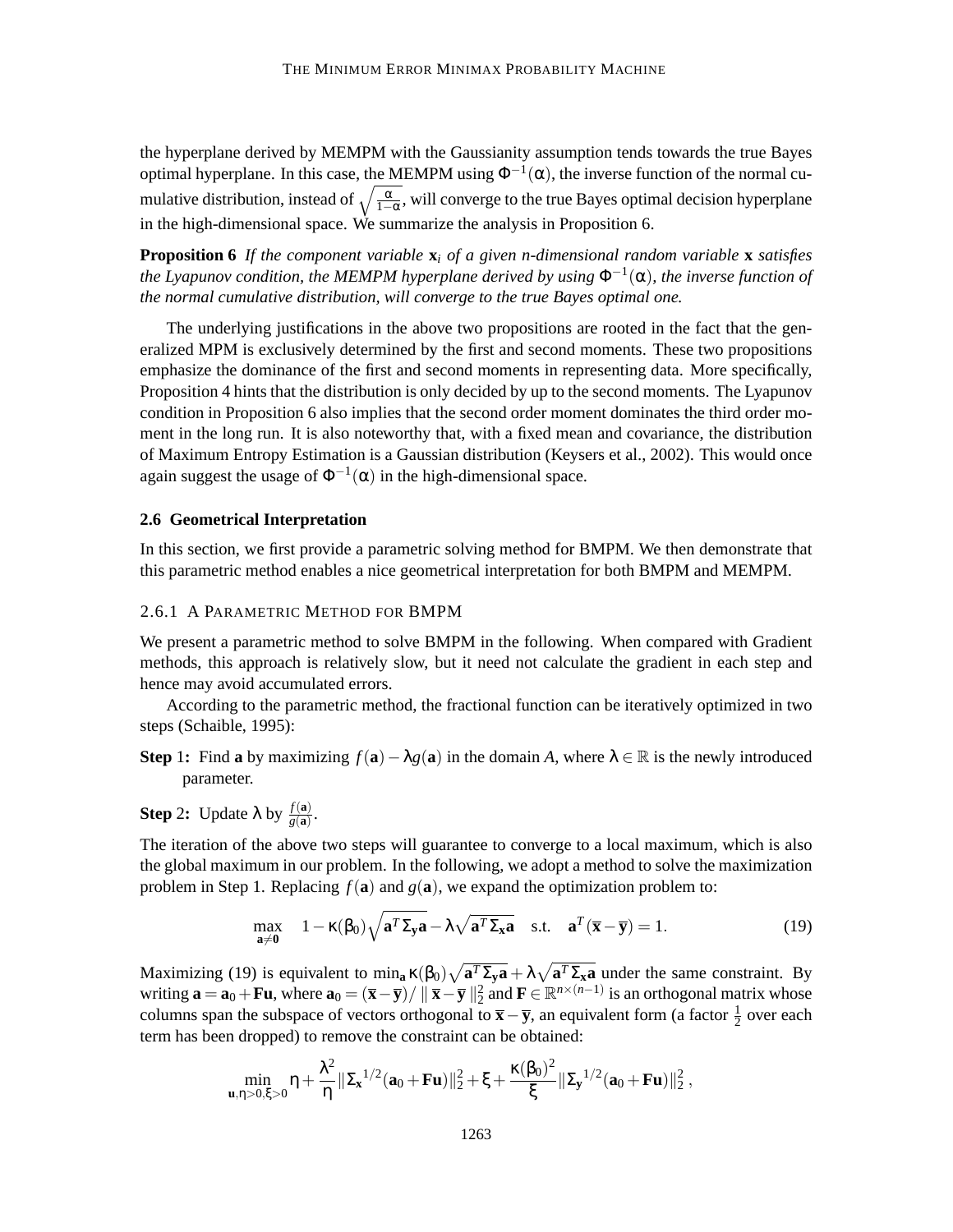where  $\eta$ ,  $\xi \in \mathbb{R}$ . This optimization form is very similar to the one in the Minimax Probability Machine (Lanckriet et al., 2002a) and can also be solved by using an iterative least-squares approach.

#### 2.6.2 A GEOMETRICAL INTERPRETATION FOR BMPM AND MEMPM

The parametric method enables a nice geometrical interpretation of BMPM and MEMPM in a fashion similar to that of MPM in Lanckriet et al. (2002b). Again, we assume  $\bar{\mathbf{x}} \neq \bar{\mathbf{y}}$  for the meaningful classification and assume that  $\Sigma_x$  and  $\Sigma_y$  are positive definite for the purpose of simplicity.

By using the 2-norm definition of a vector  $\mathbf{z}$  :  $\|\mathbf{z}\|_2 = \max\{\mathbf{u}^T\mathbf{z} : \|\mathbf{u}\|_2 \le 1\}$ , we can express (19) as its dual form:

$$
\tau_* := \min_{\mathbf{a} \neq \mathbf{0}} \max_{\mathbf{u}, \mathbf{v}} \quad \lambda \mathbf{u}^T \Sigma_{\mathbf{x}}^{1/2} \mathbf{a} + \kappa(\beta_0) \mathbf{v}^T \Sigma_{\mathbf{y}}^{1/2} \mathbf{a} + \tau (1 - \mathbf{a}^T (\overline{\mathbf{x}} - \overline{\mathbf{y}})) : \ \|\mathbf{u}\|_2 \leq 1, \|\mathbf{v}\|_2 \leq 1 \ .
$$

We change the order of the min and max operators and consider the min:

$$
\min_{\mathbf{a}\neq\mathbf{0}} \quad \lambda \mathbf{u}^T \Sigma_{\mathbf{x}}^{1/2} \mathbf{a} + \kappa(\beta_0) \mathbf{v}^T \Sigma_{\mathbf{y}}^{1/2} \mathbf{a} + \tau (1 - \mathbf{a}^T (\overline{\mathbf{x}} - \overline{\mathbf{y}}))
$$
\n
$$
= \begin{cases} \tau & \text{if } \tau \overline{\mathbf{x}} - \lambda \Sigma_{\mathbf{x}}^{1/2} \mathbf{u} = \tau \overline{\mathbf{y}} + \kappa(\beta_0) \Sigma_{\mathbf{y}}^{1/2} \mathbf{v} \\ -\infty & \text{otherwise} \end{cases}
$$

Thus, the dual problem can further be changed to:

$$
\max_{\tau,\mathbf{u},\mathbf{v}} \quad \tau: \|\mathbf{u}\|_2 \leq 1, \|\mathbf{v}\|_2 \leq 1, \tau\overline{\mathbf{x}} - \lambda \Sigma_{\mathbf{x}}^{1/2} \mathbf{u} = \tau\overline{\mathbf{y}} + \kappa(\beta_0) \Sigma_{\mathbf{y}}^{1/2} \mathbf{v} \ .
$$

By defining  $\ell := 1/\tau$ , we rewrite the dual problem as

$$
\min_{\ell, \mathbf{u}, \mathbf{v}} \quad \ell : \overline{\mathbf{x}} - \lambda \Sigma_{\mathbf{x}}^{1/2} \mathbf{u} = \overline{\mathbf{y}} + \kappa(\beta_0) \Sigma_{\mathbf{y}}^{1/2} \mathbf{v}, \|\mathbf{u}\|_2 \le \ell, \|\mathbf{v}\|_2 \le \ell. \tag{20}
$$

When the optimum is attained, we have

$$
\tau_* = \lambda \| \Sigma_{\bm{x}}^{1/2} \bm{a}_* \|_2 + \kappa(\beta_0) \| \Sigma_{\bm{y}}^{1/2} \bm{a}_* \|_2 = 1/\ell_* \; .
$$

We consider each side of (20) as an ellipsoid centered at the mean  $\bar{x}$  and  $\bar{y}$  and shaped by the weighted covariance matrices  $\lambda \Sigma_{\mathbf{x}}$  and  $\kappa(\beta_0) \Sigma_{\mathbf{y}}$  respectively:

$$
\mathcal{H}_{\mathbf{x}}(\ell) = \{ \mathbf{x} = \overline{\mathbf{x}} + \lambda \Sigma_{\mathbf{x}}^{1/2} \mathbf{u} : ||\mathbf{u}||_2 \le \ell \}, \ \mathcal{H}_{\mathbf{y}}(\ell) = \{ \mathbf{y} = \overline{\mathbf{y}} + \kappa(\beta_0) \Sigma_{\mathbf{y}}^{1/2} \mathbf{v} : ||\mathbf{v}||_2 \le \ell \} .
$$

The above optimization involves finding a minimum  $\ell$  for which two ellipsoids intersect. For the optimum  $\ell$ , these two ellipsoids are tangential to each other. We further note that, according to Lemma 3, at the optimum,  $\lambda_*$ , which is maximized via a series of the above procedures, satisfies

$$
1 = \lambda_* ||\Sigma_{\mathbf{x}}^{1/2} \mathbf{a}_*||_2 + \kappa(\beta_0) ||\Sigma_{\mathbf{y}}^{1/2} \mathbf{a}_*||_2 = \tau_* = 1/\ell_*
$$
  
\n
$$
\Rightarrow \ell_* = 1.
$$

This means that the ellipsoid for the class **y** finally changes to the one centered at  $\bar{y}$ , whose Mahalanobis distance to  $\overline{y}$  is exactly equal to  $\kappa(\beta_0)$ . Moreover, the ellipsoid for the class **x** is the one centered at  $\bar{x}$  and tangential to the ellipsoid for the class  $\bf{v}$ . In comparison, for MPM, two ellipsoids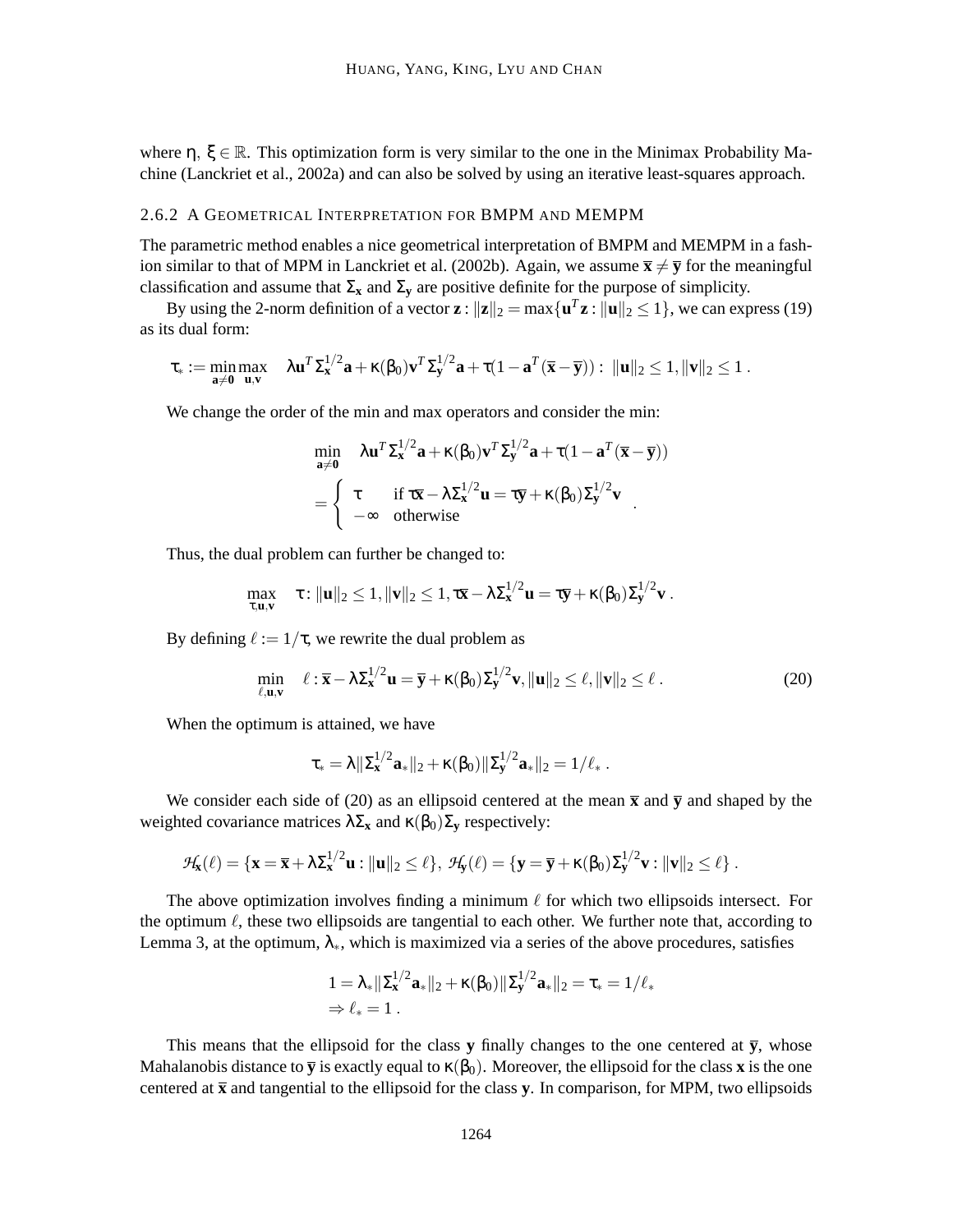grow with the same speed (with the same  $\kappa(\alpha)$  and  $\kappa(\beta)$ ). On the other hand, since MEMPM corresponds to solving a sequence of BMPMs, it similarly leads to a hyperplane tangential to two ellipsoids, which achieves to minimize the maximum of the worst-case Bayes error. Moreover, it is not necessarily attained in a balanced way as in MPM, i.e., two ellipsoids do not necessarily grow with the same speed and hence probably contain the unequal Mahalanobis distance from their corresponding centers. This is illustrated in Figure 3.



Figure 3: The geometrical interpretation of MEMPM and BMPM. Finding the optimal BMPM hyperplane corresponds to finding the decision plane (the black dashed line) tangential to an ellipsoid (the inner red dashed ellipsoid on the  $y$  side), which is centered at  $\overline{y}$ , shaped by the covariance  $\Sigma$ <sub>y</sub> and whose Mahalanobis distance to  $\bar{y}$  is exactly equal to κ(β<sub>0</sub>)  $(\kappa(\beta_0) = 1.28$  in this example). The worst-case accuracy  $\alpha$  for **x** is determined by the Mahalanobis distance  $\kappa$  ( $\kappa$  = 5.35 in this example), at which, an ellipsoid (centered at  $\bar{x}$ and shaped by  $\Sigma_{\bf x}$ ) is tangential to that  $\kappa(\beta_0)$  ellipsoid, i.e., the outer red dashed ellipsoid on the **x** side. In comparison, MPM tries to find out the minimum equality-constrained κ, at which two ellipsoids for **x** and **y** intersect (both dotted red ellipsoids with  $\kappa = 2.77$ ). For MEMPM, it achieves a tangent hyperplane in a non-balanced fashion, i.e., two ellipsoids may not attain the same  $\kappa$  but is globally optimal in the worst-case setting (see the solid blue ellipsoids).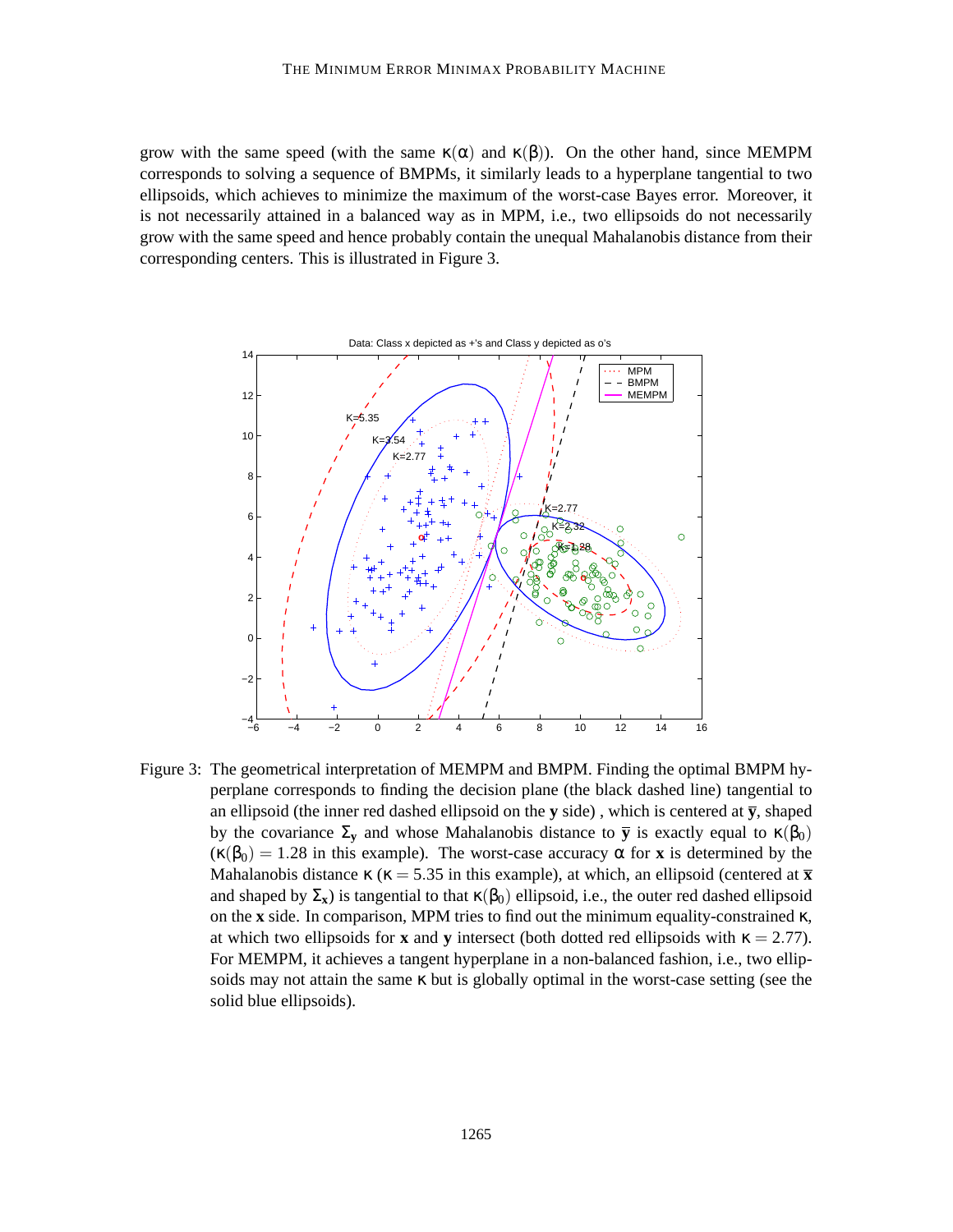### **3. Robust Version**

In the above, the estimates of means and covariance matrices are assumed reliable. We now consider how the probabilistic framework in (1) changes in the face of variation of the means and covariance matrices:

$$
\max_{\alpha,\beta,\mathbf{a}\neq\mathbf{0},b} \quad \theta\alpha + (1-\theta)\beta \quad \text{s.t.}
$$
\n
$$
\inf_{\mathbf{x}\sim(\bar{\mathbf{x}},\Sigma_{\mathbf{x}})} \mathbf{Pr}\{\mathbf{a}^T\mathbf{x}\geq b\} \geq \alpha, \forall (\bar{\mathbf{x}},\Sigma_{\mathbf{x}}) \in \mathcal{X},
$$
\n
$$
\inf_{\mathbf{y}\sim(\bar{\mathbf{y}},\Sigma_{\mathbf{y}})} \mathbf{Pr}\{\mathbf{a}^T\mathbf{y}\leq b\} \geq \beta, \forall (\bar{\mathbf{y}},\Sigma_{\mathbf{y}}) \in \mathcal{Y},
$$

where X and Y are the sets of means and covariance matrices and are the subsets of  $\mathbb{R} \times \mathcal{P}_n^+$ , where  $P_n^+$  is the set of  $n \times n$  symmetric positive semidefinite matrices.

Motivated by the tractability of the problem and from a statistical viewpoint, a specific setting of  $X$  and  $Y$  has been proposed in Lanckriet et al. (2002b). However, these authors consider the same variations of the means for two classes, which is easy to handle but less general. Now, considering the unequal treatment of each class, we propose the following setting, which is in a more general and complete form:

$$
\mathcal{X} = \left\{ (\bar{\mathbf{x}}, \Sigma_{\mathbf{x}}) | (\bar{\mathbf{x}} - \bar{\mathbf{x}}^0) \Sigma_{\mathbf{x}}^{-1} (\bar{\mathbf{x}} - \bar{\mathbf{x}}^0) \leq v_{\mathbf{x}}^2, \|\Sigma_{\mathbf{x}} - \Sigma_{\mathbf{x}}^{-0}\|_F \leq \rho_{\mathbf{x}} \right\},\
$$
  

$$
\mathcal{Y} = \left\{ (\bar{\mathbf{y}}, \Sigma_{\mathbf{y}}) | (\bar{\mathbf{y}} - \bar{\mathbf{y}}^0) \Sigma_{\mathbf{y}}^{-1} (\bar{\mathbf{y}} - \bar{\mathbf{y}}^0) \leq v_{\mathbf{y}}^2, \|\Sigma_{\mathbf{y}} - \Sigma_{\mathbf{y}}^{-0}\|_F \leq \rho_{\mathbf{y}} \right\},
$$

where  $\bar{\mathbf{x}}^0$ ,  $\Sigma_{\mathbf{x}}^0$  are the "nominal" mean and covariance matrices obtained through estimation. Parameters  $v_x$ ,  $v_y$ ,  $\rho_x$ , and  $\rho_y$  are positive constants. The matrix norm is defined as the Frobenius norm:  $||M||_F^2 = \text{Tr}(M^T M).$ 

With the equality assumption for the variations of the means for two classes, the parameters  $v_x$ and ν**<sup>y</sup>** are required equal in Lanckriet et al. (2002b). This enables the direct usage of the MPM optimization in its robust version. However, the assumption may not be valid in real cases. Moreover, in MEMPM, the assumption is also unnecessary and inappropriate. This will be demonstrated later in the experiment.

By applying the results from Lanckriet et al. (2002b), we obtain the robust MEMPM as

$$
\max_{\alpha, \beta, \mathbf{a} \neq \mathbf{0}, b} \quad \theta \alpha + (1 - \theta) \beta \quad \text{s.t.}
$$
  
-b +  $\mathbf{a}^T \bar{\mathbf{x}}^0 \ge (\kappa(\alpha) + v_x) \sqrt{\mathbf{a}^T (\Sigma_{\mathbf{x}}^0 + \rho_{\mathbf{x}} I_n) \mathbf{a}},$   
b -  $\mathbf{a}^T \bar{\mathbf{y}}^0 \ge (\kappa(\beta) + v_y) \sqrt{\mathbf{a}^T (\Sigma_{\mathbf{y}}^0 + \rho_{\mathbf{y}} I_n) \mathbf{a}}.$ 

Analogously, we transform the above optimization problem to

$$
\max_{\alpha,\beta,\mathbf{a}\neq\mathbf{0}} \theta \frac{\kappa_r^2(\alpha)}{1+\kappa_r^2(\alpha)} + (1-\theta)\beta \quad \text{s.t. } \mathbf{a}^T(\bar{\mathbf{x}}^0 - \bar{\mathbf{y}}^0) = 1,
$$

where  $\kappa_r(\alpha) = \max \left( \frac{1 - (\kappa(\beta) + v_y) \sqrt{a^T (\Sigma_y^0 + \rho_y I_n) a}}{\sqrt{a^T (\Sigma_x^0 + \rho_x I_n) a}} - v_x, 0 \right)$  and thus can be solved by the SBMPM method. The optimal *b* is therefore calculated by

$$
b_* = \mathbf{a}_*^T \bar{\mathbf{x}}^0 - (\kappa(\alpha_*) + \nu_{\mathbf{x}}) \sqrt{\mathbf{a}_*^T (\Sigma_{\mathbf{x}}^0 + \rho_{\mathbf{x}} I_n) \mathbf{a}_*}
$$
  
= 
$$
\mathbf{a}_*^T \bar{\mathbf{y}}^0 + (\kappa(\beta_*) + \nu_{\mathbf{y}}) \sqrt{\mathbf{a}_*^T (\Sigma_{\mathbf{y}}^0 + \rho_{\mathbf{y}} I_n) \mathbf{a}_*}.
$$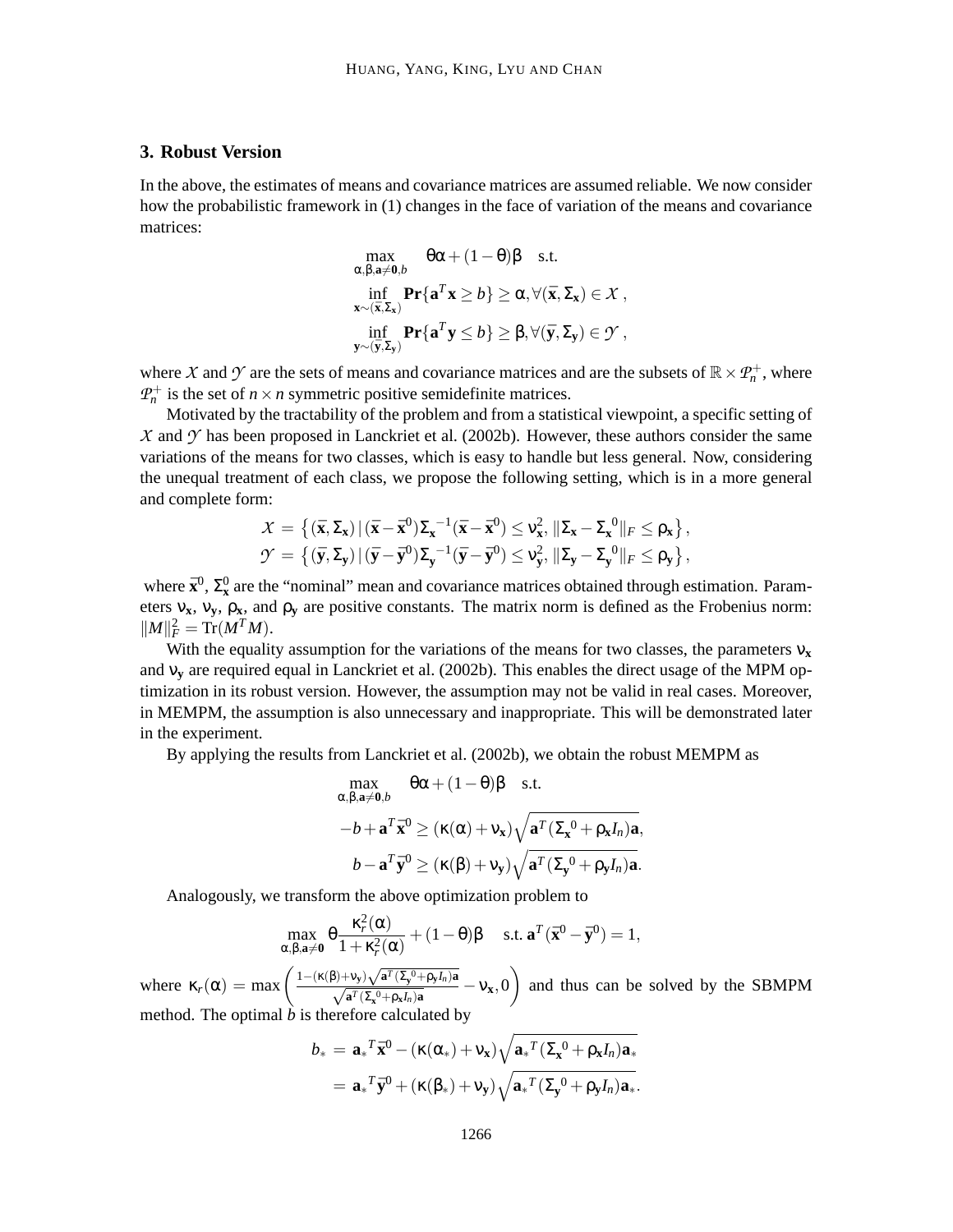**Remarks.** Interestingly, if MPM is treated with unequal robust parameters  $v_x$  and  $v_y$ , it leads to solving an optimization similar to MEMPM, since  $\kappa(\alpha) + v_x$  will not be equal to  $\kappa(\alpha) + v_y$ . In addition, similar to the robust MPM, when applied in practice, the specific values of  $v_x$ ,  $v_y$ ,  $\rho_x$ , and  $\rho_{\bf v}$  can be provided based on the central limit theorem or the resampling method.

### **4. Kernelization**

We note that, in the above, the classifier derived from MEMPM is given in a linear configuration. In order to handle nonlinear classification problems, in this section, we seek to use the kernelization trick (Schölkopf and Smola,  $2002$ ) to map the *n*-dimensional data points into a high-dimensional feature space  $\mathbb{R}^f$ , where a linear classifier corresponds to a nonlinear hyperplane in the original space.

Since the optimization of MEMPM corresponds to a sequence of BMPM optimization problems, this model will naturally inherit the kernelization ability of BMPM. We thus in the following mainly address the kernelization of BMPM.

Assuming training data points are represented by  $\{x_i\}_{i=1}^{N_x}$  and  $\{y_j\}_{j=1}^{N_y}$  $\sum_{j=1}^{y_y}$  for the class **x** and class **y**, respectively, the kernel mapping can be formulated as

$$
\begin{aligned} &x\rightarrow \phi(x)\sim (\overline{\phi(x)},\Sigma_{\phi(x)}),\\ &y\rightarrow \phi(y)\sim (\overline{\phi(y)},\Sigma_{\phi(y)}), \end{aligned}
$$

where  $\varphi : \mathbb{R}^n \to \mathbb{R}^f$  is a mapping function. The corresponding linear classifier in  $\mathbb{R}^f$  is  $\mathbf{a}^T \varphi(\mathbf{z}) = b$ , where  $\mathbf{a}, \varphi(\mathbf{z}) \in \mathbb{R}^f$ , and  $b \in \mathbb{R}$ . Similarly, the transformed FP optimization in BMPM can be written as

$$
\max_{\mathbf{a}} \frac{1 - \kappa(\beta_0) \sqrt{\mathbf{a}^T \Sigma_{\varphi(\mathbf{y})} \mathbf{a}}}{\sqrt{\mathbf{a}^T \Sigma_{\varphi(\mathbf{x})} \mathbf{a}}}
$$
 s.t.  $\mathbf{a}^T (\overline{\varphi(\mathbf{x})} - \overline{\varphi(\mathbf{y})}) = 1.$  (21)

However, to make the kernel work, we need to represent the final decision hyperplane and the optimization in a kernel form,  $K(\mathbf{z}_1, \mathbf{z}_2) = \varphi(\mathbf{z}_1)^T \varphi(\mathbf{z}_2)$ , namely an inner product form of the mapping data points.

### **4.1 Kernelization Theory for BMPM**

In the following, we demonstrate that, although BMPM possesses a significantly different optimization form from MPM, the kernelization theory proposed in Lanckriet et al. (2002b) is still viable, provided that suitable estimates for means and covariance matrices are applied therein.

We first state a theory similar to Corollary 5 of Lanckriet et al. (2002b) and prove its validity in BMPM.

**Corollary 7** *If the estimates of means and covariance matrices are given in BMPM as*

$$
\overline{\phi(\mathbf{x})} = \sum_{i=1}^{N_{\mathbf{x}}} \lambda_i \phi(\mathbf{x}_i), \quad \overline{\phi(\mathbf{y})} = \sum_{j=1}^{N_{\mathbf{y}}} \omega_j \phi(\mathbf{y}_j) ,
$$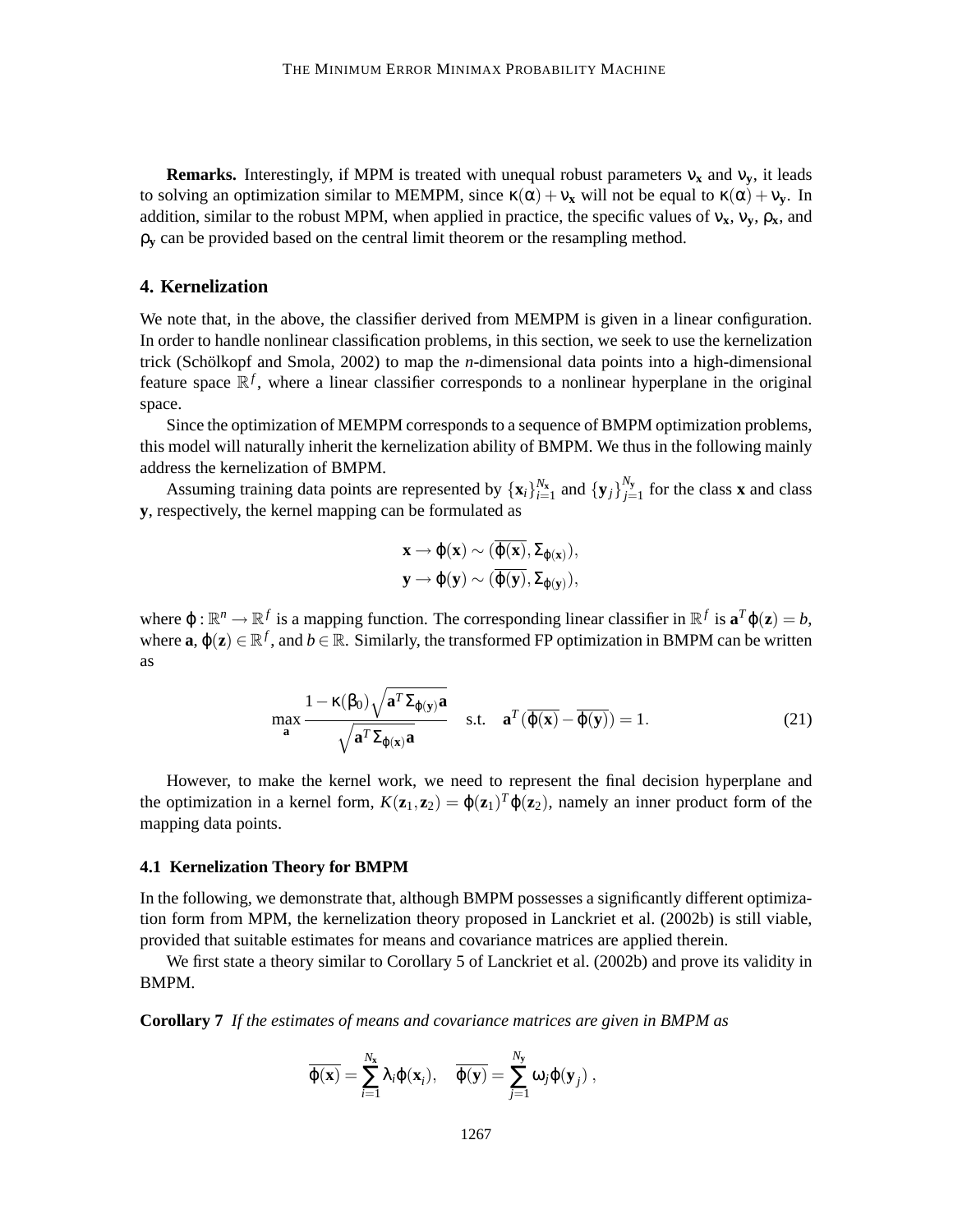$$
\begin{aligned} \boldsymbol{\Sigma}_{\boldsymbol{\varphi}(\mathbf{x})} &= \rho_{\mathbf{x}} \mathbf{I}_n + \sum_{i=1}^{N_{\mathbf{x}}} \boldsymbol{\Lambda}_i (\boldsymbol{\varphi}(\mathbf{x}_i) - \overline{\boldsymbol{\varphi}(\mathbf{x})}) (\boldsymbol{\varphi}(\mathbf{x}_i) - \overline{\boldsymbol{\varphi}(\mathbf{x})})^T \ , \\ \boldsymbol{\Sigma}_{\boldsymbol{\varphi}(\mathbf{y})} &= \rho_{\mathbf{y}} \mathbf{I}_n + \sum_{j=1}^{N_{\mathbf{y}}} \boldsymbol{\Omega}_j (\boldsymbol{\varphi}(\mathbf{y}_j) - \overline{\boldsymbol{\varphi}(\mathbf{y})}) (\boldsymbol{\varphi}(\mathbf{y}_j) - \overline{\boldsymbol{\varphi}(\mathbf{y})})^T \ , \end{aligned}
$$

*where* **I***<sup>n</sup> is the identity matrix of dimension n, then the optimal* **a** *in problem (21) lies in the space spanned by the training points.*

**Proof** Similar to Lanckriet et al. (2002b), we write  $\mathbf{a} = \mathbf{a}_p + \mathbf{a}_d$ , where  $\mathbf{a}_p$  is the projection of **a** in the vector space spanned by all the training data points and  $a_d$  is the orthogonal component to this span space. It can be easily verified that (21) changes to maximize the following:

$$
\frac{1 - \kappa(\beta_0)\sqrt{\mathbf{a}_p^T\sum_{i=1}^{N_{\mathbf{x}}}\Lambda_i(\varphi(\mathbf{x}_i) - \overline{\varphi(\mathbf{x})})(\varphi(\mathbf{x}_i) - \overline{\varphi(\mathbf{x})})^T\mathbf{w}_p + \rho_{\mathbf{x}}(\mathbf{a}_p^T\mathbf{a}_p + \mathbf{w}_d^T\mathbf{a}_d)}}{\sqrt{\mathbf{a}_p^T\sum_{j=1}^{N_{\mathbf{y}}}\Omega_j(\varphi(\mathbf{y}_j) - \overline{\varphi(\mathbf{y})})(\varphi(\mathbf{y}_j) - \overline{\varphi(\mathbf{y})})^T\mathbf{a}_p + \rho_{\mathbf{y}}(\mathbf{a}_p^T\mathbf{a}_p + \mathbf{a}_d^T\mathbf{a}_d)}}
$$

subject to the constraints of  $\mathbf{a}_p^T(\overline{\varphi(\mathbf{x})} - \overline{\varphi(\mathbf{y})}) = 1$ .

Since we intend to maximize the fractional form and both the denominator and the numerator are positive, the denominator needs to be as small as possible and the numerator needs to be as large as possible. This would finally lead to  $\mathbf{a}_d = \mathbf{0}$ . In other words, the optimal **a** lies in the vector space spanned by all the training data points. Note that the introduction of  $\rho_x$  and  $\rho_y$  enables a direct application of the robust estimates in the kernelization.  $\blacksquare$ 

According to Corollary 7, if appropriate estimates of means and covariance matrices are applied, the optimal **a** can be written as the linear combination of training points. In particular, if we obtain the means and covariance matrices as the plug-in estimates, i.e.,

$$
\overline{\varphi(\mathbf{x})} = \frac{1}{N_{\mathbf{x}}} \sum_{i=1}^{N_{\mathbf{x}}} \varphi(\mathbf{x}_i) ,
$$
  
\n
$$
\overline{\varphi(\mathbf{y})} = \frac{1}{N_{\mathbf{y}}} \sum_{j=1}^{N_{\mathbf{y}}} \varphi(\mathbf{y}_j) ,
$$
  
\n
$$
\Sigma_{\varphi(\mathbf{x})} = \frac{1}{N_{\mathbf{x}}} \sum_{i=1}^{N_{\mathbf{x}}} (\varphi(\mathbf{x}_i) - \overline{\varphi(\mathbf{x})}) (\varphi(\mathbf{x}_i) - \overline{\varphi(\mathbf{x})})^T ,
$$
  
\n
$$
\Sigma_{\varphi(\mathbf{y})} = \frac{1}{N_{\mathbf{y}}} \sum_{j=1}^{N_{\mathbf{y}}} (\varphi(\mathbf{y}_j) - \overline{\varphi(\mathbf{y})}) (\varphi(\mathbf{y}_j) - \overline{\varphi(\mathbf{y})})^T ,
$$

we can write **a** as

$$
\mathbf{a} = \sum_{i=1}^{N_{\mathbf{x}}} \mu_i \varphi(\mathbf{x}_i) + \sum_{j=1}^{N_{\mathbf{y}}} \nu_j \varphi(\mathbf{y}_j),
$$
 (22)

where the coefficients  $\mu_i$ ,  $v_j \in \mathbb{R}$ ,  $i = 1, ..., N_x$ ,  $j = 1, ..., N_y$ .

By simply substituting (22) and four plug-in estimates into (21), we can obtain the Kernelization Theorem of BMPM.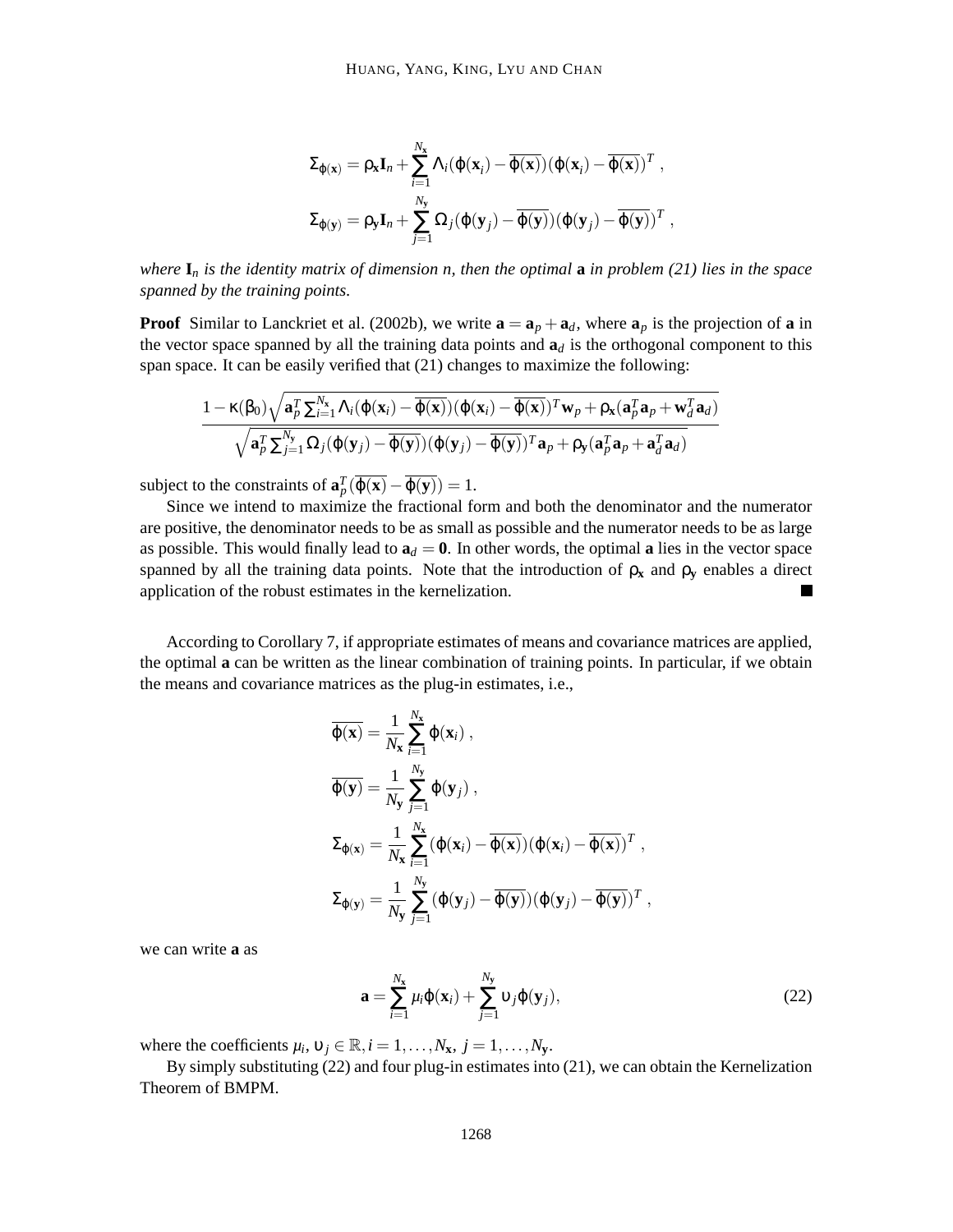**Kernelization Theorem of BMPM** *The optimal decision hyperplane of the problem (21) involves solving the Fractional Programming problem*

$$
\kappa(\alpha_*) = \max_{\mathbf{w} \neq \mathbf{0}} \frac{1 - \kappa(\beta_0) \sqrt{\frac{1}{N_\mathbf{y}} \mathbf{w}^T \tilde{\mathbf{K}}_y^T \tilde{\mathbf{K}}_y \mathbf{w}}}{\sqrt{\frac{1}{N_\mathbf{x}} \mathbf{w}^T \tilde{\mathbf{K}}_x^T \tilde{\mathbf{K}}_x \mathbf{w}}}
$$
 s.t.  $\mathbf{w}^T (\tilde{\mathbf{k}}_x - \tilde{\mathbf{k}}_y) = 1$ . (23)

*The intercept b is calculated as*

$$
b_* = \mathbf{w}_*^T \tilde{\mathbf{k}}_{\mathbf{x}} - \kappa(\alpha_*) \sqrt{\frac{1}{N_{\mathbf{x}}} \mathbf{w}_*^T \tilde{\mathbf{K}}_{\mathbf{x}}^T \tilde{\mathbf{K}}_{\mathbf{x}} \mathbf{w}_*} = \mathbf{w}_*^T \tilde{\mathbf{k}}_{\mathbf{y}} + \kappa(\beta_0) \sqrt{\frac{1}{N_{\mathbf{y}}} \mathbf{w}_*^T \tilde{\mathbf{K}}_{\mathbf{y}}^T \tilde{\mathbf{K}}_{\mathbf{y}} \mathbf{w}_*},
$$

*where* κ(α∗) *is obtained when (23) attains its optimum* (**w**∗,*b*∗)*. For the robust version of BMPM, we can incorporate the variations of the means and covariances by conducting the following replacements:*

$$
\begin{aligned} &\frac{1}{N_{\mathbf{x}}} \mathbf{w}^T_* \mathbf{\tilde{K}}_{\mathbf{x}}^T \mathbf{\tilde{K}}_{\mathbf{x}} \mathbf{w}_* \rightarrow \mathbf{w}^T_* \big( \frac{1}{N_{\mathbf{x}}} \mathbf{\tilde{K}}_{\mathbf{x}}^T \mathbf{\tilde{K}}_{\mathbf{x}} + \rho_{\mathbf{x}} \mathbf{K} \big) \mathbf{w}_* \;, \\ &\frac{1}{N_{\mathbf{y}}} \mathbf{w}^T_* \mathbf{\tilde{K}}_{\mathbf{y}}^T \mathbf{\tilde{K}}_{\mathbf{y}} \mathbf{w}_* \rightarrow \mathbf{w}^T_* \big( \frac{1}{N_{\mathbf{y}}} \mathbf{\tilde{K}}_{\mathbf{y}}^T \mathbf{\tilde{K}}_{\mathbf{y}} + \rho_{\mathbf{y}} \mathbf{K} \big) \mathbf{w}_* \;, \\ &\kappa(\beta_0) \rightarrow \kappa(\beta_0) + \mu_{\mathbf{y}} \;, \\ &\kappa(\alpha_*) \rightarrow \kappa(\alpha_*) + \mu_{\mathbf{x}} \;. \end{aligned}
$$

*The optimal decision hyperplane can be represented as a linear form in the kernel space*

$$
f(\mathbf{z}) = \sum_{i=1}^{N_{\mathbf{x}}} \mathbf{w}_{*i} \mathbf{K}(\mathbf{z}, \mathbf{x}_i) + \sum_{i=1}^{N_{\mathbf{y}}} \mathbf{w}_{*N_{\mathbf{x}}+i} \mathbf{K}(\mathbf{z}, \mathbf{y}_i) - b_*.
$$

The notation in the above are defined in Table 1.

### **5. Experiments**

In this section, we first evaluate our model on a synthetic data set. Then we compare the performance of MEMPM with that of MPM, on six real world benchmark data sets. To demonstrate that BMPM is ideal for imposing a specified bias in classification, we also implement it on the Heart-disease data set. The means and covariance matrices for two classes are obtained directly from the training data sets by plug-in estimations. The prior probability θ is given by the proportion of **x** data in the training set.

### **5.1 Model Illustration on a Synthetic Data Set**

To verify that the MEMPM model achieves the minimum Bayes error rate in the Gaussian distribution, we synthetically generate two classes of two-dimensional Gaussian data. As plotted in Figure 4(a), data associated with the class **x** are generated with the mean  $\bar{x}$  as  $[3,0]^T$  and the covariance matrix  $\Sigma_{\bf x}$  as [4, 0;0, 1], while data associated with the class **y** are generated with the mean  $\overline{\bf y}$ as  $[-1,0]^T$  and the covariance matrix  $\Sigma$ <sub>y</sub> as [1, 0;0, 5]. The solved decision hyperplane *Z*<sub>1</sub> = 0.333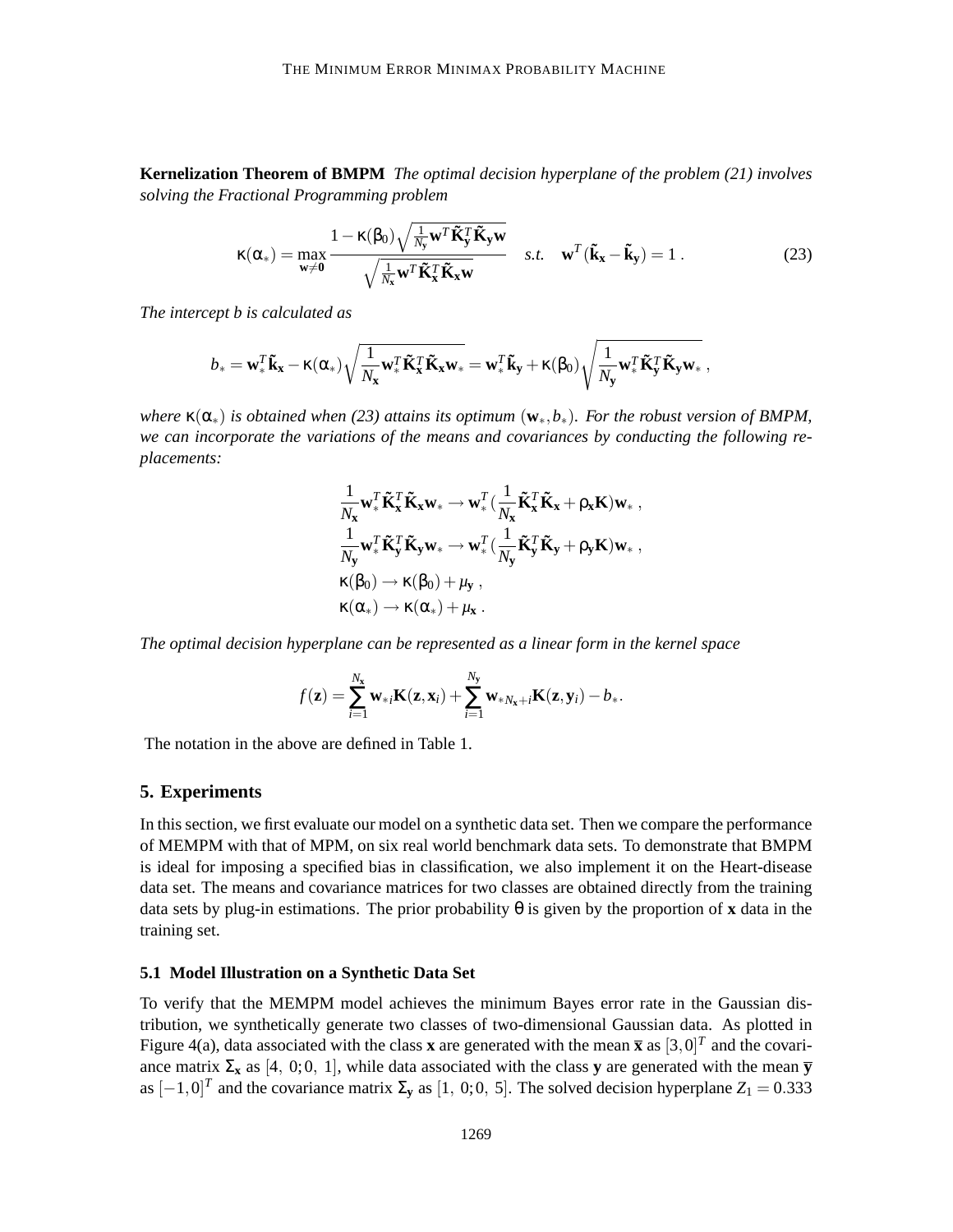| Notation                                                                                    |                                                                                                                                                                                                                                                                                                                                                                                                                                                  |
|---------------------------------------------------------------------------------------------|--------------------------------------------------------------------------------------------------------------------------------------------------------------------------------------------------------------------------------------------------------------------------------------------------------------------------------------------------------------------------------------------------------------------------------------------------|
| $\mathbf{z} \in \mathbb{R}^{N_{\mathbf{x}}+N_{\mathbf{y}}}$                                 | $\mathbf{z}_i := \mathbf{x}_i \quad i = 1, 2, \ldots, N_{\mathbf{x}}$ .                                                                                                                                                                                                                                                                                                                                                                          |
|                                                                                             | $z_i := y_{i-N_x}$ $i = N_x + 1, N_x + 2, , N_x + N_y$ .                                                                                                                                                                                                                                                                                                                                                                                         |
| $\mathbf{w} \in \mathbb{R}^{N_\mathbf{x}+N_\mathbf{y}}$                                     | $\mathbf{w} := [\mu_1, \ldots, \mu_{N_x}, \nu_1, \ldots, \nu_{N_v}]^T$ .                                                                                                                                                                                                                                                                                                                                                                         |
| <b>K</b> is Gram matrix                                                                     | $\mathbf{K}_{i,j} := \varphi(\mathbf{z}_i)^T \varphi(\mathbf{z}_j).$                                                                                                                                                                                                                                                                                                                                                                             |
|                                                                                             |                                                                                                                                                                                                                                                                                                                                                                                                                                                  |
|                                                                                             |                                                                                                                                                                                                                                                                                                                                                                                                                                                  |
|                                                                                             | $\mathbf{K}_{\mathbf{x}} := \begin{pmatrix} \mathbf{K}_{1,1} & \mathbf{K}_{1,2} & \dots & \mathbf{K}_{1,N_{\mathbf{x}}+N_{\mathbf{y}}} \\ \mathbf{K}_{2,1} & \mathbf{K}_{2,2} & \dots & \mathbf{K}_{2,N_{\mathbf{x}}+N_{\mathbf{y}}} \\ \vdots & \vdots & \vdots & \vdots \\ \mathbf{K}_{N_{\mathbf{x}},1} & \mathbf{K}_{N_{\mathbf{x}},2} & \dots & \mathbf{K}_{N_{\mathbf{x}},N_{\mathbf{x}}+N_{\mathbf{y}}} \end{pmatrix}.$                   |
|                                                                                             |                                                                                                                                                                                                                                                                                                                                                                                                                                                  |
|                                                                                             |                                                                                                                                                                                                                                                                                                                                                                                                                                                  |
|                                                                                             |                                                                                                                                                                                                                                                                                                                                                                                                                                                  |
|                                                                                             |                                                                                                                                                                                                                                                                                                                                                                                                                                                  |
|                                                                                             |                                                                                                                                                                                                                                                                                                                                                                                                                                                  |
|                                                                                             | $\mathbf{K}_{\mathbf{y}} := \left( \begin{array}{cccc} \mathbf{K}_{N_{\mathbf{x}}+1,1} & \mathbf{K}_{N_{\mathbf{x}}+1,2} & \dots & \mathbf{K}_{N_{\mathbf{x}}+1,N_{\mathbf{x}}+N_{\mathbf{y}}}\ \mathbf{K}_{N_{\mathbf{x}}+2,1} & \mathbf{K}_{N_{\mathbf{x}}+2,2} & \dots & \mathbf{K}_{N_{\mathbf{x}}+2,N_{\mathbf{x}}+N_{\mathbf{y}}}\ \vdots & \vdots & \vdots & \vdots\ \mathbf{K}_{N_{\mathbf{x}}+N_{\mathbf{y}},1} & \mathbf{K}_{N_{\math$ |
| $\mathbf{\tilde{k}_x}, \mathbf{\tilde{k}_v} \in \mathbb{R}^{N_{\mathbf{x}}+N_{\mathbf{y}}}$ | $[\tilde{\mathbf{k}}_{\mathbf{x}}]_i := \frac{1}{N_{\mathbf{x}}} \sum_{j=1}^{N_{\mathbf{x}}} \mathbf{K}(\mathbf{x}_j, \mathbf{z}_i).$<br>$[\tilde{\mathbf{k}}_{\mathbf{y}}]_i := \frac{1}{N_{\mathbf{y}}} \sum_{j=1}^{N_{\mathbf{y}}} \mathbf{K}(\mathbf{y}_j, \mathbf{z}_i).$                                                                                                                                                                   |
|                                                                                             |                                                                                                                                                                                                                                                                                                                                                                                                                                                  |
| $\mathbf{1}_{N_{\mathrm{x}}} \in \mathbb{R}^{N_{\mathrm{x}}}$                               | $1_i := 1 \quad i = 1, 2, \ldots N_x$ .                                                                                                                                                                                                                                                                                                                                                                                                          |
| $\mathbf{1}_{N_\mathbf{y}} \in \mathbb{R}^{N_\mathbf{y}}$                                   | $1_i := 1 \quad i = 1, 2, \ldots N_v$ .                                                                                                                                                                                                                                                                                                                                                                                                          |
| $\tilde{\mathbf{K}} :=$                                                                     | $\left(\begin{array}{c} \tilde{\mathbf{K}}_{\mathbf{x}} \\ \tilde{\mathbf{K}}_{\mathbf{y}} \end{array}\right) := \left(\begin{array}{c} \mathbf{K}_{\mathbf{x}} - \mathbf{1}_{N_{\mathbf{x}}} \tilde{\mathbf{k}}_{\mathbf{x}}^T \\ \mathbf{K}_{\mathbf{y}} - \mathbf{1}_{N_{\mathbf{y}}} \tilde{\mathbf{k}}_{\mathbf{y}}^T \end{array}\right).$                                                                                                  |
|                                                                                             |                                                                                                                                                                                                                                                                                                                                                                                                                                                  |

Table 1: Notation used in Kernelization Theorem of BMPM

given by MPM is plotted as the solid blue line and the solved decision hyperplane  $Z_1 = 0.660$  given by MEMPM is plotted as the dashed red line. From the geometrical interpretation, both hyperplanes should be perpendicular to the  $Z_1$  axis.

As shown in Figure 4(b), the MEMPM hyperplane exactly represents the optimal thresholding under the distributions of the first dimension for two classes of data, i.e., the intersection point of two density functions. On the other hand, we find that, the MPM hyperplane exactly corresponds to the thresholding point with the same error rate for two classes of data, since the cumulative distributions  $P_{\bf x}$ ( $Z_1$  < 0.333) and  $P_{\bf y}$ ( $Z_1$  > 0.333) are exactly the same.

### **5.2 Evaluations on Benchmark Data Sets**

We next evaluate our algorithm on six benchmark data sets. Data for Twonorm problem were generated according to Breiman (1997). The remaining five data sets (Breast, Ionosphere, Pima, Heart-disease, and Vote) were obtained from the UCI machine learning repository (Blake and Merz, 1998). Since handling the missing attribute values is out of the scope of this paper, we simply remove instances with missing attribute values in these data sets.

We randomly partition data into 90% training and 10% test sets. The final results are averaged over 50 random partitions of data. We compare the performance of MEMPM and MPM in both the linear setting and Gaussian kernel setting. The width parameter  $(\sigma)$  for the Gaussian kernel is obtained via cross validations over 50 random partitions of the training set. The experimental results are summarized in Table 2 and Table 3 for the linear kernel and Gaussian kernel respectively.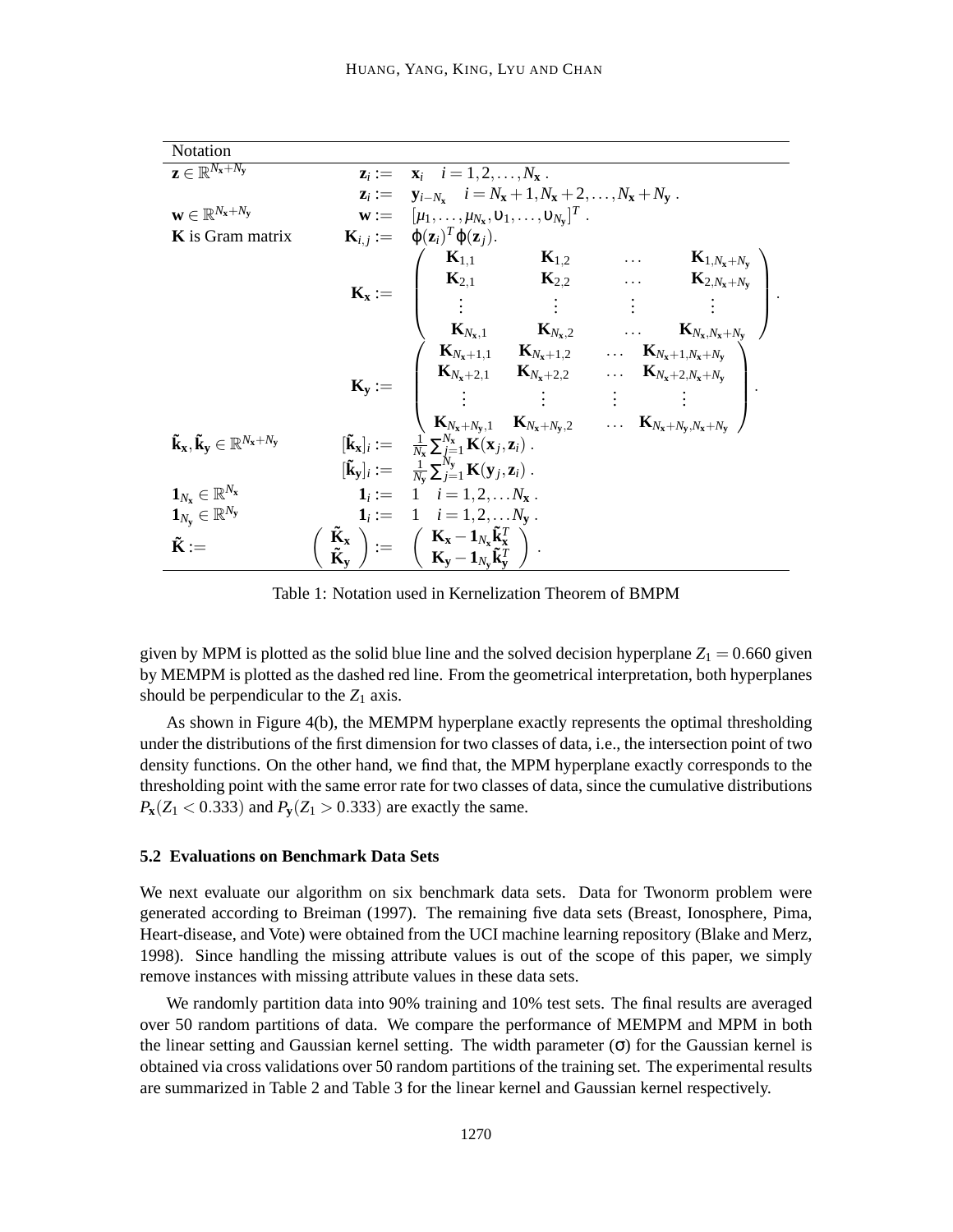

Figure 4: An experiment on a synthetic data set. The decision hyperplane derived from MEMPM (the dashed red line) exactly corresponds to the optimal thresholding point, i.e., the intersection point, while the decision hyperplane given by MPM (the solid blue line) corresponds to the point in which the error rates for the two classes of data are equal.

From the results, we can see that our MEMPM demonstrates better performance than MPM in both the linear setting and Gaussian kernel setting. Moreover, in these benchmark data sets, the MEMPM hyperplanes are obtained with significantly unequal  $\alpha$  and  $\beta$  except in Twonorm. This further confirms the validity of our proposition, i.e., the optimal minimax machine is not certain to achieve the same worst-case accuracies for two classes. Twonorm is not an exception to this. The two classes of data in Twonorm are generated under the multivariate normal distributions with the same covariance matrices. In this special case, the intersection point of two density functions will exactly represent the optimal thresholding point and the one with the same error rate for each class as well. Another important finding is that the accuracy bounds, namely  $\theta\alpha + (1-\theta)\beta$  in MEMPM and  $\alpha$  in MPM, are all increased in the Gaussian kernel setting when compared with those in the linear setting. This shows the advantage of the kernelized probability machine over the linear probability machine.

In addition, to show the relationship between the bounds and the test set accuracies (TSA) clearly, we plot them in Figure 5. As observed, the test set accuracies including TSA**<sup>x</sup>** (for class **x**), TSA**<sup>y</sup>** (for the class **y**), and the overall accuracies TSA are all greater than their corresponding accuracy bounds in both MPM and MEMPM. This demonstrates how the accuracy bound can serve as the performance indicator on future data. It is also observed that the overall worst-case accuracies  $\theta\alpha + (1-\theta)\beta$  in MEMPM are greater than  $\alpha$  in MPM both in the linear and Gaussian setting. This again demonstrates the superiority of MEMPM to MPM.

Since the lower bounds keep well within the test accuracies in the above experimental results, we do not perform the robust version of both models for the real world data sets. To see how the robust version works, we generate two classes of Gaussian data. As illustrated in Figure 6, **x** data are sampled from the Gaussian distribution with the mean as  $[3,0]^T$  and the covariance as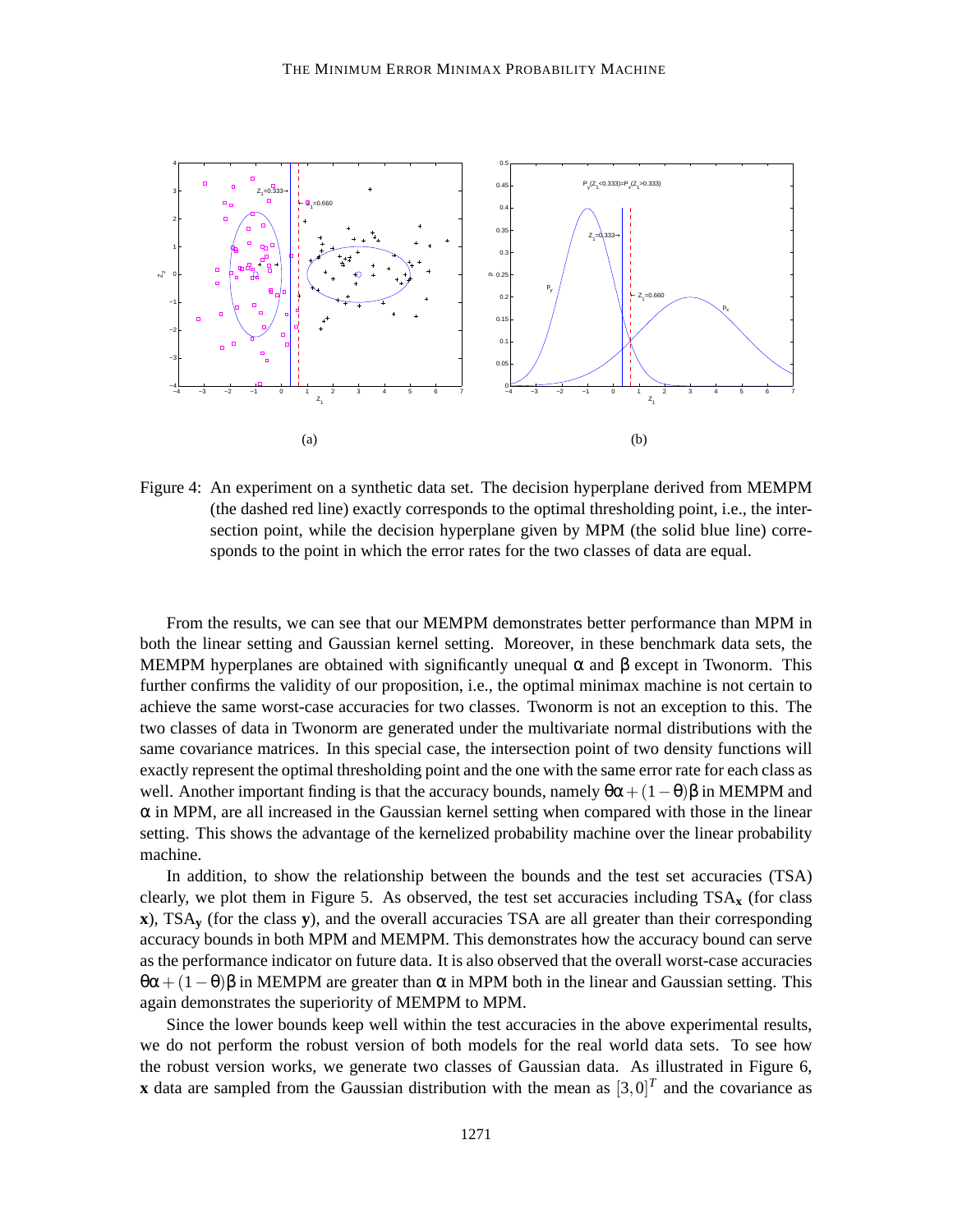

Figure 5: Bounds and test set accuracies. The test accuracies including TSA**<sup>x</sup>** (for the class **x**), TSA**<sup>y</sup>** (for the class **y**), and the overall accuracies TSA are all greater than their corresponding accuracy bounds in both MPM and MEMPM. This demonstrates how the accuracy bound can serve as the performance indicator on future data.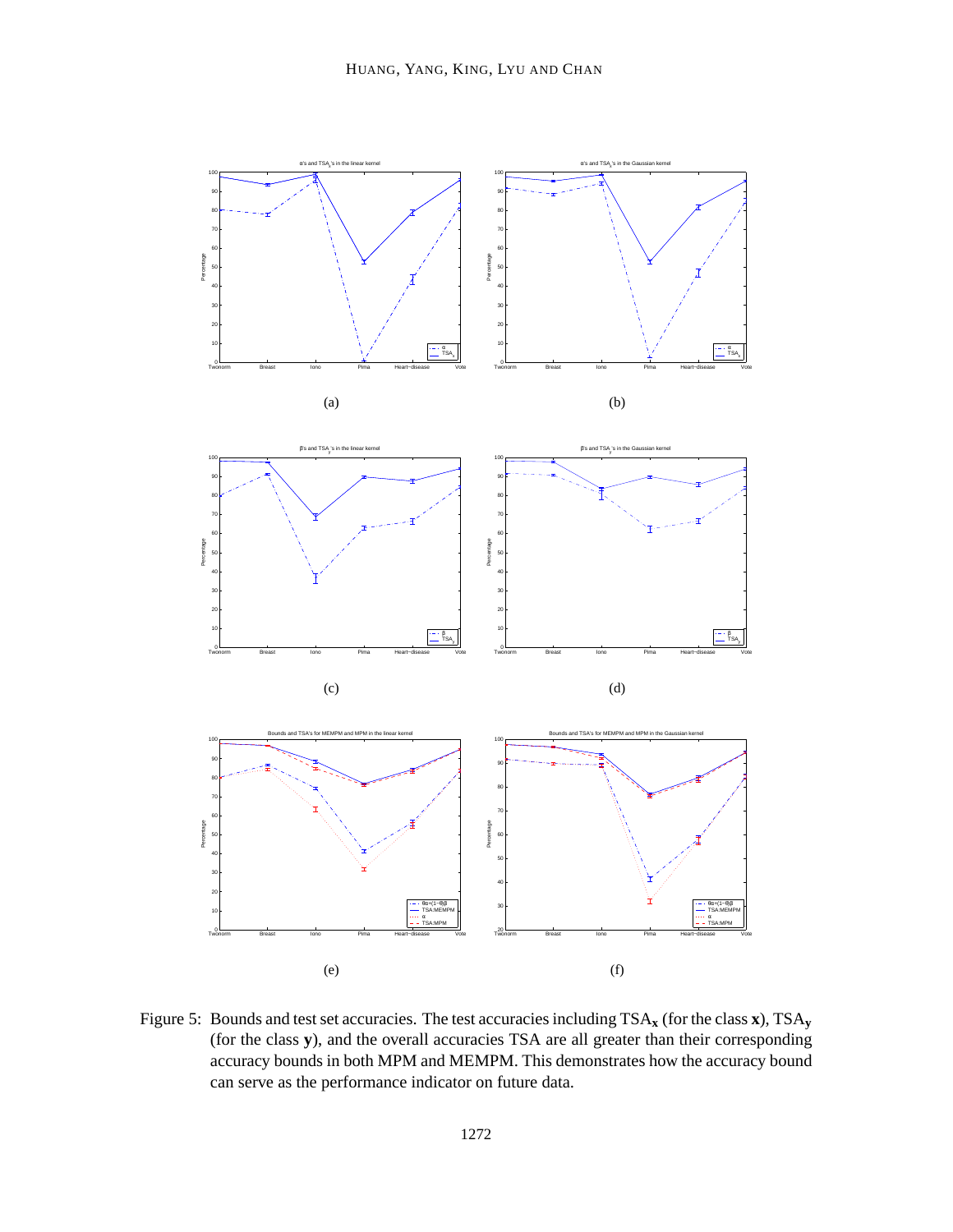#### THE MINIMUM ERROR MINIMAX PROBABILITY MACHINE

| Data Set          | <b>MEMPM</b>   |                |                                  |                |                | <b>MPM</b>       |  |
|-------------------|----------------|----------------|----------------------------------|----------------|----------------|------------------|--|
|                   | $\alpha$       |                | $\theta\alpha + (1-\theta)\beta$ | Accuracy       | $\alpha$       | Accuracy         |  |
| $Twonom(\%)$      | $80.3 + 0.2\%$ | $79.9 + 0.1\%$ | $80.1 + 0.1\%$                   | $97.9 + 0.1\%$ | $80.1 + 0.1\%$ | $97.9 + 0.1\%$   |  |
| $Breat(\%)$       | $77.8 + 0.8\%$ | $91.4 + 0.5\%$ | $86.7 + 0.5\%$                   | $96.9 + 0.3\%$ | $84.4 + 0.5\%$ | $97.0 + 0.2\%$   |  |
| $Ionosphere$ (%)  | $95.9 + 1.2%$  | $36.5 + 2.6\%$ | $74.5 + 0.8\%$                   | $88.5 + 1.0\%$ | $63.4 + 1.1%$  | $84.8 + 0.8\%$   |  |
| $Pima(\%)$        | $0.9 + 0.0\%$  | $62.9 + 1.1\%$ | $41.3 + 0.8\%$                   | $76.8 + 0.6\%$ | $32.0 + 0.8\%$ | $76.1 + 0.6\%$   |  |
| Heart-disease(%)  | $43.6 + 2.5%$  | $66.5 + 1.5%$  | $56.3 + 1.4%$                    | $84.2 + 0.7\%$ | $54.9 + 1.4%$  | $83.2 \pm 0.8\%$ |  |
| $\text{Vote}(\%)$ | $82.6 + 1.3%$  | $84.6 + 0.7\%$ | $83.9 + 0.9\%$                   | $94.9 + 0.4\%$ | $83.8 + 0.9\%$ | $94.8 + 0.4\%$   |  |

Table 2: Lower bound  $\alpha$ ,  $\beta$ , and test accuracy compared to MPM in the linear setting.

| Data Set          | <b>MEMPM</b>   |                |                                  |                |                | <b>MPM</b>     |  |
|-------------------|----------------|----------------|----------------------------------|----------------|----------------|----------------|--|
|                   | $\alpha$       |                | $\theta\alpha + (1-\theta)\beta$ | Accuracy       | $\alpha$       | Accuracy       |  |
| $Twonom(\% )$     | $91.7 + 0.2\%$ | $91.7 + 0.2\%$ | $91.7 + 0.2\%$                   | $97.9 + 0.1\%$ | $91.7 + 0.2\%$ | $97.9 + 0.1\%$ |  |
| $Breat(\%)$       | $88.4 + 0.6\%$ | $90.7 + 0.4\%$ | $89.9 + 0.4\%$                   | $96.9 + 0.2\%$ | $89.9 + 0.4\%$ | $96.9 + 0.3%$  |  |
| $Ionosphere$ (%)  | $94.2 + 0.8\%$ | $80.9 + 3.0\%$ | $89.4 + 0.8\%$                   | $93.8 + 0.4\%$ | $89.0 + 0.8\%$ | $92.2 + 0.4\%$ |  |
| $Pima(\%)$        | $2.6 + 0.1\%$  | $62.3 + 1.6\%$ | $41.4 + 1.1%$                    | $77.0 + 0.7\%$ | $32.1 + 1.0\%$ | $76.2 + 0.6\%$ |  |
| Heart-disease(%)  | $47.1 + 2.2%$  | $66.6 + 1.4%$  | $58.0 + 1.5%$                    | $83.9 + 0.9\%$ | $57.4 + 1.6%$  | $83.1 + 1.0\%$ |  |
| $\text{Vote}(\%)$ | $85.1 + 1.3%$  | $84.3 + 0.7\%$ | $84.7 + 0.8\%$                   | $94.7 + 0.5\%$ | $84.4 + 0.8\%$ | $94.6 + 0.4%$  |  |

Table 3: Lower bound  $\alpha$ ,  $\beta$ , and test accuracy compared to MPM with the Gaussian kernel.

[1 0;0 3], while **y** data are sampled from another Gaussian distribution with the mean as [−3,0] *T* and the covariance as  $[3\ 0;0\ 1]$ . We randomly select 10 points of each class for training and leave the remaining points for test from the above synthetic data set. We present the result below.

First, we calculate the corresponding means,  $\bar{\mathbf{x}}^0$  and  $\bar{\mathbf{y}}^0$  and covariance matrices,  $\Sigma_{\mathbf{x}}^0$  and  $\Sigma_{\mathbf{y}}^0$  and plug them into the linear MPM and the linear MEMPM. We obtain the MPM decision line (magenta dotted line) with a lower bound (assuming the Gaussian distribution) being 99.1% and the MEMPM decision line (black dash-dot line) with a lower bound of 99.7%. However, for the test set, we obtain the accuracies of only 93.0% for MPM and 97.0% for MEMPM (see Figure 6(a)). This obviously violates the lower bound.

Based on our knowledge of the real means and covariance matrices in this example, we set the parameters as

$$
\mathbf{v}_{\mathbf{x}} = \sqrt{(\bar{\mathbf{x}} - \bar{\mathbf{x}}^0)^T \Sigma_{\mathbf{x}}^{-1} (\bar{\mathbf{x}} - \bar{\mathbf{x}}^0)} = 0.046, \mathbf{v}_{\mathbf{y}} = \sqrt{(\bar{\mathbf{y}} - \bar{\mathbf{y}}^0)^T \Sigma_{\mathbf{y}}^{-1} (\bar{\mathbf{y}} - \bar{\mathbf{y}}^0)} = 0.496, \mathbf{v} = \max(\mathbf{v}_{\mathbf{x}}, \mathbf{v}_{\mathbf{y}}), \quad \rho_{\mathbf{x}} = \|\Sigma_{\mathbf{x}} - \Sigma_{\mathbf{x}}^0\|_F = 1.561, \quad \rho_{\mathbf{y}} = \|\Sigma_{\mathbf{y}} - \Sigma_{\mathbf{y}}^0\|_F = 0.972.
$$

We then train the robust linear MPM and the robust linear MEMPM by these parameters and obtain the robust MPM decision line (red dashed line), and the robust MEMPM decision line (blue solid line), as seen in Figure  $6(a)$ . The lower bounds decrease to 87.3% for MPM and 93.2% for MEMPM respectively, but the test accuracies increase to 98.0% for MPM and 100.0% for MEMPM. Obviously, the lower bounds accord with the test accuracies.

Note that in the above, the robust MEMPM also achieves better performance than the robust MPM. Moreover, ν**<sup>x</sup>** and ν**<sup>y</sup>** are not necessarily the same. To see the result of MEMPM when ν**<sup>x</sup>** and ν**<sup>y</sup>** are forced to be the same, we train the robust MEMPM again by setting the parameters as  $v_x = v_y = v$  as used in MPM. We obtain the corresponding decision line (black dash-dot line) as seen in Figure 6(b). The lower bound decreases to 91.0% and the test accuracy decreases to 98.0%. The above example indicates how the robust MEMPM clearly improves on the standard MEMPM when a bias is incorporated by inaccurate plug-in estimates and also validates that ν**<sup>x</sup>** need not be equal to ν**y**.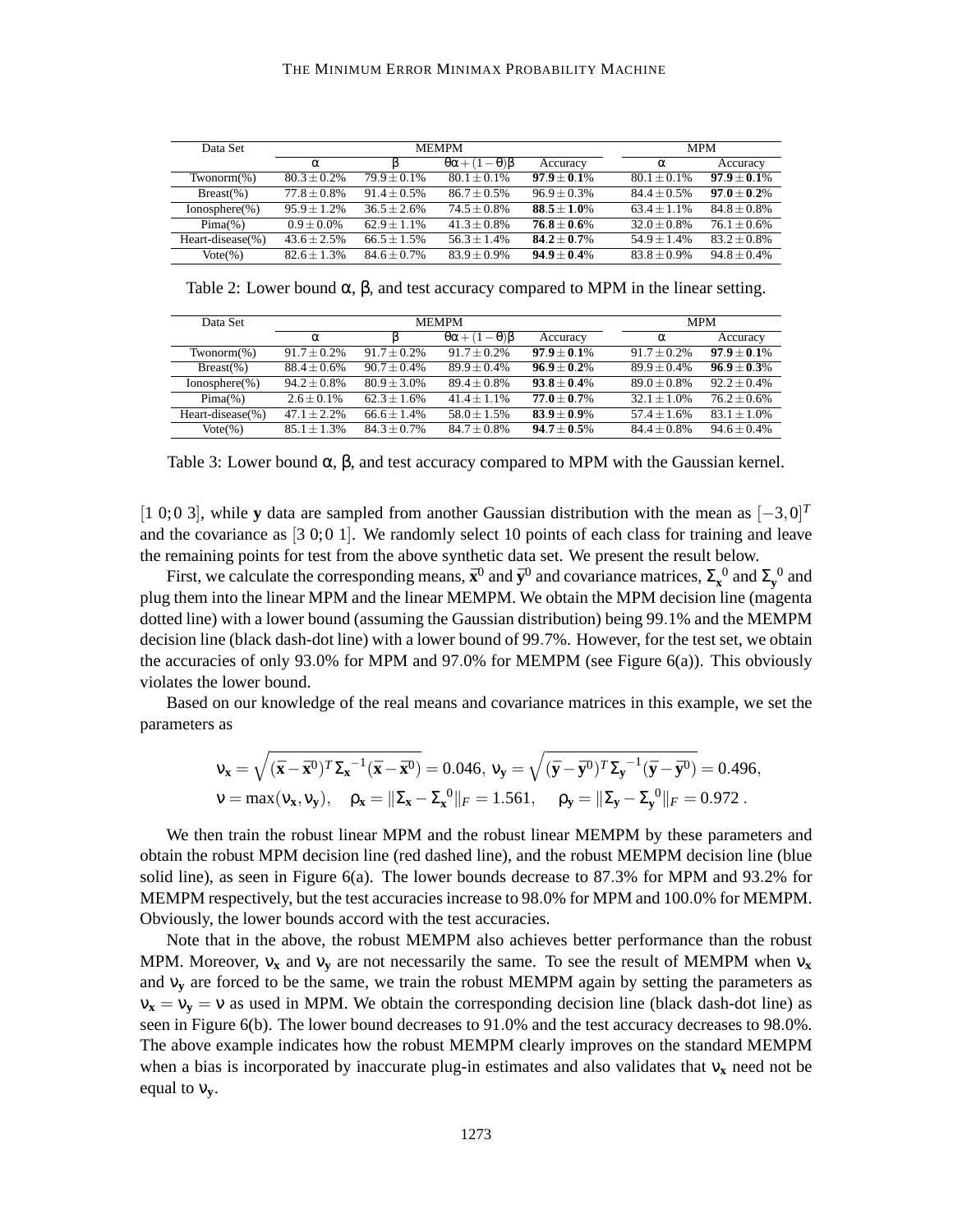

Figure 6: An example in  $\mathbb{R}^2$  demonstrates the results of robust versions of MEMPM and MPM. Training points are indicated with black  $+$ 's for the class **x** and magenta  $\Box$ 's for the class **y**. Test points are represented by blue ×'s for the class **x** and by green o's for the class **y**. In (a), the robust MEMPM outperforms both MEMPM and the robust MPM. In (b), the robust MEMPM with  $v_x \neq v_y$  outperforms the robust MEMPM with  $v_x = v_y$ .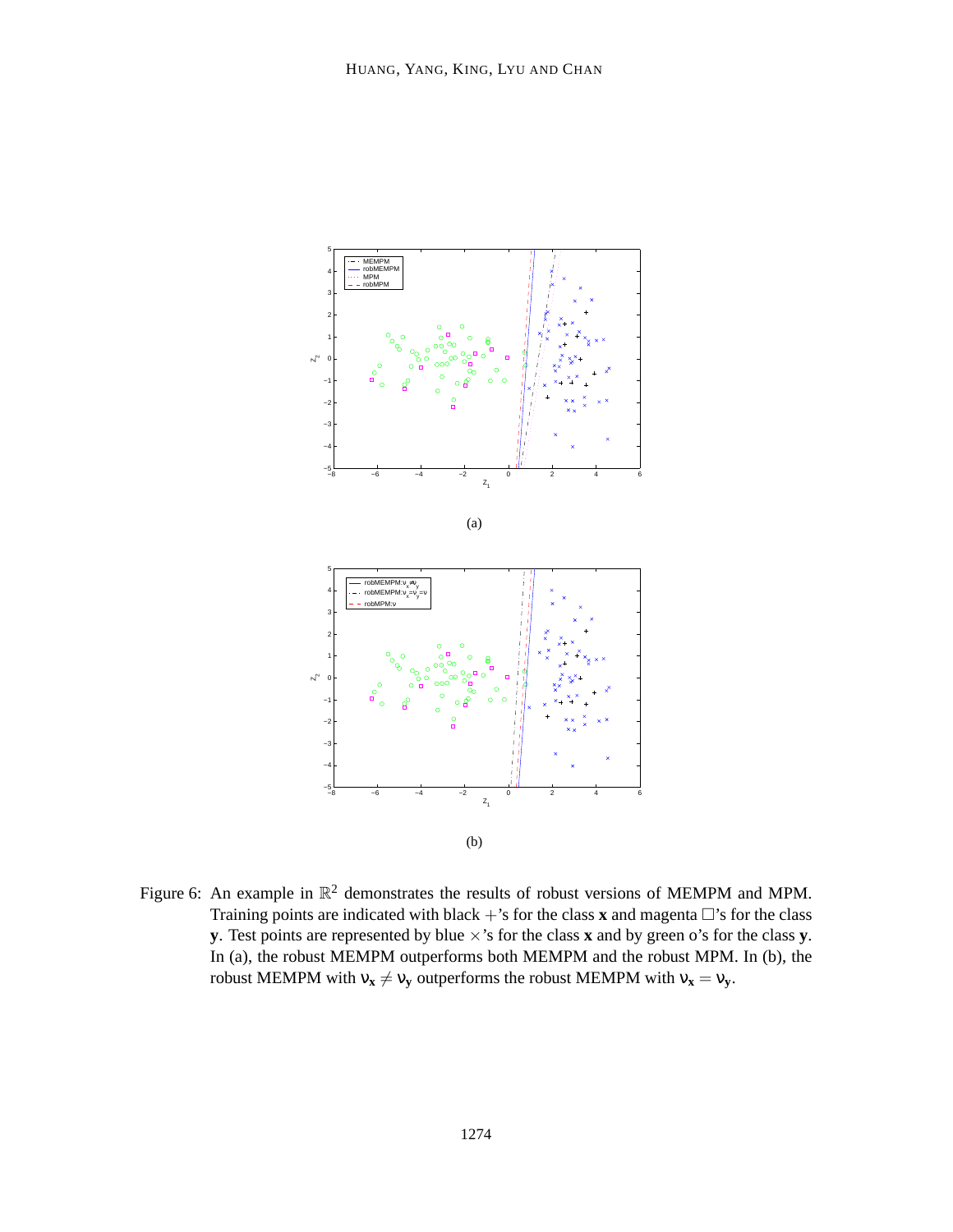### **5.3 Evaluations of BMPM on the Heart-Disease Data Set**

To demonstrate the advantages of the BMPM model in dealing with biased classification, we implement BMPM on the Heart-disease data set, where a different treatment for different classes is necessary. The **x** class is associated with subjects with heart disease, whereas the **y** class corresponds to subjects without heart disease. Obviously, a bias should be considered for **x**, since misclassification of an **x** case into the opposite class would delay the therapy and may have a higher risk than the other way round. Similarly, we randomly partition data into 90% training and 10% test sets. Also, the width parameter ( $\sigma$ ) for the Gaussian kernel is obtained via cross validations over 50 random partitions of the training set. We repeat the above procedures 50 times and report the average results.

By intentionally varying  $\beta_0$  from 0 to 1, we obtain a series of test accuracies, including the **x** accuracy,  $TSA_x$ , the **y** accuracy  $TSA_y$  for both the linear and Gaussian kernel. For simplicity, we denote the **x** accuracy in the linear setting as  $TSA_x(L)$ , while others are similarly defined.

The results are summarized in Figure 7. Four observations are worth highlighting. First, in both linear and Gaussian kernel settings, the smaller  $\beta_0$  is, the higher the test accuracy for **x** becomes. This indicates that a bias can indeed be embedded in the classification boundary for the important class **x** by specifying a relatively smaller  $\beta_0$ . In comparison, MPM forces an equal treatment on each class and thus is not suitable for biased classification. Second, the test accuracies for **y** and **x** are strictly lower bounded by  $\beta_0$  and  $\alpha$ . This shows how a bias can be quantitatively, directly, and rigorously imposed towards the important class **x**. Note that again, for other weight-adapting based biased classifiers, the weights themselves lack accurate interpretations and thus cannot rigorously impose a specified bias, i.e., they would try different weights for a specified bias. Third, when given a prescribed  $\beta_0$ , the test accuracy for **x** and its worst-case accuracy  $\alpha$  in the Gaussian kernel setting are both greater than the corresponding accuracies in the linear setting. Once again, this demonstrates the power of the kernelization. Fourth, we note that  $\beta_0$  actually contains an upper bound, which is around 90% for the linear BMPM in this data set. This is reasonable. Observed from (7), the maximum  $\beta_0$ , denoted as  $\beta_{0m}$ , is decided by setting  $\alpha = 0$ , i.e.,

$$
\kappa(\beta_{0_m}) = \max_{\mathbf{a} \neq \mathbf{0}} \quad \frac{1}{\sqrt{\mathbf{a}^T \Sigma_{\mathbf{y}} \mathbf{a}}} \quad \text{s.t.} \quad \mathbf{a}^T(\overline{\mathbf{x}} - \overline{\mathbf{y}}) = 1.
$$

It is interesting to note that when  $\beta_0$  is set to zero, the test accuracies for **y** in the linear and Gaussian settings are both around 50% (see Figure 7(b)). This seeming "irrationality" is actually reasonable. We will discuss this in the next section.

## **6. How Tight Is the Bound?**

A natural question for MEMPM is, how tight is the worst-case bound? In this section, we present a theoretical analysis in addressing this problem.

We begin with a lemma proposed in Popescu and Bertsimas (2001).

$$
\sup_{\mathbf{y} \sim (\overline{\mathbf{y}}, \Sigma_{\mathbf{y}})} \mathbf{Pr}\{\mathbf{y} \in \mathcal{S}\} = \frac{1}{1 + d^2}, \quad \text{with} \quad d^2 = \inf_{\mathbf{y} \in \mathcal{S}} (\mathbf{y} - \overline{\mathbf{y}})^T \Sigma_{\mathbf{y}}^{-1} (\mathbf{y} - \overline{\mathbf{y}}), \tag{24}
$$

where  $S$  denotes a convex set.

If we define  $S = {\mathbf{a}^T \mathbf{y} \ge b}$ , the above lemma is changed to:

$$
\sup_{\mathbf{y}\sim\{\overline{\mathbf{y}},\Sigma_{\mathbf{y}}\}}\mathbf{Pr}\{\mathbf{a}^T\mathbf{y}\geq b\}=\frac{1}{1+d^2}, \quad \text{with} \quad d^2=\inf_{\mathbf{a}^T\mathbf{y}\geq\mathbf{b}}(\mathbf{y}-\overline{\mathbf{y}})^T\Sigma_{\mathbf{y}}^{-1}(\mathbf{y}-\overline{\mathbf{y}}).
$$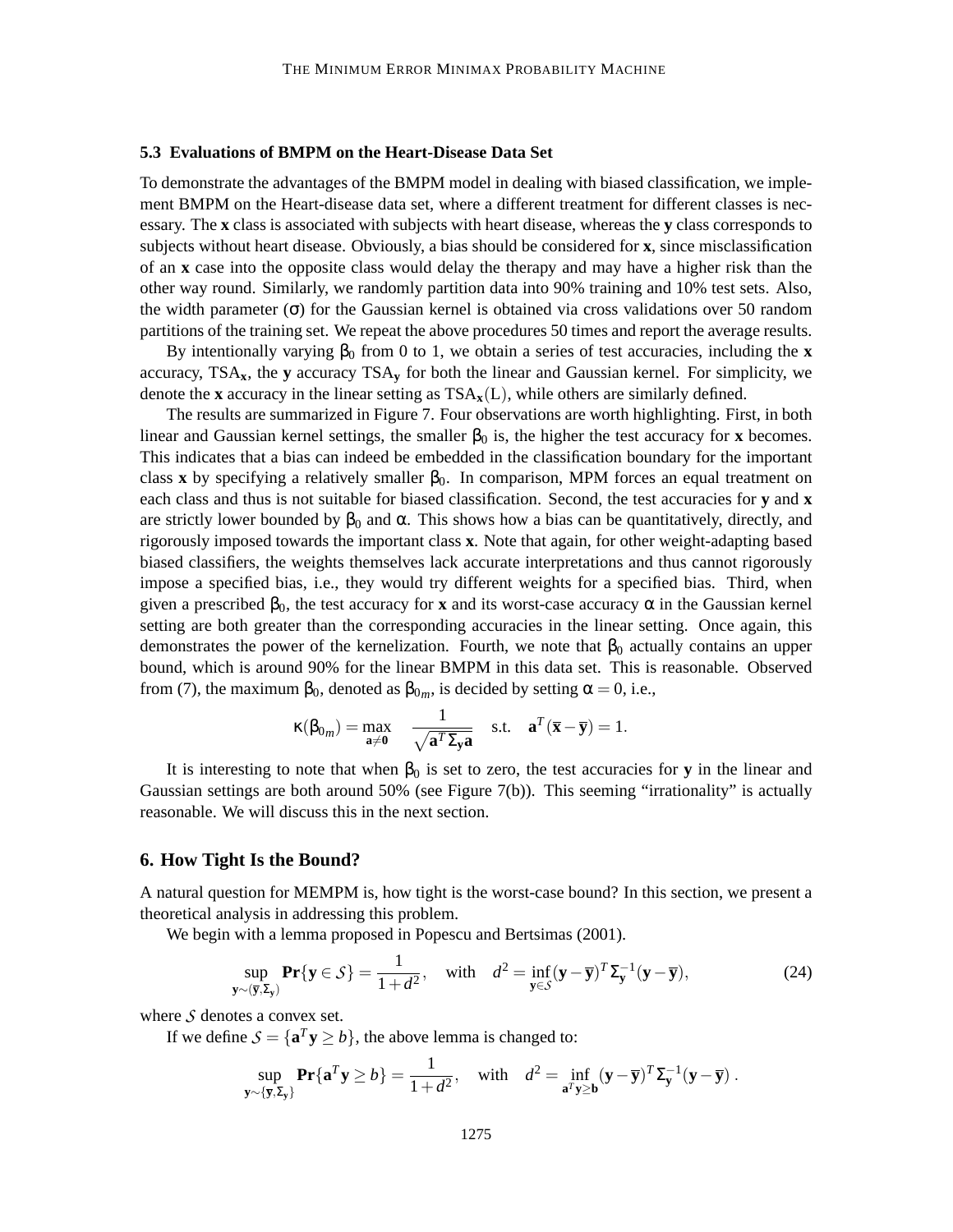

Figure 7: Bounds and real accuracies. With  $β_0$  varying from 0 to 1, the real accuracies are lower bounded by the worst-case accuracies. In addition,  $\alpha(G)$  is above  $\alpha(L)$ , which shows the power of the kernelization.

By reference to (3), for a given hyperplane  $\{a,b\}$ , we can easily obtain that

$$
\beta = \frac{d^2}{1+d^2} \,. \tag{25}
$$

Moreover, in Lanckriet et al. (2002b), a simple closed-form expression for the minimum distance *d* is derived:

$$
d^{2} = \inf_{\mathbf{a}^{T}\mathbf{y} \geq b} (\mathbf{y} - \overline{\mathbf{y}})^{T} \Sigma_{\mathbf{y}}^{-1} (\mathbf{y} - \overline{\mathbf{y}}) = \frac{\max((b - \mathbf{a}^{T}\overline{\mathbf{y}}), 0)^{2}}{\mathbf{a}^{T} \Sigma_{\mathbf{y}} \mathbf{a}}.
$$
 (26)

It is easy to see that when the decision hyperplane  $\{a,b\}$  passes the center  $\overline{y}$ , *d* would be equal to 0 and the worst-case accuracy β would be 0 according to (25).

However, if we consider the Gaussian data (which we assume as **y** data) in Figure 8(a), a vertical line approximating  $\bar{y}$  would achieve about 50% test accuracy. The large gap between the worst-case accuracy and the real test accuracy seems strange. In the following, we construct an example of one-dimensional data to show the inner rationality of this observation. We attempt to provide the worst-case distribution containing the given mean and covariance, while a hyperplane passing its mean achieves a real test accuracy of zero.

Consider one-dimensional data *y* consisting of *N* − 1 observations with values as *m* and one single observation with the value as  $\sigma\sqrt{N} + m$ . If we calculate the mean and the covariance, we obtain:

$$
\overline{y} = m + \frac{\sigma}{\sqrt{N}},
$$

$$
\Sigma_y = \frac{N-1}{N}\sigma^2.
$$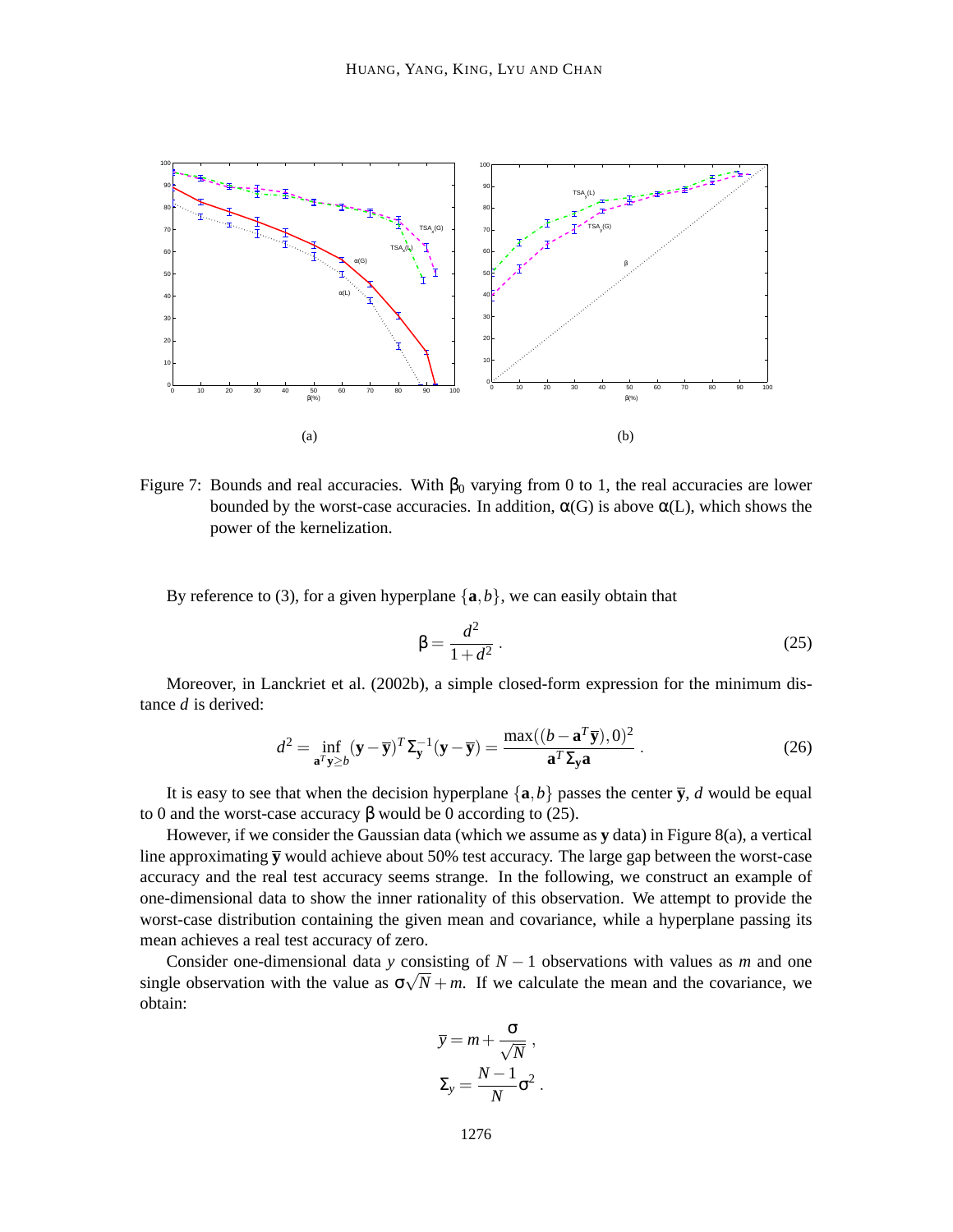When *N* goes to infinity, the above one-dimensional data have the mean as *m* and the covariance as σ. In this extreme case, a hyperplane passing the mean will achieve a zero test accuracy, which is exactly the worst-case accuracy given the fixed mean and covariance as *m* and σ respectively. This example demonstrates the inner rationality of the minimax probability machines.



Figure 8: Three two-dimensional data sets with the same means and covariances but with different skewness. The worst-case accuracy bound of (a) is tighter than that of (b) and looser than that of (c).

To further examine the tightness of the worst-case bound in Figure 8(a), we vary  $\beta$  from 0 to 1 and plot against  $\beta$  the real test accuracy that a vertical line classifies the **y** data by using (25). Note that the real accuracy can be calculated as  $\Phi(z \leq d)$ . This curve is plotted in Figure 9.

Observed from Figure 9, the smaller the worst-case accuracy is, the looser it is. On the other hand, if we skew the **y** data towards the left side, while simultaneously maintaining the mean and covariance unchanged (see Figure 8(b)), an even bigger gap will be generated when β is small; similarly, if we skew the data towards the right side (see Figure  $8(c)$ ), a tighter accuracy bound will be expected. This finding means that adopting up to the second order moments only may not achieve a satisfactory bound. In other words, for a tighter bound, higher order moments such as skewness may need to be considered. This problem of estimating a probability bound based on moments is presented as the  $(n, k, \Omega)$ -bound problem, which means "finding the tightest bound for an *n*-dimensional variable in the set Ω based on up to the *k*-th moments." Unfortunately, as proved in Popescu and Bertsimas (2001), it is NP-hard for  $(n, k, \mathbb{R}^n)$ -bound problems with  $k \geq 3$ . Thus tightening the bound by simply scaling up the moment order may be intractable in this sense. We may have to exploit other statistical techniques to achieve this goal. This certainly deserves a closer examination in the future.

### **7. On the Concavity of MEMPM**

We address the issue of the concavity on the MEMPM model in this section. We will demonstrate that, although MEMPM cannot generally guarantee its concavity, there is strong empirical evidence showing that many real world problems demonstrate reasonable concavity in MEMPM. Hence, the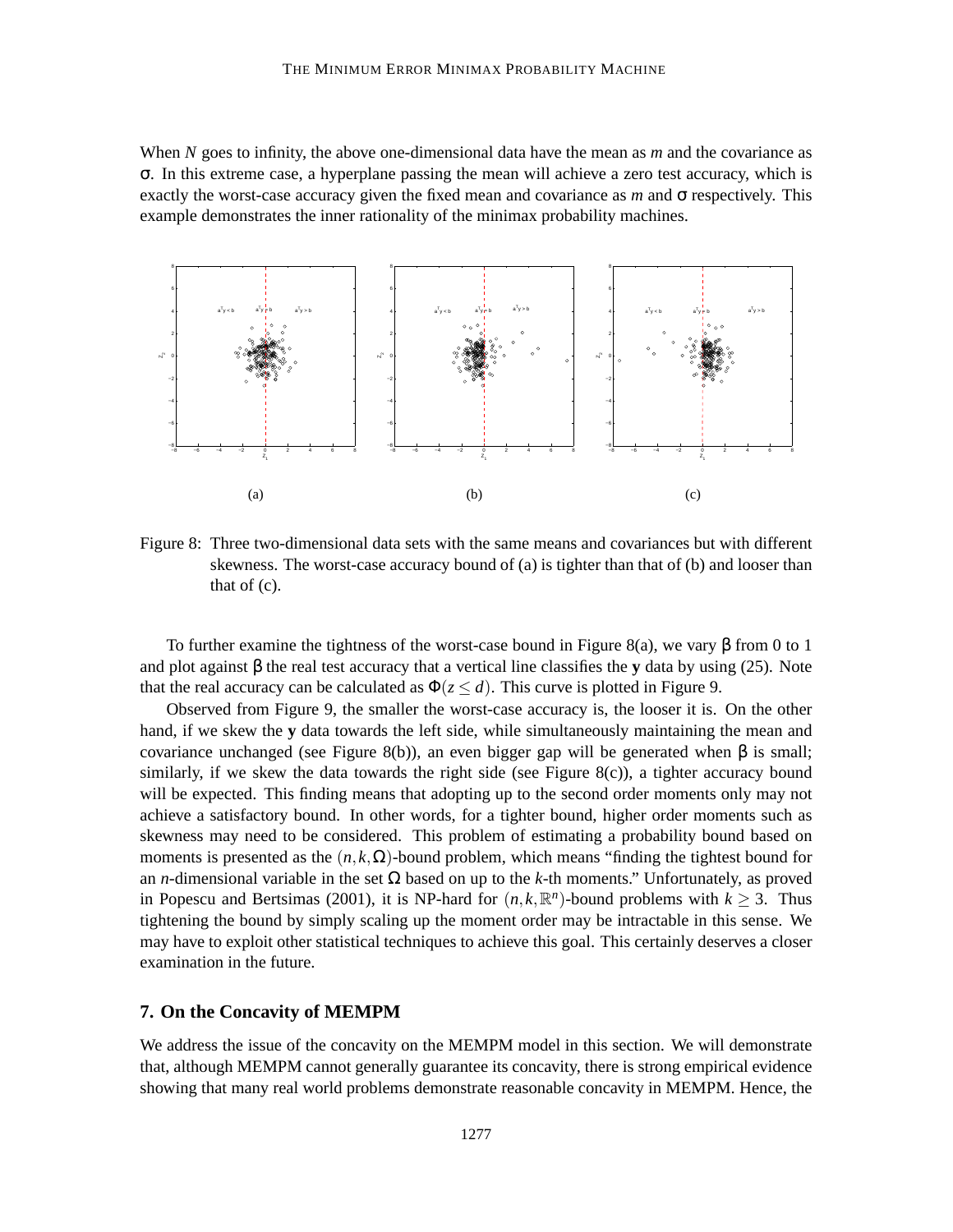

Figure 9: Theoretical comparison between the worst-case accuracy and the real test accuracy for the Gaussian data in Figure 8(a).

MEMPM model can be solved successfully by standard optimization methods, e.g., the linear search method proposed in this paper.

We first present a lemma for the BMPM model.

**Lemma 8** *The optimal solution for BMPM is a strictly and monotonically decreasing function with respect to*  $\beta_0$ *.* 

**Proof** Let the corresponding optimal worst-case accuracies on **x** be  $\alpha_1$  and  $\alpha_2$  respectively, when  $\beta_{01}$  and  $\beta_{02}$  are set to the acceptable accuracy levels for **y** in BMPM. We will prove that if  $\beta_{01} > \beta_{02}$ , then  $\alpha_1 < \alpha_2$ .

This can be proved by considering the contrary case, i.e., we assume  $\alpha_1 \ge \alpha_2$ . From the problem definition of BMPM, we have:

$$
\alpha_1 \geq \alpha_2 \Longrightarrow \kappa(\alpha_1) \geq \kappa(\alpha_2) \n\Longrightarrow \frac{1 - \kappa(\beta_{01}) \sqrt{a_1^T \Sigma_y a_1}}{\sqrt{a_1^T \Sigma_x a_1}} \geq \frac{1 - \kappa(\beta_{02}) \sqrt{a_2^T \Sigma_y a_2}}{\sqrt{a_2^T \Sigma_x a_2}} ,
$$
\n(27)

.

where  $\mathbf{a}_1$  and  $\mathbf{a}_2$  are the corresponding optimal solutions that maximize  $\kappa(\alpha_1)$  and  $\kappa(\alpha_2)$  respectively, when  $\beta_{01}$  and  $\beta_{02}$  are specified.

From  $\beta_{01} > \beta_{02}$  and (27), we have

$$
\frac{1 - \kappa(\beta_{02})\sqrt{a_1^T \Sigma_y a_1}}{\sqrt{a_1^T \Sigma_x a_1}} > \frac{1 - \kappa(\beta_{01})\sqrt{a_1^T \Sigma_y a_1}}{\sqrt{a_1^T \Sigma_x a_1}} \ge \frac{1 - \kappa(\beta_{02})\sqrt{a_2^T \Sigma_y a_2}}{\sqrt{a_2^T \Sigma_x a_2}}.
$$
(28)

On the other hand, since  $\mathbf{a}_2$  is the optimal solution of max<sub>a</sub>  $\frac{1 - \kappa(\beta_{02}) \sqrt{\mathbf{a}^T \Sigma_y \mathbf{a}}}{\sqrt{\mathbf{a}^T \Sigma_x \mathbf{a}}}$ , we have:

$$
\frac{1-\kappa(\beta_{02})\sqrt{{\mathbf a_2}^T\boldsymbol{\Sigma}_{\mathbf y}{\mathbf a}_2}}{\sqrt{{\mathbf a_2}^T\boldsymbol{\Sigma}_{\mathbf x}{\mathbf a}_2}}\geq \frac{1-\kappa(\beta_{02})\sqrt{{\mathbf a_1}^T\boldsymbol{\Sigma}_{\mathbf y}{\mathbf a}_1}}{\sqrt{{\mathbf a_1}^T\boldsymbol{\Sigma}_{\mathbf x}{\mathbf a}_1}}
$$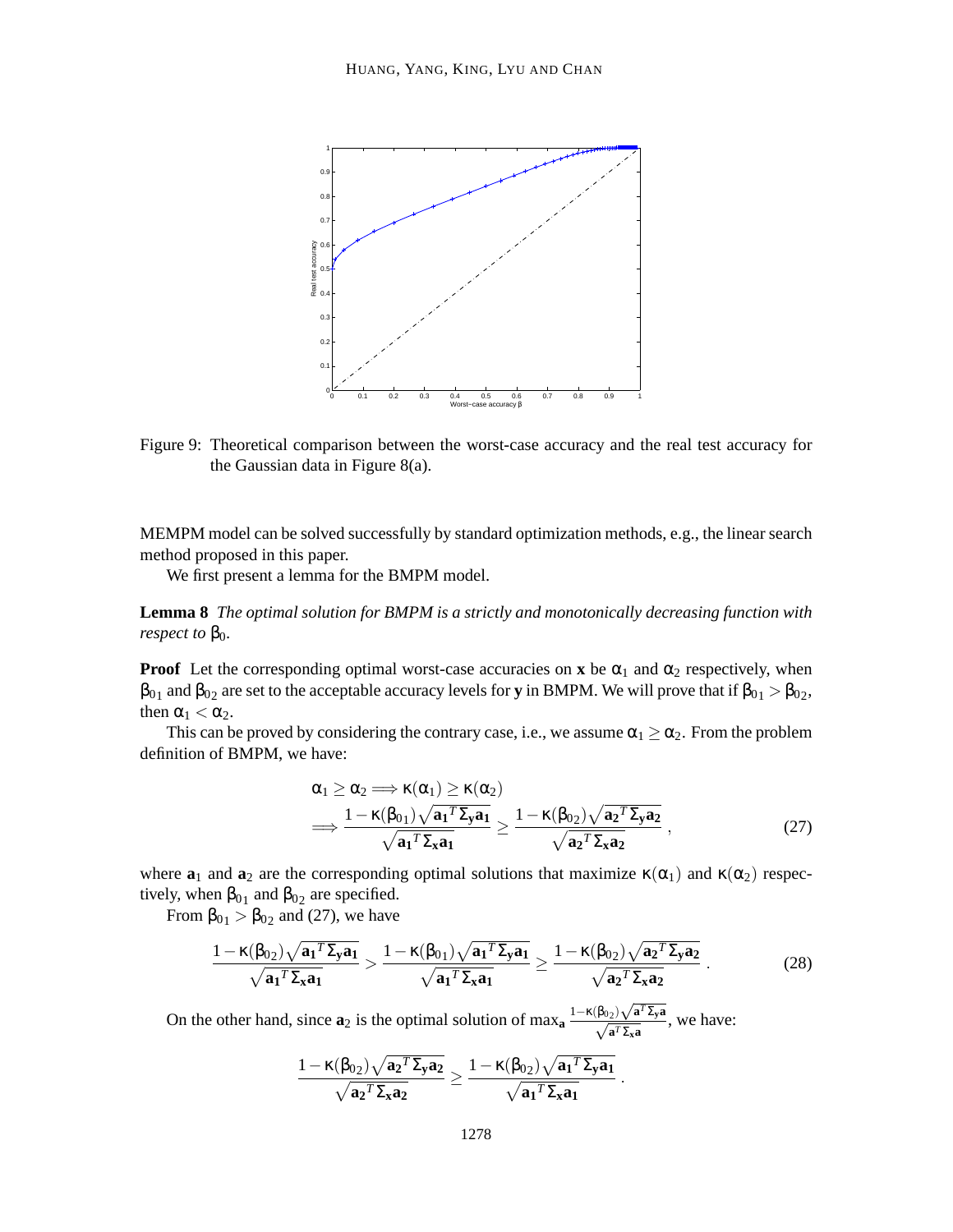This is obviously contradictory to (28).

From the sequential solving method of MEMPM, we know that MEMPM actually corresponds to a one-dimensional line search problem. More specifically, it further corresponds to maximizing the sum of two functions, namely,  $f_1(\beta) + f_2(\beta)$ ,<sup>4</sup> where  $f_1(\beta)$  is determined by the BMPM optimization and  $f_2(\beta) = \beta$ . According to Lemma 8,  $f_1(\beta)$  strictly decreases as  $\beta$  increases. Thus it is strictly pseudo-concave. However, generally speaking, the sum of a pseudo-concave function and a linear function is not necessarily a pseudo-concave function and thus we cannot assure that every local optimum is the global optimum. This can be clearly observed in Figure 10. In this figure, *f*<sup>1</sup> is pseudo-concave in all three sub-figures; however, the sum  $f_1 + f_2$  does not necessarily lead to a pseudo-concave function.



Figure 10: The sum of a pseudo-concave function and a linear function is not necessarily a concave function. In (a),  $f_1 + f_2$  is a concave function, however in (b) and (c) it is not.

Nevertheless, there is strong empirical evidence showing that for many "well-behaved" real world classification problems,  $f_1$  is overall concave, which results in the concavity of  $f_1 + f_2$ . This is first verified by the data sets used in this paper. We shift β from 0 to the corresponding upper bound and plot  $\alpha$  against  $\beta$  in Figure 11. It is clearly observed that in all six data sets including both kernel and linear cases, the curves of  $\alpha$  against  $\beta$  are overall concave. This motivates us to look further into the concavity of MEMPM. As shown in the following, when two classes of data are "well-separated," *f*<sup>1</sup> would be concave in the main "interest" region.

We analyze the concavity of  $f_1(\beta)$  by imagining that  $\beta$  changes from 0 to 1. In this process, the decision hyperplane moves slowly from  $\overline{y}$  to  $\overline{x}$  according to (25) and (26). At the same time,  $\alpha = f_1(\beta)$  should decrease accordingly. More precisely, if we denote  $d_x$  and  $d_y$  respectively as the

<sup>4.</sup> For simplicity, we assume θ as 0.5. Since a constant does not influence the concavity analysis, the factor of 0.5 is simply dropped.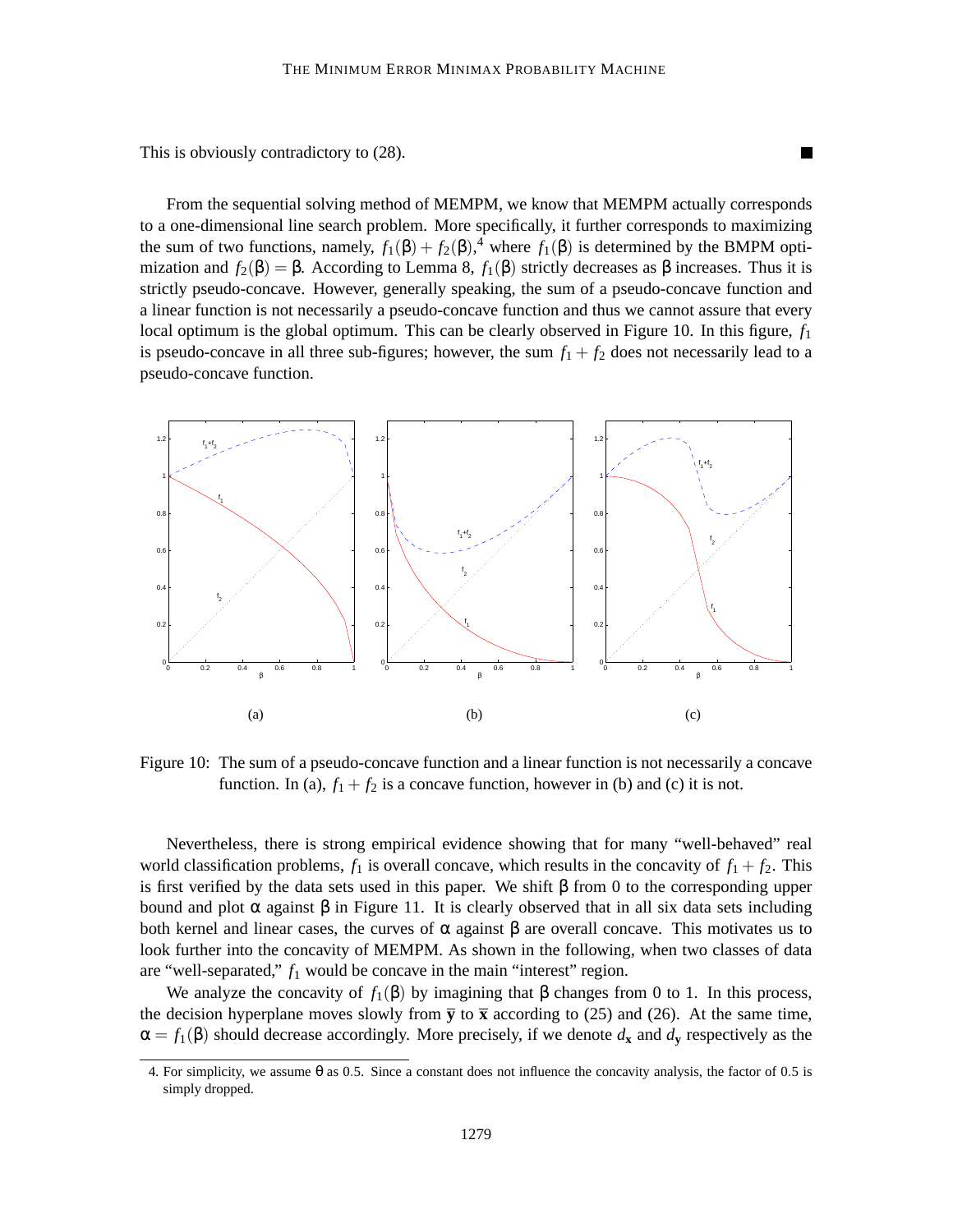

Figure 11: The curves of  $\alpha$  against  $\beta$  ( $f_1$ ) all tend to be concave in the data sets used in this paper.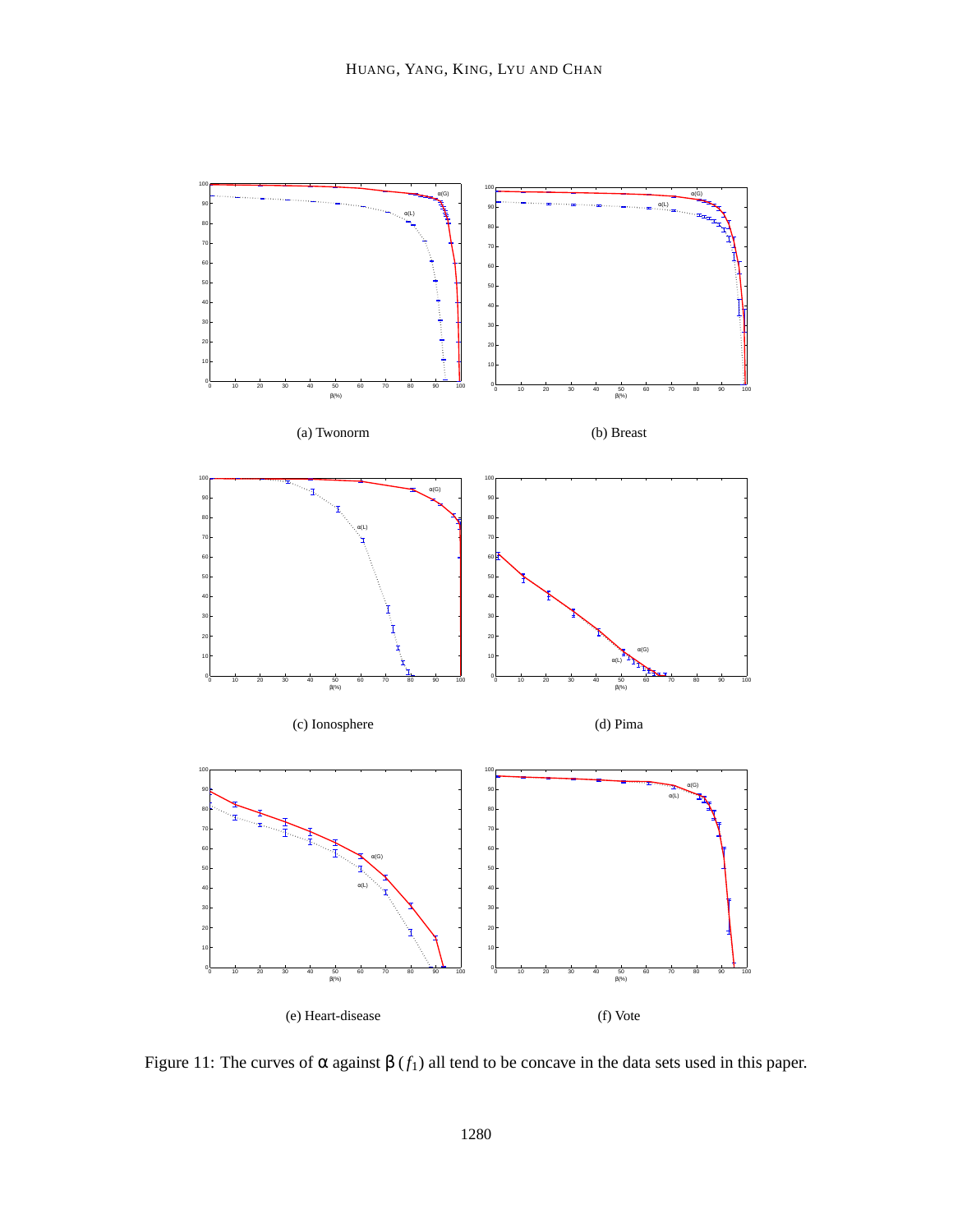Mahalanobis distances that  $\bar{x}$  and  $\bar{y}$  are from the associated decision hyperplane with a specified  $\beta$ , we can formulate the changing of  $\alpha$  and  $\beta$  as

$$
\alpha \to \alpha - k_1(d_{\mathbf{x}}) \Delta d_{\mathbf{x}},
$$
  

$$
\beta \to \beta + k_2(d_{\mathbf{y}}) \Delta d_{\mathbf{y}},
$$

where  $k_1(d_{\bf x})$  and  $k_2(d_{\bf y})$  can be considered as the changing rate of  $\alpha$  and  $\beta$  when the hyperplane lies  $d$ **x** distance far away from  $\bar{x}$  and  $d$ **y** distance far away from  $\bar{y}$  respectively. We consider the changing of α against β, namely,  $f_1$ :

$$
f_1' = \frac{-k_1(d_{\mathbf{x}})\Delta d_{\mathbf{x}}}{k_2(d_{\mathbf{y}})\Delta d_{\mathbf{y}}}.
$$

If we consider  $d$ **x** and  $\Delta d$ **y** insensitively change against each other or change with a proportional rate, i.e., ∆*d***<sup>x</sup>** ≈ *c*∆*d***<sup>y</sup>** (c is a positive constant) as the decision hyperplane moves, the above equation can further be written as  $f'_1 = c \frac{-k_1(d_{\mathbf{x}})}{k_2(d_{\mathbf{y}})}$ .

**Lemma 9** *(1)* If  $d$ **y**  $\geq$  1/ $\sqrt{3}$  *or the corresponding*  $\beta \geq$  0.25*, k*<sub>2</sub>( $d$ **y**) *decreases as d***y** *increases.* (2) If  $d$ **x**  $\geq$  1/ $\sqrt{3}$  *or the corresponding*  $\alpha$   $\geq$  0.25*, k*<sub>1</sub>( $d$ **x**) *decreases as d***x** *increases.* 

**Proof** Since (1) and (2) are very similar statements, we only prove (1). Note that  $k_2(d)$  is the first order derivative of  $\frac{d^2}{1+d^2}$  $\frac{d^2}{1+d^2}$  according to (25). We consider the first order derivative of  $k_2(d)$  or the second order derivative of  $\frac{d^2}{1+r^2}$  $\frac{d^2}{1+d^2}$ . It is easily verified that  $\left(\frac{d^2}{1+d^2}\right)$  $\frac{d^2}{1+d^2}$ )<sup>*n*</sup>  $\leq$  0 when *d*  $\geq$  1/ $\sqrt{3}$ . This is also illustrated in Figure 12. According to the definition of the second order derivative, we immediately  $\alpha$  and  $\alpha$  is the lemma. Note that *d* ≥ 1/ $\sqrt{3}$  corresponds to β ≥ 0.25. Thus the condition can also be replaced by  $\beta \geq 0.25$ .



Figure 12: The curve of  $d^2/(1+d^2)$ . This function is concave when  $d \geq 1/\sqrt{3}$ .

In the above procedure,  $d$ **v**, β increase and  $d$ **x**, α decrease, as the hyperplane moves towards **x**.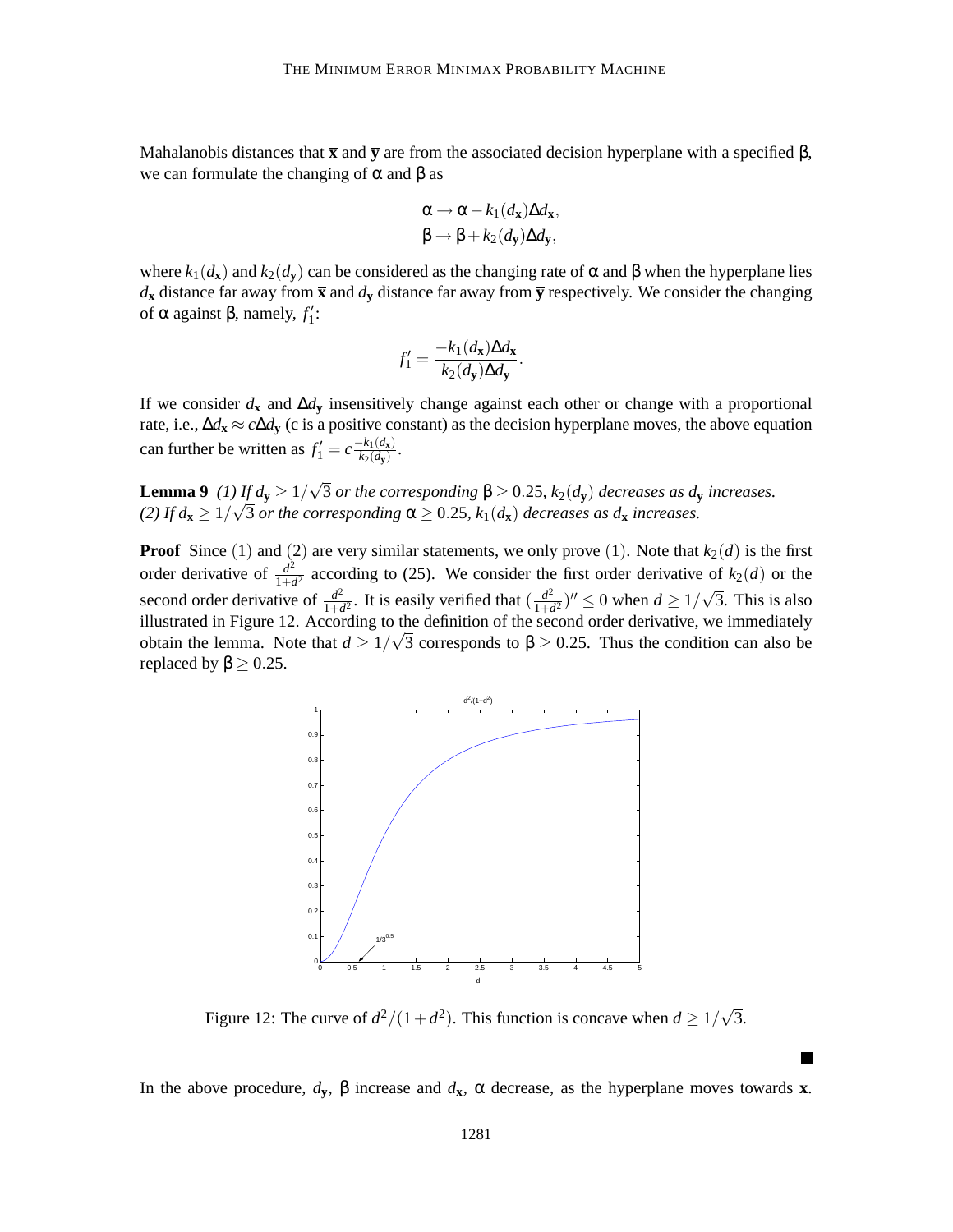Therefore, according to Lemma 9,  $k_1(d_x)$  increases while  $k_2(d_y)$  decreases when  $\alpha, \beta \in [0.25, 1)$ . This shows that  $f_1'$  is getting smaller as the hyperplane moves towards  $\bar{x}$ . In other words,  $f_1''$  would be less than 0, and it is concave when  $\alpha, \beta \in [0.25, 1)$ . It should be noted that in many well-separated real world data sets, there is a high possibility that the optimal α and β will be greater than 0.25, since to achieve good performance, the worst-case accuracies are naturally required to be greater than a certain small amount, e.g., 0.25. This is observed in the data sets used in the paper. All the data sets except the Pima data attain their optima satisfying this constraint. For Pima, the overall accuracy is relatively lower, which implies two classes of data in this data set appear to overlap substantially with each other. $5$ 

An illustration can also be seen in Figure 13. We generate two classes of Gaussian data with  $\overline{\mathbf{x}} = [0, 0]^T$ ,  $\overline{\mathbf{y}} = [L, 0]^T$ , and  $\Sigma_{\mathbf{x}} = \Sigma_{\mathbf{y}} = [1, 0; 0, 1]$ . The prior probability for each data class is set to an equal value 0.5. We plot the curves of  $f_1(\beta)$  and  $f_1(\beta) + \beta$  when *L* is set to different values. It is observed that when two classes of data substantially overlap with each other, for example in Figure 13(a) with  $L = 1$ , the optimal solution of MEMPM lies in the small-value range of  $\alpha$  and  $\beta$ , which is usually not concave. On the other hand,  $(b)$ ,  $(c)$ , and  $(d)$  show that when two classes of data are well-separated, the optimal solutions lie in the region with  $\alpha, \beta \in [0.25, 1)$ , which is often concave.



Figure 13: An illustration of the concavity of the MEMPM. Subfigure (a) shows that when two classes of data overlap substantially with each other, the optimal solution of MEMPM lies in the small-value range of  $\alpha$  and  $\beta$ , which is usually not concave. (b), (c), and (d) show that when two classes of data are well-separated, the optimal solutions lie in the region with  $\alpha, \beta \in [0.25, 1)$ , which is often concave.

<sup>5.</sup> It is observed, even for Pima, the proposed solving algorithm is still successful, since  $\alpha$  is approximately linear as shown in Figure 11. Moreover, due to the fact that the slope of  $\alpha$  is slightly greater than  $-1$ , the final optimum naturally leads  $β$  to achieve its maximum.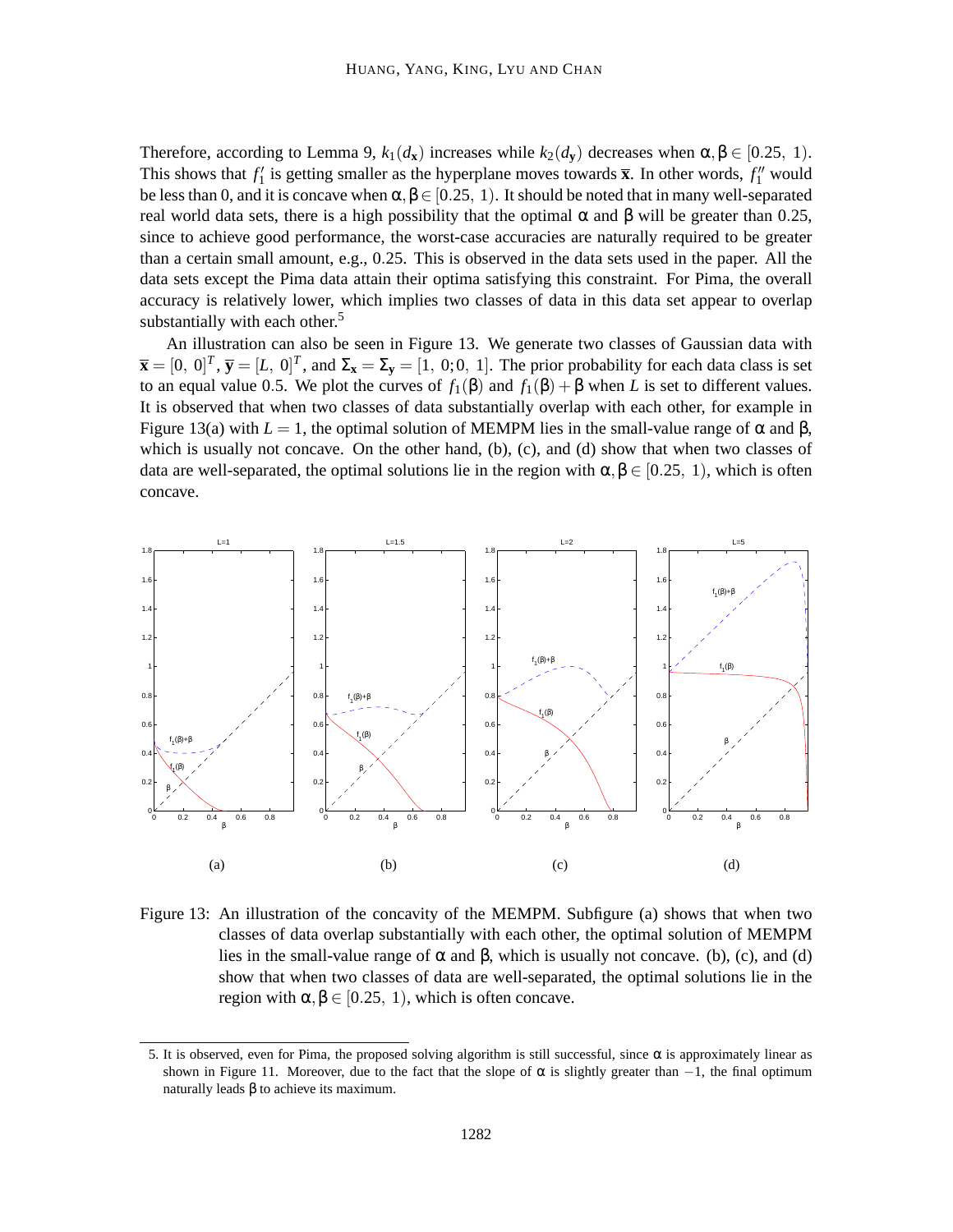Note that, in the above, we make an assumption that as the decision hyperplane moves,  $d_x$  and  $d_y$ change at an approximately fixed proportional rate. From the definition of  $d_x$  and  $d_y$ , this assumption implies that **a**, the direction of the optimal decision hyperplane, is insensitive to β. This assumption does not hold in all cases; however, observed from the geometrical interpretation of MEMPM, for those data with isotropic or not significantly anisotropic  $\Sigma_x$  and  $\Sigma_y$ , **a** would indeed be insensitive to β.

We summarize the above analysis in the following proposition.

**Proposition 10** *Assuming (1) two classes of data are well-separated and (2) d***<sup>x</sup>** *and d***<sup>y</sup>** *change at an approximately fixed proportional rate as the optimal decision hyperplane (associated with a specified* β*) moves, the one-dimensional line search problem of MEMPM is often concave in the range of*  $\alpha, \beta \in [0.25, 1)$  *and will often attain its optimum in this range. Therefore the proposed solving method leads to a satisfactory solution.*

**Remarks.** As demonstrated in the above, although the MEMPM is often overall concave in real world tasks, there exist cases that the MEMPM optimization problem is not concave. This may lead to a local optimum, which may not be the global optimum. In this case, we may need to choose the initial starting point carefully. In addition, the physical interpretation of β as the worst-case accuracy may make it relatively easy to choose a suitable initial value. For example, we can set the initial value by using the information obtained from prior domain knowledge.

### **8. Limitations and Future Work**

In this section, we present the limitations and future work. First, although MEMPM achieves better performance than the MPM, its sequential optimization of the Biased Minimax Probability Machine may cost more training time than MPM. Although in pattern recognition tasks, especially in off-line classification, effectiveness is often more important than efficiency, expensive time-cost presents one of the main limitations of the MEMPM model, in particular for large scale data sets with millions of samples. To solve this problem, one possible direction is to eliminate those redundant points that make less contribution to the classification. In this way, the problem dimension (in the kernelization) would be greatly decreased and this may help in reducing the computational time required. Another possible direction is to exploit some techniques to decompose the Gram matrix (as is done in SVM) and to develop some specialized optimization procedures for MEMPM. Recently, we also note that Strohmann et al. (2004) have proposed a speed-up method by exploiting the sparsity of MPM. Undoubtedly, speeding up the algorithm will be a highly worthy topic in the future.

Second, as a generalized model, MEMPM actually incorporates some other variations. For example, when the prior probability (θ) cannot be estimated reliably (e.g., in sparse data), maximizing  $\alpha + \beta$ , namely the sum of the accuracies or the difference between true positive and false positive, would be considered. This scheme is widely used in the pattern recognition field, e.g., in medical diagnosis (Grzymala-Busse et al., 2003) and in graph detection, especially line detection and arc detection, where it is called the Vector Recovery Index (Liu and Dori, 1997; Dori and Liu, 1999). Moreover, when there are domain experts at hand, a variation of MEMPM, namely, the maximization of  $C_x\alpha + C_y\beta$  may be used, where  $C_x(C_y)$  is the cost of a misclassification of **x** (**y**) obtained from experts. Exploring these variations in some specific domains is thus a valuable direction in the future.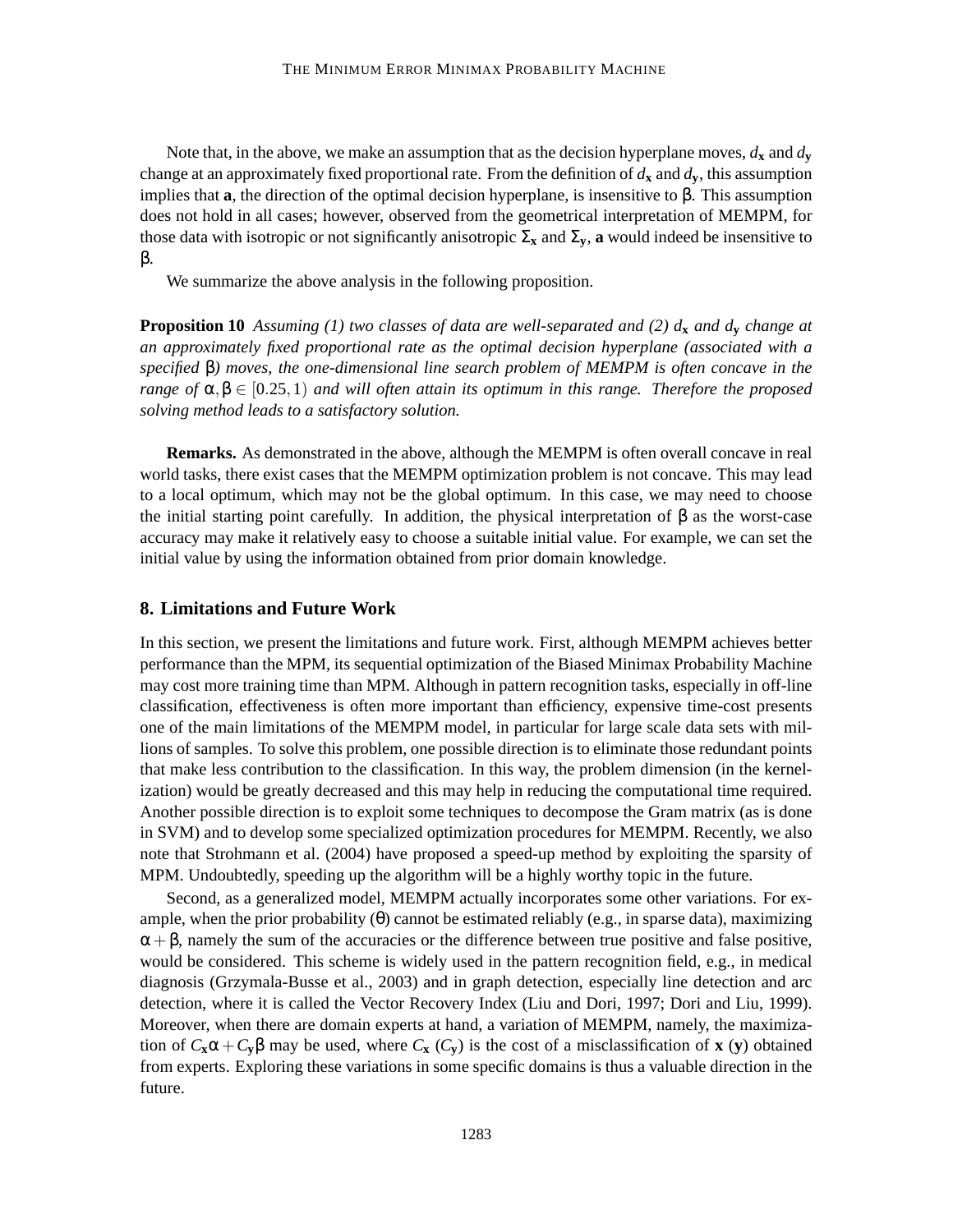Third, we have proposed a general framework for robustly estimating model input parameters, namely, the means and covariances. Based on this framework, estimating the input vector or matrix parameters is changed to finding four adapting scale parameters, i.e.,  $v_x, v_y, \rho_x$ , and  $\rho_y$ . While we may obtain these four parameters by conducting cross validation in small data sets, it is computationally hard to do this in large scale data sets. Although one possible way to determine these values is based on the central limit theorem or the resampling method (Lanckriet et al., 2002b), it is still valuable to investigate other techniques in the future.

Fourth, Lanckriet et al. (2002b) have built up a connection between MPM and SVM from the perspective of the margin definition, i.e., MPM corresponds to finding the hyperplane with the maximal margin from the class center. Nevertheless, some deeper connections need to be investigated, e.g., how is the bound of MEMPM related to the generalization bound of SVM? More recently, Huang et al. (2004a) have disclosed the relationship between them from either a local or a global viewpoint of data. It is particularly useful to look into these links and explore their further connections in the future.

## **9. Conclusion**

The Minimax Probability Machine achieves performance in classification tasks that is comparable to that of a state-of-the-art classifier, the Support Vector Machine. This model attempts to minimize the worst-case probability of misclassification of future data points. However, its equality constraint on the worst-case accuracies for two classes makes it unnecessarily minimize the error rate in the worst-case setting and thus cannot assure the optimal classifier in this sense.

In this paper, we have proposed a generalized Minimax Probability Machine, called the Minimum Error Minimax Probability Machine, which removes the equality constraint on the worst-case accuracies for two classes. By minimizing the upper bound of the Bayes error of future data points, our approach derives the distribution-free Bayes optimal hyperplane in the worst-case setting. More importantly, we have shown that the worst-case Bayes optimal hyperplane derived by MEMPM becomes the true Bayes optimal hyperplane when certain conditions are satisfied, in particular, when Gaussianity is assumed for the data. We have evaluated our algorithm on both synthetic data sets and real world benchmark data sets. The performance of MEMPM is demonstrated to be very promising. Moreover, the validity of our proposition, i.e., the minimum error rate Minimax Probability Machine is not certain to achieve the same worst-case accuracies for two classes, has also been verified by the experimental results.

### **Acknowledgements**

We thank Gert R. G. Lanckriet at U.C. Berkeley for providing the Matlab source code of Minimax Probability Machine on the web. We extend our thanks to the editor and the anonymous reviewers for their valuable comments. The work described in this paper was fully supported by two grants from the Research Grants Council of the Hong Kong Special Administrative Region, China (Project No. CUHK4182/03E and Project No. CUHK4235/04E).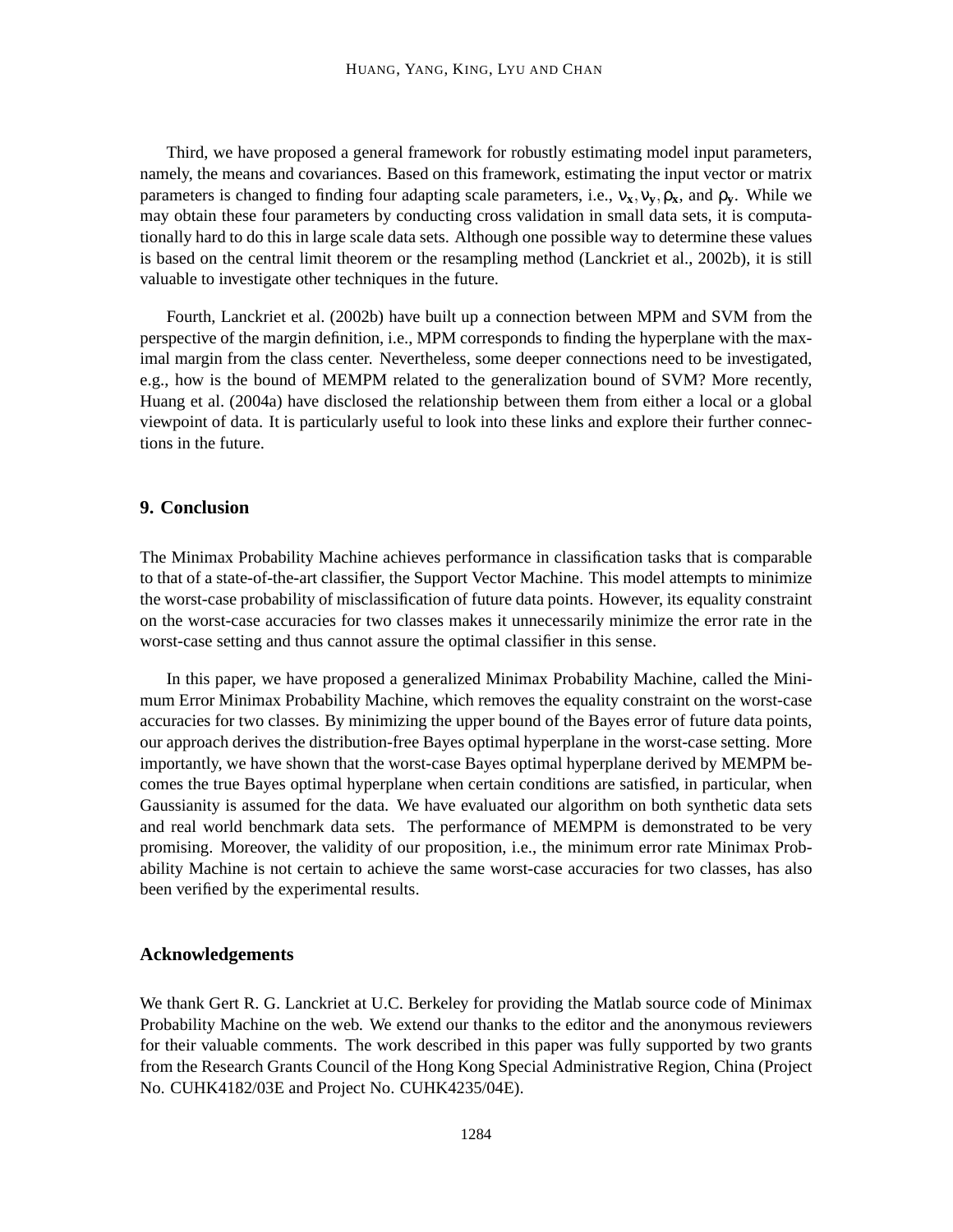## **References**

- D. P. Bertsekas. *Nonlinear Programming*. Athena Scientific, Belmont, Massachusetts, 2nd edition, 1999.
- C. L. Blake and C. J. Merz. Repository of machine learning databases, University of California, Irvine, http://www.ics.uci.edu/∼mlearn/MLRepository.html, 1998.
- L. Breiman. Arcing classifiers. Technical Report 460, Statistics Department, University of California, 1997.
- Y. S. Chow and H. Teicher. *Probability theory: Independence, interchageability, martingales*. Springer-Verlag, New York, 3rd edition, 1997.
- B. D. Craven. *Mathematical Programming and Control Theory*. Chapman and Hall, London, 1978.
- B. D. Craven. *Fractional Programming, Sigma Series in Applied Mathematics 4*. Heldermann Verlag, Berlin, 1988.
- G. Deco and D. Obradovic. *An information-theoretic approach to neural computing*. Springer-Verlag, 1996.
- D. Dori and W. Liu. Sparse pixel vectorization: An algorithm and its performance evaluation. *IEEE Trans. Pattern Analysis and Machine Intelligence*, 21:202–215, 1999.
- J. W. Grzymala-Busse, L. K. Goodwin, and X. Zhang. Increasing sensitivity of preterm birth by changing rule strengths. *Pattern Recognition Letters*, 24:903–910, 2003.
- K. Huang, H. Yang, I. King, and M. R. Lyu. Learning large margin classifiers locally and globally. In *The Twenty-First International Conference on Machine Learning (ICML-2004)*, pages 401–408, 2004a.
- K. Huang, H. Yang, I. King, M. R. Lyu, and L. Chan. Biased minimax probability machine for medical diagnosis. In *the Eighth International Symposium on Artificial Intelligence and Mathematics (AMAI-2004)*, 2004b.
- D. Keysers, F. J. Och, and H. Ney. Maximum entropy and gaussian models for image object recognition. In *Proceedings of the Twenty-Fourth DAGM Symposium, Volume 2449 of Lecture Notes in Computer Science*, pages 498–506. Springer-Verlag, 2002.
- G. R. G. Lanckriet, L. E. Ghaoui, C. Bhattacharyya, and M. I. Jordan. Minimax probability machine. In *Advances in Neural Information Processing Systems (NIPS 14)*, 2002a.
- G. R. G. Lanckriet, L. E. Ghaoui, C. Bhattacharyya, and M. I. Jordan. A robust minimax approach to classification. *Journal of Machine Learning Research*, 3:555–582, 2002b.
- W. Liu and D. Dori. A protocol for performance evaluation of line detection algorithms. *Machine Vision and Application*, 9:240–250, 1997.
- M. Lobo, L. Vandenberghe, S. Boyd, and H. Lebret. Applications of second order cone programming. *Linear Algebra and its Applications*, 284:193–228, 1998.